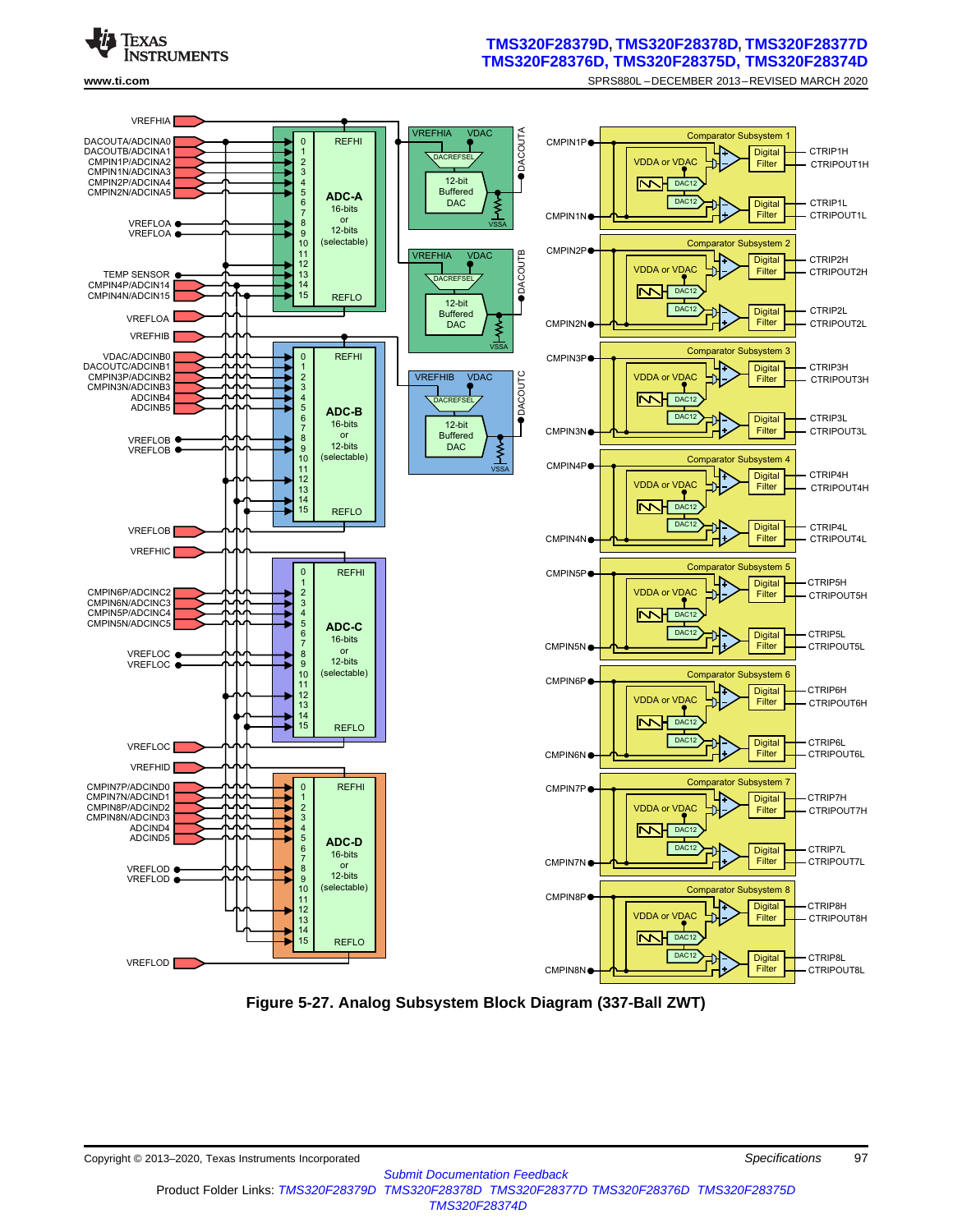

# *Analog-to-Digital Converter (ADC)*

The analog-to-digital converter module described in this chapter is a Type 4 ADC. See the *TMS320C28xx, 28xxx DSP Peripheral Reference Guide* [\(SPRU566\)](http://www.ti.com/lit/pdf/SPRU566) for a list of all devices with modules of the same type, to determine the differences between the types, and for a list of device-specific differences within a type.

| <b>Topic</b>    | Page |
|-----------------|------|
| 111             | 1554 |
|                 |      |
| 11.2            |      |
| 11.3            |      |
| 11.4            |      |
| 11.5            |      |
| 11.6            |      |
| 11.7            |      |
| 11 <sub>8</sub> |      |
| 11.9            |      |
| 11.10           |      |
| 11.11           |      |
| 11.12           |      |
|                 |      |
|                 |      |
| 11.15           |      |
|                 | 1591 |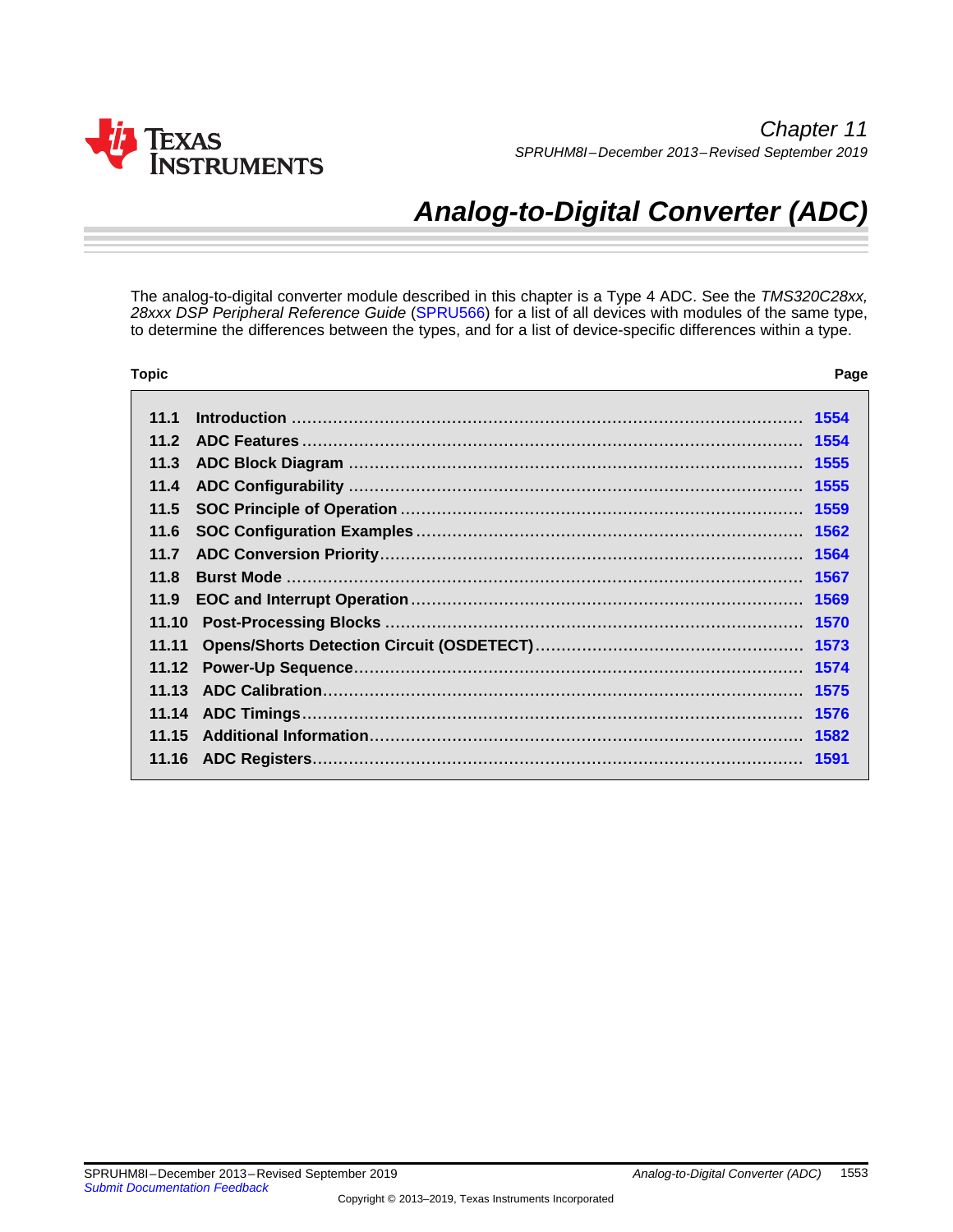

#### <span id="page-2-0"></span>**11.1 Introduction**

The ADC module is a successive approximation (SAR) style ADC with selectable resolution of either 16 bits or 12 bits. The ADC is composed of a core and a wrapper. The core is composed of the analog circuits which include the channel select MUX, the sample-and-hold (S/H) circuit, the successive approximation circuits, voltage reference circuits, and other analog support circuits. The wrapper is composed of the digital circuits that configure and control the ADC. These circuits include the logic for programmable conversions, result registers, interfaces to analog circuits, interfaces to the peripheral buses, post-processing circuits, and interfaces to other on-chip modules.

Each ADC module consists of a single sample-and-hold (s/h) circuit. The ADC module is designed to be duplicated multiple times on the same chip, allowing simultaneous sampling or independent operation of multiple ADCs. The ADC wrapper is start-of-conversion (SOC) based (see [Section](#page-7-0) 11.5).

#### <span id="page-2-1"></span>**11.2 ADC Features**

Each ADC has the following features:

- Selectable resolution of 12 bits or 16 bits
- Ratiometric external reference set by VREFHI and VREFLO pins
- Differential signal conversions (16-bit mode only)
- Single-ended signal conversions (12-bit mode only)
- Input multiplexer with up to 16 channels (single-ended) or 8 channels (differential)
- 16 configurable SOCs
- 16 individually addressable result registers
- Multiple trigger sources
	- S/W software immediate start
	- All ePWMs ADCSOC A or B
	- GPIO XINT2
	- CPU Timers 0/1/2 (from each C28x core present)
	- ADCINT1/2
- Four flexible PIE interrupts
- Burst mode
- Four post-processing blocks, each with:
	- Saturating offset calibration
	- Error from setpoint calculation
	- High, low, and zero-crossing compare, with interrupt and ePWM trip capability
	- Trigger-to-sample delay capture
	- **NOTE:** Not every channel may be pinned out from all ADCs. Check the datasheet for your device to determine which channels are available.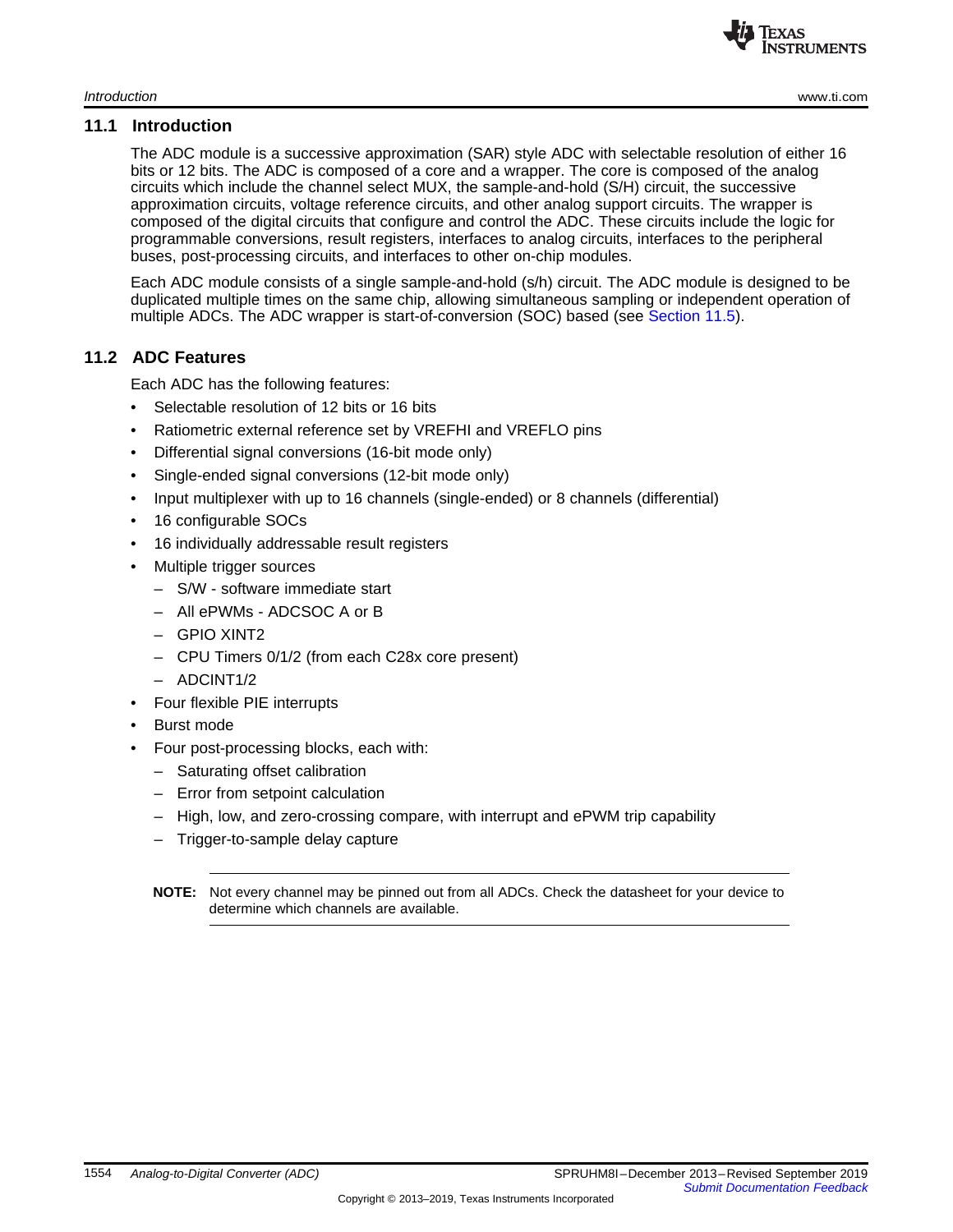

[www.ti.com](http://www.ti.com) *ADC Block Diagram*

# <span id="page-3-0"></span>**11.3 ADC Block Diagram**

The block diagram for the ADC core and ADC wrapper are presented in [Figure](#page-3-2) 11-1.

<span id="page-3-2"></span>

#### **Figure 11-1. ADC Module Block Diagram**

# <span id="page-3-3"></span><span id="page-3-1"></span>**11.4 ADC Configurability**

Some ADC configurations are individually controlled by the SOCs, while others are globally controlled per ADC module. [Table](#page-3-3) 11-1 summarizes the basic ADC options and their level of configurability. The subsequent sections discuss these configurations.

| <b>Options</b>              | Configurability                            |
|-----------------------------|--------------------------------------------|
| Clock                       | Per module <sup>(1)</sup>                  |
| Resolution                  | Per module <sup>(1)</sup>                  |
| Signal mode                 | Per module                                 |
| Reference voltage source    | Not configurable (external reference only) |
| Trigger source              | Per SOC <sup>(1)</sup>                     |
| Converted channel           | Per SOC                                    |
| Acquisition window duration | Per SOC <sup>(1)</sup>                     |
| <b>EOC</b> location         | Per module (early or late)                 |
| <b>Burst Mode</b>           | Per module <sup>(1)</sup>                  |
|                             |                                            |

 $<sup>(1)</sup>$  Writing these values differently to different ADC modules could cause the ADCs to operate</sup> asynchronously. See Section [11.15.1](#page--1-7) for guidance on when the ADCs are operating synchronously or asynchronously.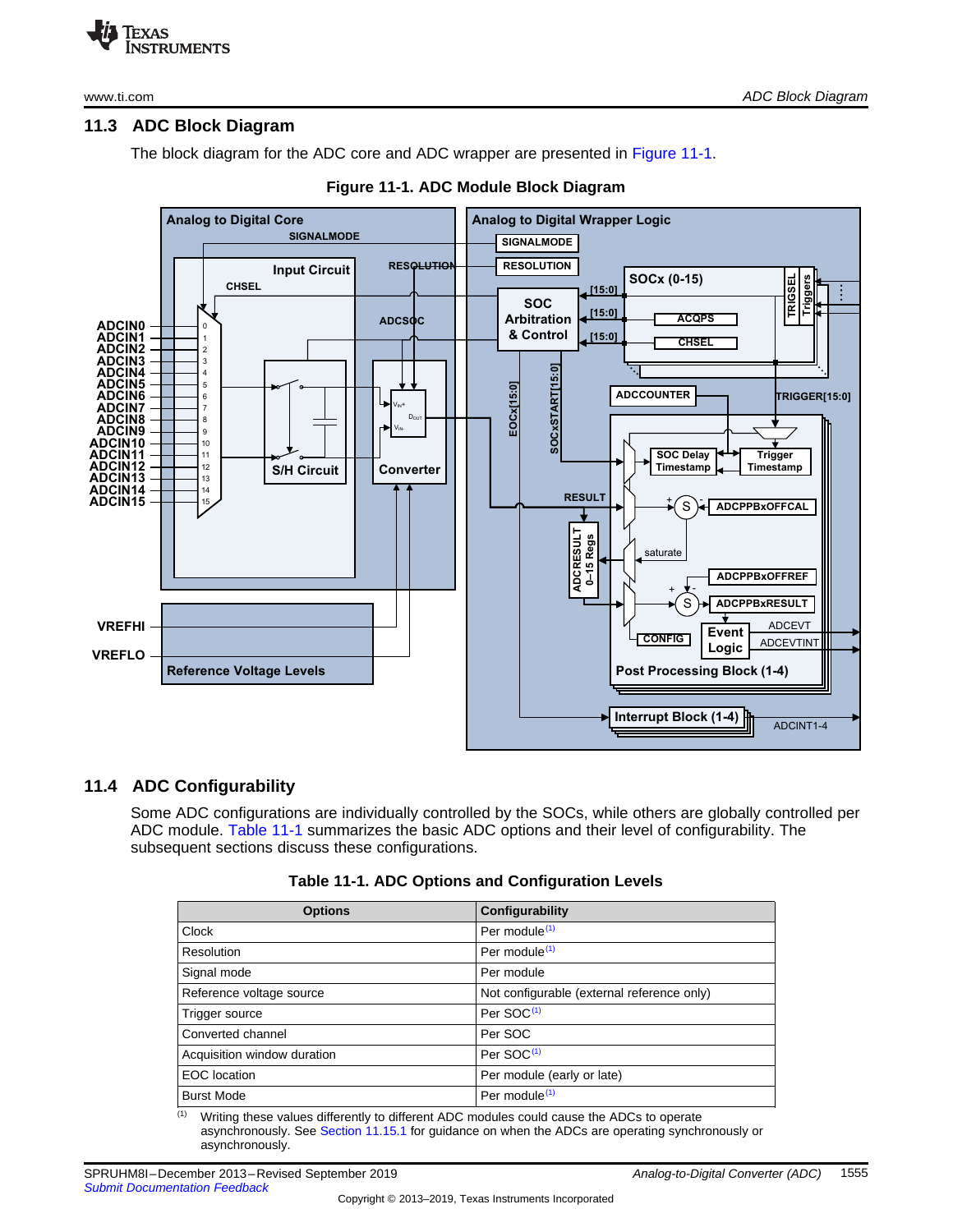

#### *11.4.1 Clock Configuration*

The base ADC clock is provided directly by the system clock (SYSCLK). This clock is used to generate the ADC acquisition window. The register ADCCTL2 has a PRESCALE field which determines the ADCCLK. The ADCCLK is used to clock the converter.

In 16-bit mode, the core requires approximately 29.5 ADCCLK cycles to process a voltage into a conversion result, while in 12-bit mode, this process requires approximately 10.5 ADCCLK cycles. The choice of resolution will also determine the necessary duration of the acquisition window, see Section [11.15.2.](#page--1-8)

**NOTE:** To determine an appropriate value for ADCCTL2.PRESCALE, consult the datasheet of your device to determine the maximum SYSCLK and ADCCLK frequency.

#### *11.4.2 Resolution*

The resolution of the ADC determines how finely the analog range is quantized into digital values. This ADC supports a configurable resolution of 16 bits or 12 bits.

The resolution should be configured by using either the AdcSetMode() or ADC\_setMode() functions, depending on the header files used, provided in C2000ware in F2837xD\_Adc.c. These functions ensure that the correct trim is loaded into the ADC trim registers and must be called at least once after a device reset. Do not configure the resolution by directly writing to the ADCCTL2 register.

The resolution can be changed at any time when the ADC is idle (no active or pending SOCs). No wait time is necessary after changing the resolution before conversions can be initiated. If SOCs are active or pending when the resolution is changed, those SOCs may produce incorrect conversion results.

#### *11.4.3 Voltage Reference*

#### **11.4.3.1 External Reference Mode**

Each ADC has a VREFHI input and a VREFLO input. In external reference mode these pins are used as a ratiometric reference to determine the ADC conversion input range.

See [Section](#page--1-9) 11.15.4 for information on how to supply the reference voltage.

#### **NOTES:**

- On devices with no external VREFLO signals, VREFLO has been internally connected to the device analog ground, VSSA.
- Consult the datasheet for your device to determine the allowable voltage range for VREFHI and VREFLO.
- The external reference mode requires an external capacitor on the VREFHI pin. Consult the device datasheet for the specific value required.

#### *11.4.4 Signal Mode*

The ADC supports two signal modes: single-ended and differential.

In single-ended mode, the input voltage to the converter is sampled through a single pin (ADCINx), referenced to VREFLO.

In differential signaling mode, the input voltage to the converter is sampled through a pair of input pins, one of which is the positive input (ADCINxP) and the other is the negative input (ADCINxN). The actual input voltage is the difference between the two (ADCINxP – ADCINxN).

#### **NOTES:**

- In 16-bit differential signaling mode, VREFLO must be connected to VSSA.
- In differential signal mode, the common mode voltage is  $V_{CM} = (ADCINx\overline{P} + ADCINxN)/2$

The datasheet for a particular device will place some requirements on how close this voltage needs to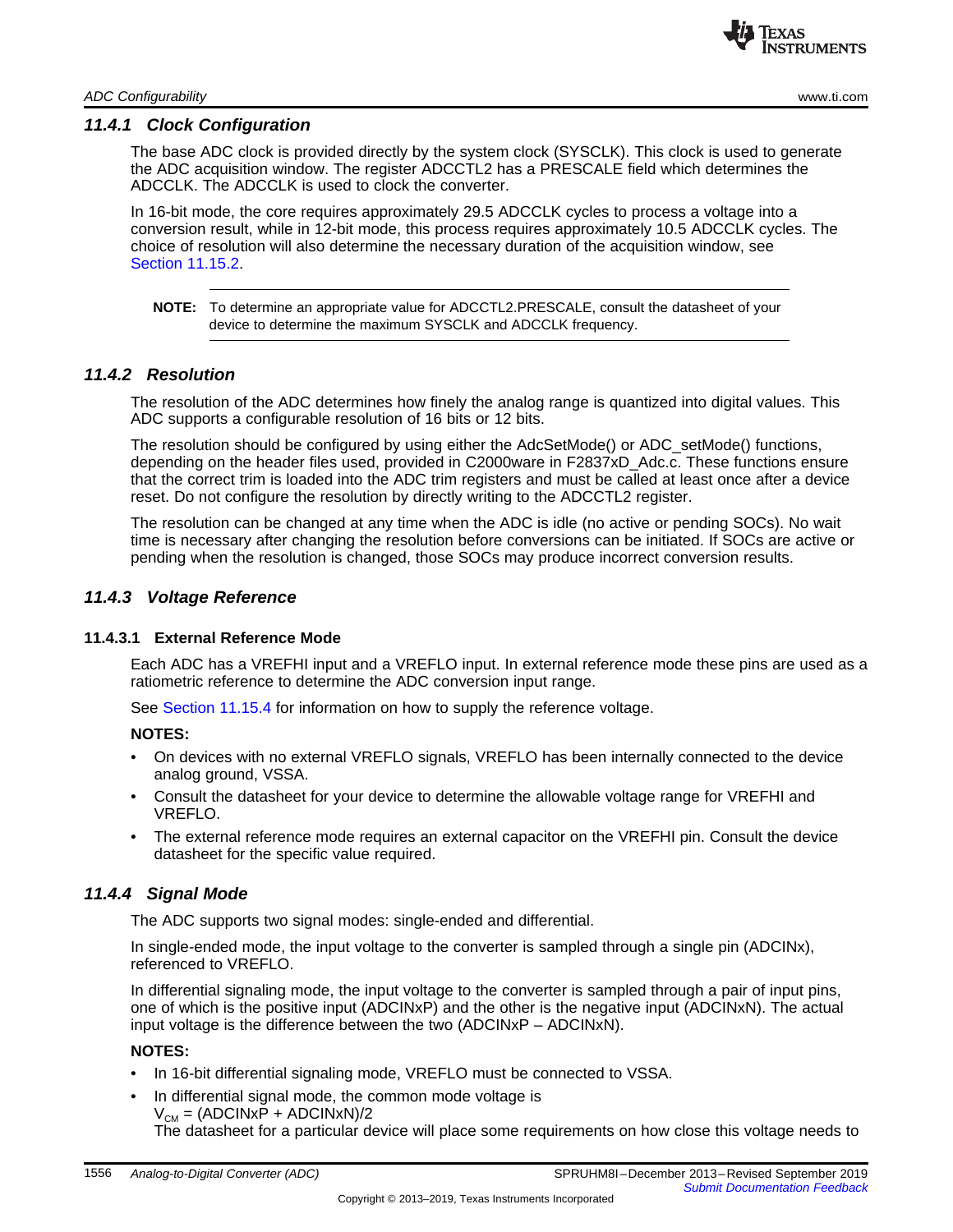be to (VREFHI + VREFLO)/2

**Note**: The above condition is not met by connecting the negative input to VSSA or VREFLO.

• Differential signaling mode is advantageous because noise encountered on both inputs will be largely cancelled. The effect can be maximized by routing the positive and negative traces for the same differential input as close together as possible and keeping them symmetrical with respect to the signal reference.

The signal mode should be configured by using either the AdcSetMode() or ADC\_setMode() function provided in C2000ware in F2837xD\_Adc.c. These functions ensure that the correct trim is loaded into the ADC trim registers. These functions must be called at least once after a device reset. The signal mode should not be configured by writing to the ADCCTL2 register directly.

# *11.4.5 Expected Conversion Results*

Based on a given analog input voltage, the ideal expected digital conversion is given by the tables below. Fractional values are truncated.

|                     | Analog Input                    | <b>Digital Result</b>                                                      |
|---------------------|---------------------------------|----------------------------------------------------------------------------|
| Single-Ended        | when ADCINy $\leq$ VREFLO       | $ADCRESULTx = 0$                                                           |
|                     | when $VREFLO < ADCINV < VREFHI$ | ADCINy - VREFLO)<br>$ADCRESULT = 4096$<br>, VREFHI - VREFLO $\overline{)}$ |
|                     | when ADCIN $y \geq$ VREFHI      | $ADCRESULTx = 4095$                                                        |
| <b>Differential</b> | <b>Invalid Mode</b>             | <b>Invalid Mode</b>                                                        |

#### **Table 11-2. Analog to 12-bit Digital Formulas**

#### **Table 11-3. Analog to 16-bit Digital Formulas**

|                     | Analog Input                                             | <b>Digital Result</b>                                          |  |
|---------------------|----------------------------------------------------------|----------------------------------------------------------------|--|
| Single-Ended        | Invalid Mode                                             | Invalid Mode                                                   |  |
| <b>Differential</b> | when $ADCINyP - ADCINyN \le -VREFHI$                     | $ADCRESULTx = 0$                                               |  |
|                     | when -VREFHI < ADCINyP - ADCINyN $\leq$<br><b>VREFHI</b> | ADCINyP - ADCINyN + VREFHI<br>$ADCRESULTx = 65536$<br>2 VRFFHI |  |
|                     | when $ADCINyP - ADCINyN \ge VREFHI$                      | $ADCRESULTx = 65535$                                           |  |

# *11.4.6 Interpreting Conversion Results*

Based on a given ADC conversion result, the ideal corresponding analog input is given by the following tables. This corresponds to the center of the possible range of analog voltages that could have produced this conversion result.

|                     | <b>Digital Value</b>           | <b>Analog Equivalent</b>      |
|---------------------|--------------------------------|-------------------------------|
| <b>Single-Ended</b> | when ADCRESULTy = $0$          | $ADCINX \le VREFLO$           |
|                     |                                | $ADCINx = (VREFHI - VREFLO)$  |
|                     | when $0 <$ ADCRESULTy $<$ 4095 | (ADCRESULTy) + VREFLO<br>4096 |
|                     | when ADCRESULTy = $4095$       | $ADCINX \ge VREFHI$           |
| <b>Differential</b> | <b>Invalid Mode</b>            | Invalid Mode                  |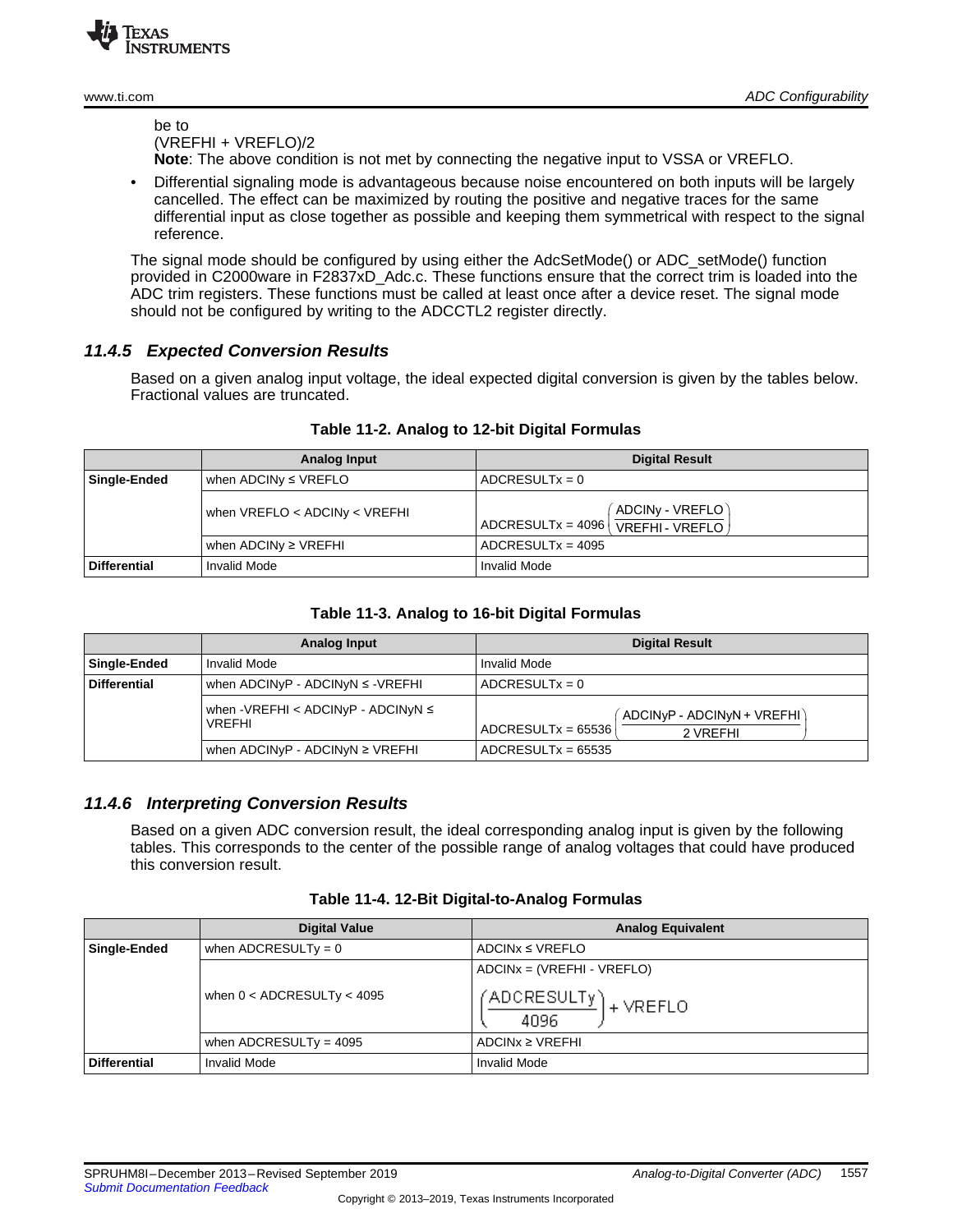

*ADC Configurability* [www.ti.com](http://www.ti.com)

**Table 11-5. 16-Bit Digital-to-Analog Formulas**

|                     | <b>Digital Value</b>            | <b>Analog Equivalent</b>                              |  |
|---------------------|---------------------------------|-------------------------------------------------------|--|
| Single-Ended        | Invalid Mode                    | Invalid Mode                                          |  |
| <b>Differential</b> | when ADCRESULTy = $0$           | $ADCINXP - ADCINxN \leq -VREFHI$                      |  |
|                     | when $0 <$ ADCRESULTy $<$ 65535 | 2 ADCRESULTy<br>$ADCINXP - ADCINxN = VREFHI$<br>65536 |  |
|                     | when ADCRESULTy = $65535$       | $ADCINXP - ADCINxN \ge VREFHI$                        |  |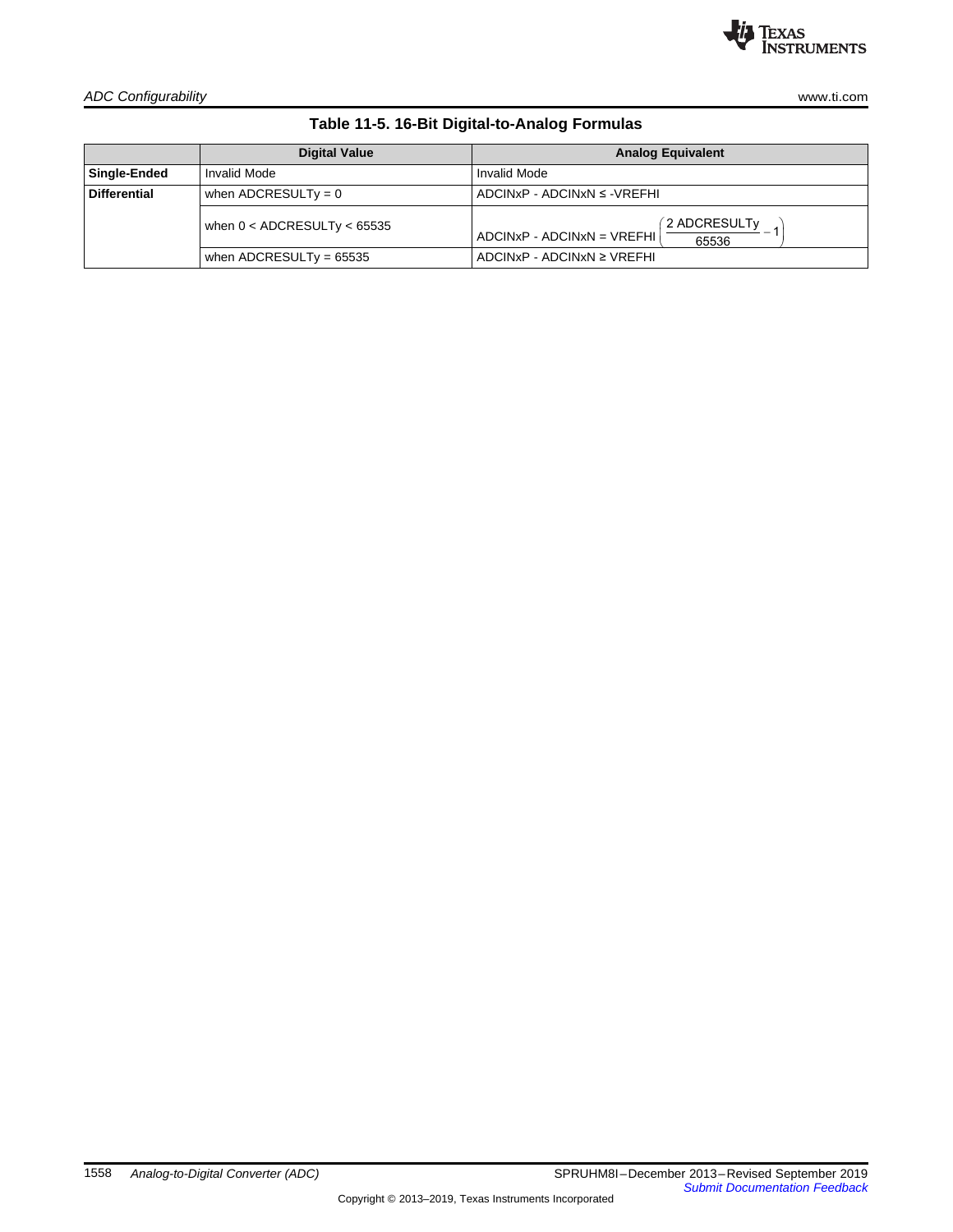### <span id="page-7-0"></span>**11.5 SOC Principle of Operation**

The ADC triggering and conversion sequencing is accomplished through configurable start-of-conversions (SOCs). Each SOC is a configuration set defining the single conversion of a single channel. In that set there are three configurations: the trigger source that starts the conversion, the channel to convert, and the acquisition (sample) window duration. Upon receiving the trigger configured for a SOC, the wrapper will ensure that the specified channel is captured using the specified acquisition window duration.

Multiple SOCs can be configured for the same trigger, channel, and/or acquisition window as desired. Configuring multiple SOCs to use the same trigger will allow the trigger to generate a sequence of conversions. Configuring multiple SOCs to use the same trigger and channel will allow for oversampling.



**Figure 11-2. SOC Block Diagram**

# *11.5.1 SOC Configuration*

Each SOC has its own configuration register, ADCSOCxCTL. Within this register, SOCx can be configured for trigger source, channel to convert, and acquisition (sample) window duration.

# *11.5.2 Trigger Operation*

Each SOC can be configured to start on one of many input triggers. The primary trigger select for SOCx is in the ADCSOCxCTL.TRIGSEL register, which can select between:

- Disabled (software only)
- CPU Timers 0/1/2 (from each C28x core present)
- GPIO: Input X-Bar INPUT5
- ADCSOCA or ADCSOCB from each ePWM module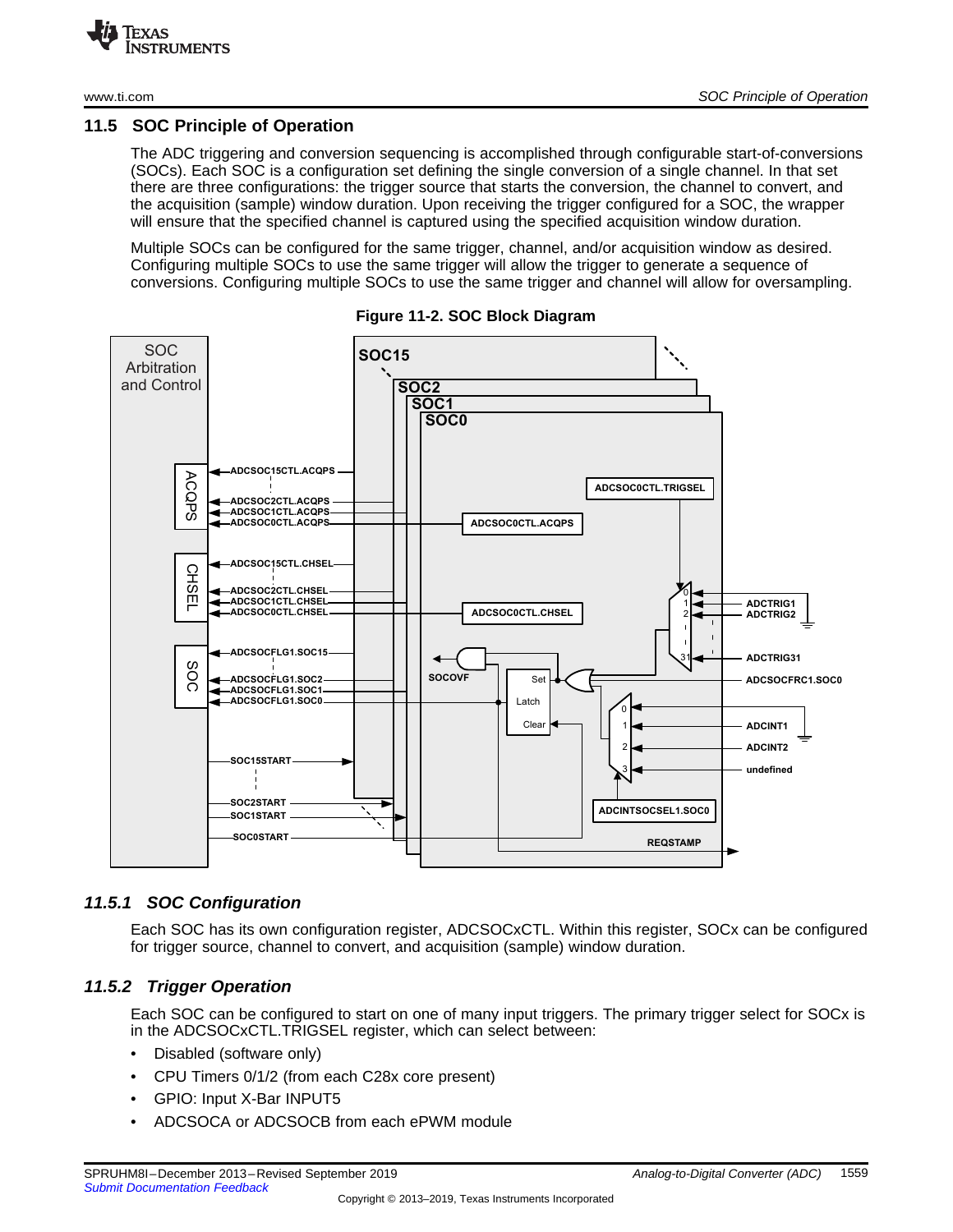

#### *SOC Principle of Operation* [www.ti.com](http://www.ti.com)

In addition, each SOC can also be triggered when the ADCINT1 flag or ADCINT2 flag is set. This is achieved by configuring the ADCINTSOCSEL1 register (for SOC0 to SOC7) or the ADCINTSOCSEL2 register (for SOC8 to SOC15). This is useful for creating continuous conversions.

# *11.5.3 ADC Acquisition (Sample and Hold) Window*

External signal sources vary in their ability to drive an analog signal quickly and effectively. In order to achieve rated resolution, the signal source needs to charge the sampling capacitor in the ADC core to within 0.5LSBs of the signal voltage. The acquisition window is the amount of time the sampling capacitor is allowed to charge and is configurable for SOCx by the ADCSOCxCTL.ACQPS register.

ACQPS is a 9-bit register that can be set to a value between 0 and 511, resulting in an acquisition window duration of:

Acquisition window = (ACQPS + 1)∙(System Clock (SYSCLK) cycle time)

- The acquisition window duration is based on the System Clock (SYSCLK), not the ADC clock (ADCCLK).
- The selected acquisition window duration must be at least as long as one ADCCLK cycle.
- The datasheet will specify a minimum acquisition window duration (in nanoseconds). The user is responsible for selecting an acquisition window duration that meets this requirement.

#### <span id="page-8-0"></span>*11.5.4 ADC Input Models*

For single-ended operation, the ADC input characteristics for values in the single-ended input model (see [Figure](#page-8-0) 11-3) can be found in the device data manual.

#### **Figure 11-3. Single-Ended Input Model**



<span id="page-8-1"></span>For differential operation, the ADC input characteristics for values in the differential input model (see [Figure](#page-8-1) 11-4 ) can be found in the device data manual.

#### **Figure 11-4. Differential Input Model**



These input models should be used along with actual signal source impedance to determine the acquisition window duration. See Section [11.15.2](#page--1-8) for more information.

Copyright © 2013–2019, Texas Instruments Incorporated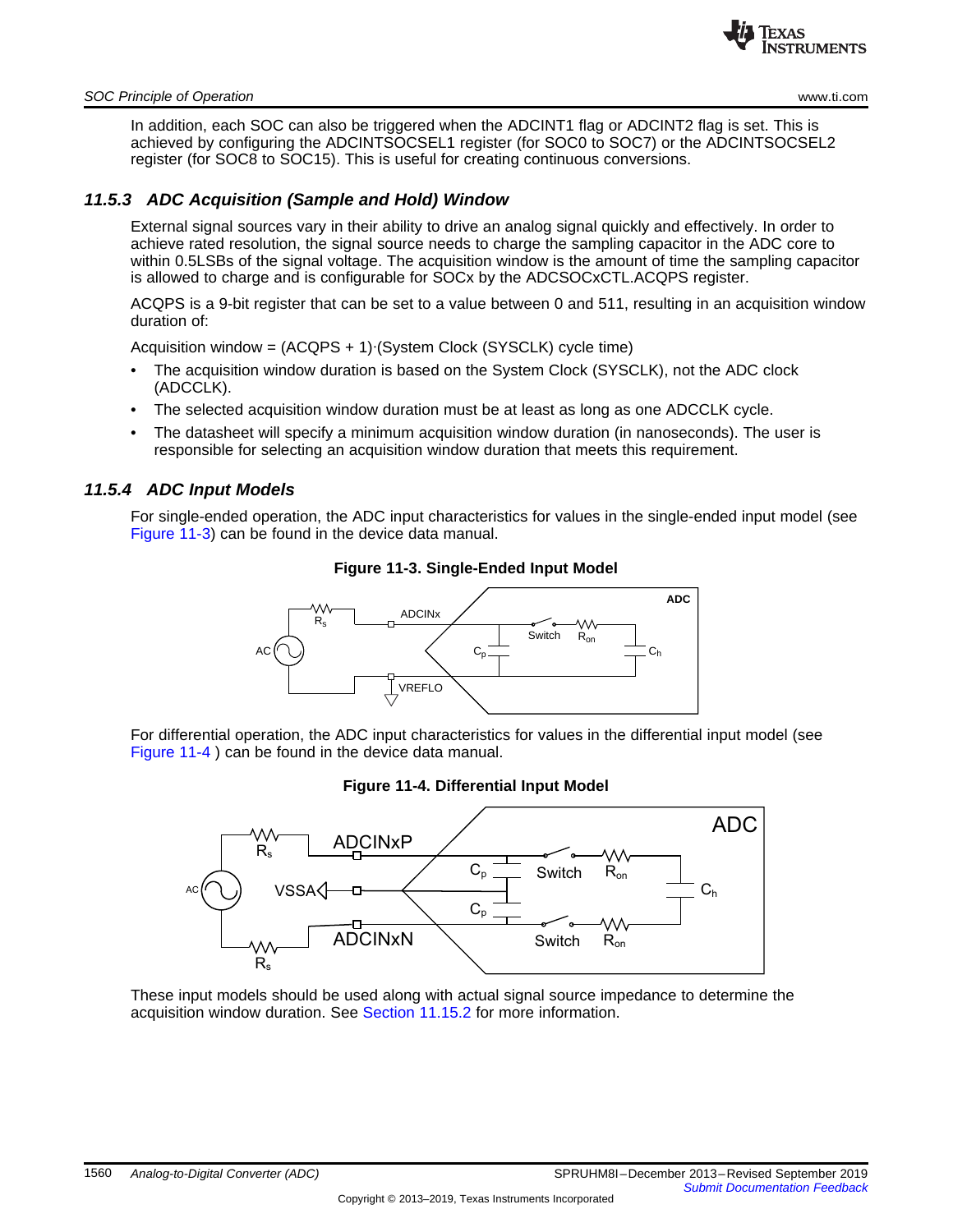

# *11.5.5 Channel Selection*

Each SOC can be configured to convert any of the ADC channels. This behavior is selected for SOCx by the ADCSOCxCTL.CHSEL register. Depending on the signal mode, the selection is different. For singleended signal mode, the value in CHSEL selects a single pin as the input. For differential signal mode, the value in CHSEL selects an even-odd pin pair to be the positive and negative inputs. This is summarized in [Table](#page-9-0) 11-6.

<span id="page-9-0"></span>**NOTE:** Regardless of configured resolution and signal mode, channel 13 on ADC-A (temperature sensor) and channel 12 on all ADCs will be sampled in 12-bit single-ended mode.

| <b>Input Mode</b> | <b>CHSEL</b>   |                       | Input                 |  |
|-------------------|----------------|-----------------------|-----------------------|--|
| Single-Ended      | $\pmb{0}$      | ADCIN0                |                       |  |
|                   | $\mathbf{1}$   | ADCIN1                |                       |  |
|                   | $\overline{2}$ | ADCIN2                |                       |  |
|                   | 3              |                       | ADCIN3                |  |
|                   | $\overline{4}$ |                       | ADCIN4                |  |
|                   | 5              |                       | ADCIN5                |  |
|                   | 6              | ADCIN6                |                       |  |
|                   | $\overline{7}$ |                       | ADCIN7                |  |
|                   | 8              |                       | ADCIN8                |  |
|                   | 9              | ADCIN9                |                       |  |
|                   | 10             | ADCIN10               |                       |  |
|                   | 11             |                       | ADCIN11               |  |
|                   | 12             | ADCIN12               |                       |  |
|                   | 13             | ADCIN13               |                       |  |
|                   | 14             | ADCIN14               |                       |  |
|                   | 15             | ADCIN15               |                       |  |
|                   | <b>CHSEL</b>   | <b>Positive Input</b> | <b>Negative Input</b> |  |
| Differential      | 0 or 1         | ADCIN <sub>0</sub>    | ADCIN1                |  |
|                   | 2 or 3         | ADCIN2                | ADCIN3                |  |
|                   | 4 or 5         | ADCIN4                | ADCIN5                |  |
|                   | 6 or 7         | ADCIN6                | ADCIN7                |  |
|                   | 8 or 9         | ADCIN8                | ADCIN9                |  |
|                   | 10 or 11       | ADCIN10               | ADCIN11               |  |
|                   | 12 or 13       | ADCIN12               | ADCIN13               |  |
|                   | 14 or 15       | ADCIN14               | ADCIN15               |  |

**Table 11-6. Channel Selection of Input Pins**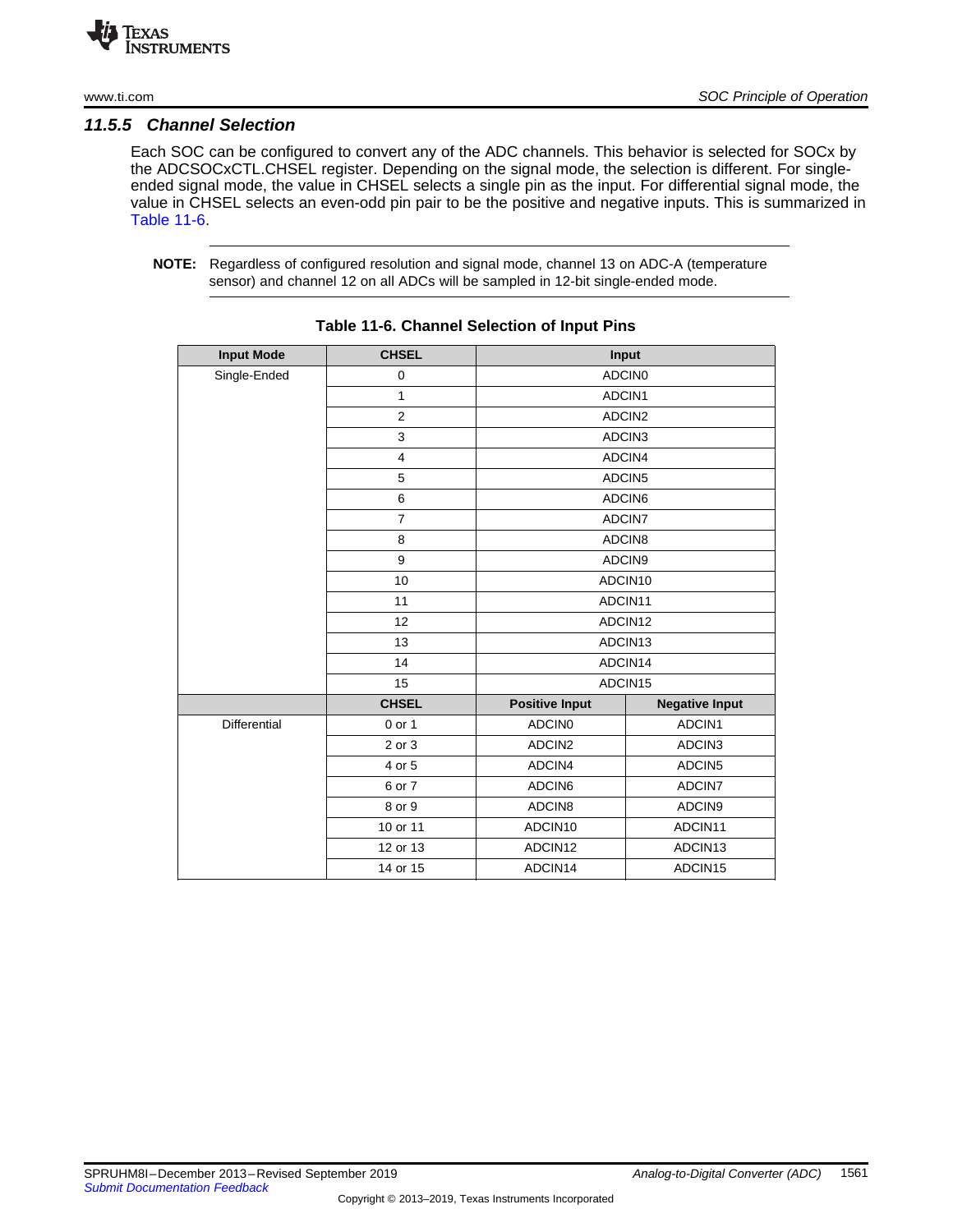

#### <span id="page-10-0"></span>**11.6 SOC Configuration Examples**

The following sections provide some specific examples of how to configure the SOCs to produce some conversions.

#### *11.6.1 Single Conversion from ePWM Trigger*

To configure ADCA to perform a single conversion on channel ADCIN1 when the ePWM timer reaches its period match, a few things are necessary. First, ePWM3 must be configured to generate an SOCA or SOCB signal (in this statement, SOC refers to a signal in the ePWM module). See the *Enhanced Pulse Width Modulator Module (ePWM)* chapter on how to do this. Assume that SOCB was chosen.

SOC5 is chosen arbitrarily. Any of the 16 SOCs could be used.

Assuming a 100ns sample window is desired with a SYSCLK frequency of 200MHz, then the acquisition window duration should be 100ns/5ns = 20 SYSCLK cycles. The ACQPS field should therefore be set to  $20 - 1 = 19$ .

AdcaRegs.ADCSOC5CTL.bit.CHSEL = 1; //SOC5 will convert ADCINA1 AdcaRegs.ADCSOC5CTL.bit.ACQPS = 19; //SOC5 will use sample duration of 20 SYSCLK cycles AdcaRegs.ADCSOC5CTL.bit.TRIGSEL = 10; //SOC5 will begin conversion on ePWM3 SOCB

As configured, when ePWM3 matches its period and generates the SOCB signal, the ADC will begin sampling channel ADCINA1 (SOC5) immediately if the ADC is idle. If the ADC is busy, ADCINA1 will begin sampling when SOC5 gains priority (see [Section](#page-12-0) 11.7).The ADC control logic will sample ADCINA1 with the specified acquisition window width of 100 ns. Immediately after the acquisition is complete, the ADC will begin converting the sampled voltage to a digital value. When the ADC conversion is complete, the results will be available in the ADCRESULT5 register (see [Section](#page--1-5) 11.14 for exact sample, conversion, and result latch timings).

#### *11.6.2 Oversampled Conversion from ePWM Trigger*

To configure the ADC to oversample ADCINA1 4 times, we use the same configurations as the previous example, but apply them to SOC5, SOC6, SOC7, and SOC8.

| $AdcaReqs. ADCSOC5CTL.bit. CHSEL = 17$  | //SOC5 will convert ADCINA1                         |
|-----------------------------------------|-----------------------------------------------------|
| $AdcaReqs. ADCSOC5CTL.bit. ACOPS = 19;$ | //SOC5 will use sample duration of 20 SYSCLK cycles |
| AdcaRegs.ADCSOC5CTL.bit.TRIGSEL = 10;   | //SOC5 will begin conversion on ePWM3 SOCB          |
| $AdcaReqs. ADCSOC6CTL.bit. CHSEL = 17$  | //SOC6 will convert ADCINA1                         |
| $AdcaReqs. ADCSOC6CTL.bit. ACOPS = 19;$ | //SOC6 will use sample duration of 20 SYSCLK cycles |
| AdcaRegs.ADCSOC6CTL.bit.TRIGSEL = 10;   | //SOC6 will begin conversion on ePWM3 SOCB          |
| $AdcaReqs. ADCSOC7CTL.bit. CHSEL = 17$  | //SOC7 will convert ADCINA1                         |
| $AdcaReqs. ADCSOC7CTL.bit. ACOPS = 197$ | //SOC7 will use sample duration of 20 SYSCLK cycles |
| AdcaRegs.ADCSOC7CTL.bit.TRIGSEL = 10;   | //SOC7 will begin conversion on ePWM3 SOCB          |
| $AdcaReqs. ADCSOC8CTL.bit. CHSEL = 17$  | //SOC8 will convert ADCINA1                         |
| $AdcaReqs. ADCSOC8CTL.bit. ACOPS = 19;$ | //SOC8 will use sample duration of 20 SYSCLK cycles |
| AdcaRegs.ADCSOC8CTL.bit.TRIGSEL = 10;   | //SOC8 will begin conversion on ePWM3 SOCB          |
|                                         |                                                     |

As configured, when ePWM3 matches its period and generates the SOCB signal, the ADC will begin sampling channel ADCINA1 (SOC5) immediately if the ADC is idle. If the ADC is busy, ADCINA1 will begin sampling when SOC5 gains priority (see ADC [Conversion](#page-12-0) Priority). Once the conversion is complete for SOC5, SOC6 will begin converting ADCINA1 and the results for SOC5 will be placed in the ADCRESULT5 register. All four conversions will eventually be completed sequentially, with the results in ADCRESULT5, ADCRESULT6, ADCRESULT7, and ADCRESULT8 for SOC5, SOC6, SOC7, and SOC8, respectively.

**NOTE:** It is possible, but unlikely, that the ADC could begin converting SOC6, SOC7, or SOC8 before SOC5 depending on the position of the round-robin pointer when the ePWM trigger is received. See ADC [Conversion](#page-12-0) Priority to understand how the next SOC to be converted is chosen.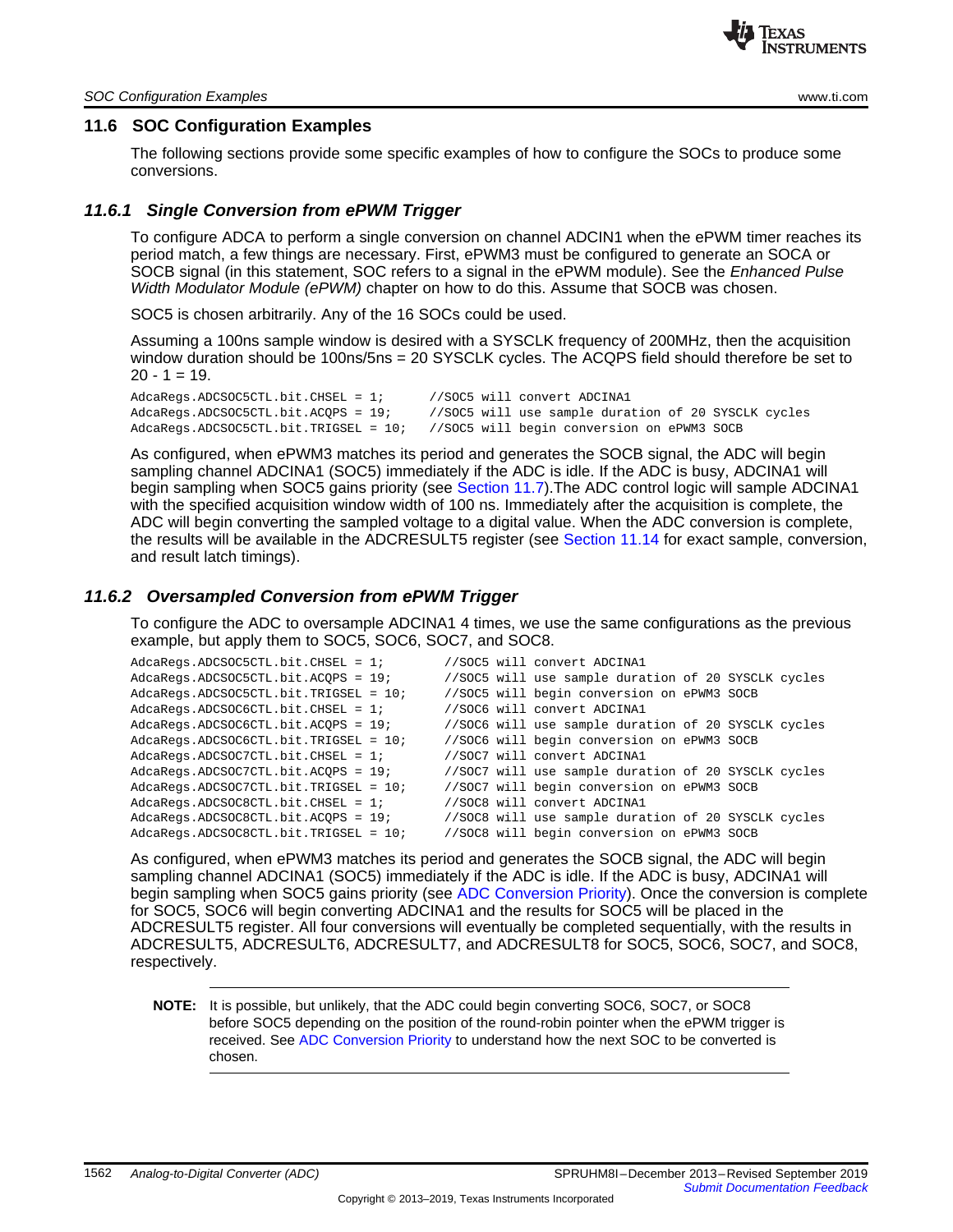# *11.6.3 Multiple Conversions from CPU Timer Trigger*

This example will show how to sample multiple signals with different acquisition window requirements. CPU1 Timer 2 will be used to generate the trigger. To see how to configure the CPU timer, see the *System Control and Interrupts* chapter.

A good first step when designing a sampling scheme with many signals is to list out the signals and their required acquisition window. From this, calculate the necessary number of SYSCLK cycles for each signal, then the ACQPS register setting. This is shown in [Table](#page-11-0) 11-7, where a SYCLK of 200MHz is assumed ( 5ns cycle time).

<span id="page-11-0"></span>

| <b>Signal Name</b> | <b>Acquisition Window</b><br><b>Requirement (ns)</b> | <b>Acquisition Window SYSCLK</b><br><b>Cycles</b> | <b>ACQPS Register Value</b> |
|--------------------|------------------------------------------------------|---------------------------------------------------|-----------------------------|
| Signal 1           | >120ns                                               | $120ns/5ns = 24$                                  | $24 - 1 = 23$               |
| Signal 2           | >444ns                                               | $444$ ns/5ns = 89 (round up)                      | $89 - 1 = 88$               |
| Signal 3           | >110ns                                               | $110ns/5ns = 22$                                  | $22 - 1 = 21$               |
| Signal 4           | >291ns                                               | $291$ ns/5ns = 59 (round up)                      | $59 - 1 = 58$               |

**Table 11-7. Example Requirements for Multiple Signal Sampling**

Next decide which ADC pins to connect to each signal. This will be highly dependent on application board layout. Once the pins are selected, determining the value of CHSEL is straightforward (see [Table](#page-11-1) 11-8).

#### **Table 11-8. Example Connections for Multiple Signal Sampling**

<span id="page-11-1"></span>

| <b>Signal Name</b> | <b>ADC PIN</b> | <b>CHSEL Register Value</b> |
|--------------------|----------------|-----------------------------|
| Signal 1           | ADCINA5        |                             |
| Signal 2           | ADCINA0        |                             |
| Signal 3           | ADCINA3        |                             |
| Signal 4           | ADCINA2        |                             |

#### With the information tabulated, it is easy to generate the SOC configurations:

| $AdcaReqs. ADCSOC0CTL.bit. CHSEL = 5;$   |  | //SOC0 will convert ADCINA5                         |  |
|------------------------------------------|--|-----------------------------------------------------|--|
| AdcaRegs.ADCSOCOCTL.bit.ACOPS = 23;      |  | //SOCO will use sample duration of 24 SYSCLK cycles |  |
| $AdcaReqs. ADCSOC0CTL.bit. TRIGSEL = 3;$ |  | //SOCO will begin conversion on CPU1 Timer 2        |  |
| $AdcaReqs. ADCSOC1CTL.bit. CHSEL = 0;$   |  | //SOC1 will convert ADCINA0                         |  |
| AdcaRegs.ADCSOC1CTL.bit.ACOPS = 88;      |  | //SOC1 will use sample duration of 89 SYSCLK cycles |  |
| $AdcaReqs. ADCSOC1CTL.bit. TRIGSEL = 3;$ |  | //SOC1 will begin conversion on CPU1 Timer 2        |  |
| $AdcaReqs. ADCSOC2CTL.bit. CHSEL = 3;$   |  | //SOC2 will convert ADCINA3                         |  |
| $AdcaReqs. ADCSOC2CTL.bit. ACOPS = 217$  |  | //SOC2 will use sample duration of 22 SYSCLK cycles |  |
| $AdcaReqs. ADCSOC2CTL.bit. TRIGSEL = 37$ |  | //SOC2 will begin conversion on CPU1 Timer 2        |  |
| $AdcaReqs. ADCSOC3CTL.bit. CHSEL = 27$   |  | //SOC3 will convert ADCINA2                         |  |
| $AdcaReqs. ADCSOC3CTL.bit. ACOPS = 58;$  |  | //SOC3 will use sample duration of 59 SYSCLK cycles |  |
| $AdcaReqs. ADCSOC3CTL.bit. TRIGSEL = 3;$ |  | //SOC3 will begin conversion on CPU1 Timer 2        |  |

As configured, when CPU1 Timer 2 generates an event, SOC0, SOC1, SOC2, and SOC3 will eventually be sampled and converted, in that order. The conversion results for ACINA5 (Signal 1) will be in ADCRESULT0. Similarly, The results for ADCINA0 (Signal 2), ADCINA3 (Signal 3), and ADCINA2 (Signal 4) will be in ADCRESULT1, ADCRESULT2, and ADCRESULT3, respectively.

**NOTE:** It is possible, but unlikely, that the ADC could begin converting SOC1, SOC2, or SOC3 before SOC0 depending on the position of the round-robin pointer when the CPU Timer trigger is received. See ADC [Conversion](#page-12-0) Priority to understand how the next SOC to be converted is chosen.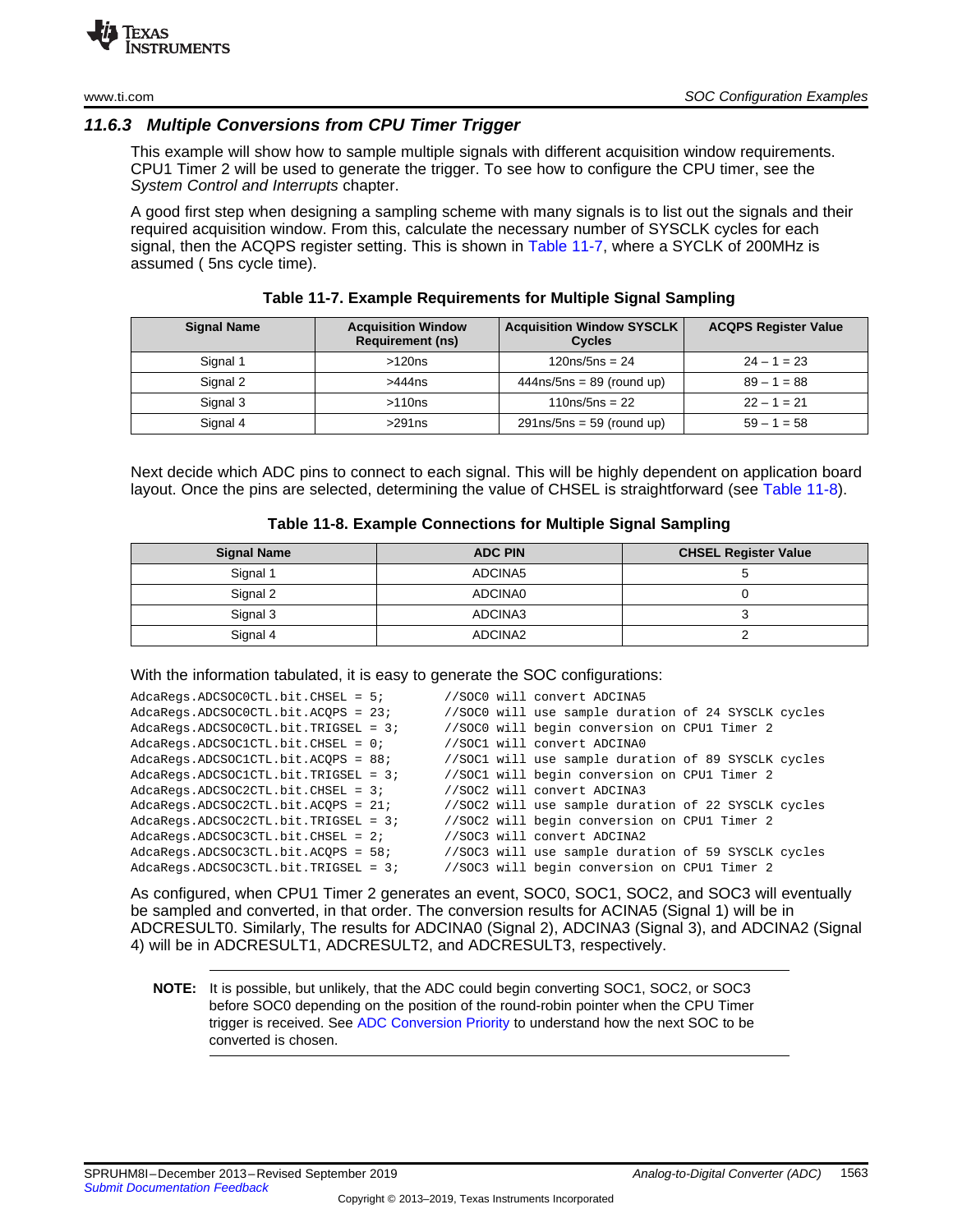

#### *SOC Configuration Examples* [www.ti.com](http://www.ti.com)

# *11.6.4 Software Triggering of SOCs*

At any point, whether or not the SOCs have been configured to accept a specific trigger, a software trigger can set the SOCs to be converted. This is accomplished by writing bits in the ADCSOCFRC1 register.

Software triggering of the previous example without waiting for the CPU1 Timer 2 to generate the trigger could be accomplished by the statement:

AdcaRegs.ADCSOCFRC1.all = 0x000F; //set SOC flags for SOC0 to SOC3

# <span id="page-12-0"></span>**11.7 ADC Conversion Priority**

When multiple SOC flags are set at the same time, one of two forms of priority determines the order in which they are converted. The default priority method is round robin. In this scheme, no SOC has an inherent higher priority than another. Priority depends on the round robin pointer (RRPOINTER). The RRPOINTER reflected in the ADCSOCPRIORITYCTL register points to the last SOC converted. The highest priority SOC is given to the next value greater than the RRPOINTER value, wrapping around back to SOC0 after SOC15. At reset the value is 16 since 0 indicates a conversion has already occurred. When RRPOINTER equals 16 the highest priority is given to SOC0. The RRPOINTER is reset by a device reset, when the ADCCTL1.RESET bit is set, or when the SOCPRICTL register is written.

An example of the round robin priority method is given in [Figure](#page-13-0) 11-5 .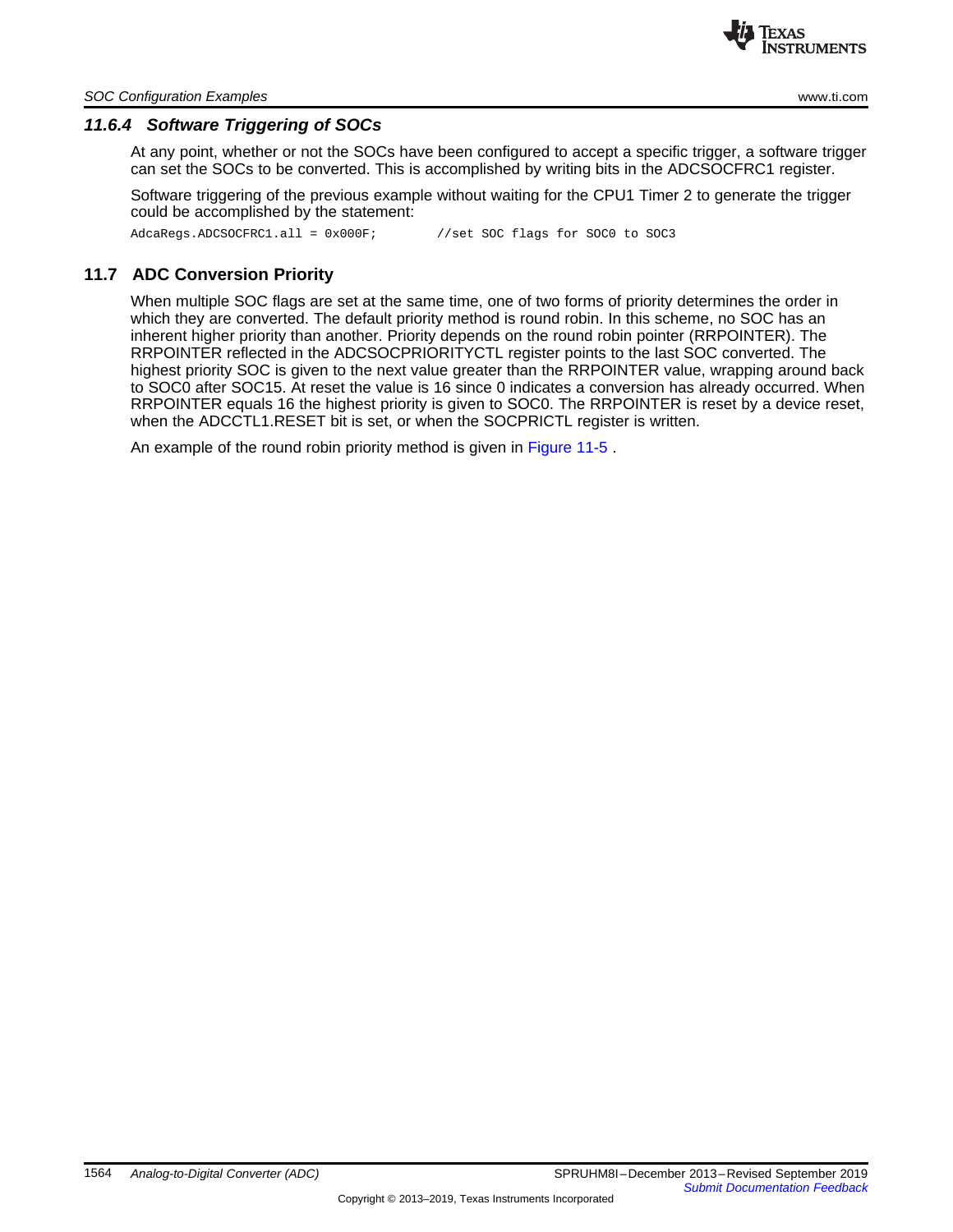

SOC 12 ์รo 0 SOC 4 .<br>SO 8 SOC 2 SOC 14 SOC 6 SOC 10 'SO 15 SOC 1 SOC 3 SOC 5 הה 7 SOC 9 SOC 11 SOC 13 RRPOINTER  $(value = 7)$ **C** SOC 12  $300$  $\overline{0}$ SOC 4 SOC 8 SOC 2 SOC 14 SOC 6 SOC 10 SOC 15 SOC 1 SOC 3 SOC 5 SOC 7 SOC 9 SOC 11 SOC 13 **RRPOINTER**  $(default = 16)$ **A** SOC 12 SOC 0 SOC 4 .<br>SO( 8 SOC 2 SOC 14 SOC  $\overline{6}$ SOC 10 SOC 15 SOC 1 SOC 3 SOC 5  $SO$ 7 SOC 9 SOC 11 SOC 13 RRPOINTER (value  $= 7$ ) **B**  $SO($ 12  $SO($  $\Omega$ SOC 4 SOC 8 SOC 2 SOC 14 SOC 6 SOC  $1<sub>0</sub>$ .<br>SO 15 SOC 1 SOC 3 SOC 5  $SO$  $\frac{1}{7}$ SOC 9 SOC 11 SOC 13 **RRPOINTER**  $(value = 12)$ **D** SOC 12 `s∩  $\Omega$ SOC 4 SOC 8 SOC 2 SOC 14 SOC 6 SOC 10 SOC 15 SOC 1 SOC 3 SOC 5 SOC 7 SOC 9 SOC 11 SOC 13 RRPOINTER  $(value = 2)$ **E A** After reset, SOC0 is highest priority SOC ; **B** RRPOINTER changes to point to SOC 7; **C** SOC2 & SOC12 triggers rcvd. simultaneously ; **D** RRPOINTER changes to point to SOC 12; **E** RRPOINTER changes to point to SOC 2; SOC7 receives trigger ; SOC7 configured channel is converted immediately. SOC8 is now highest priority SOC . SOC12 is first on round robin wheel ; SOC12 configured channel is converted while SOC2 stays pending. SOC2 configured channel is now converted . SOC3 is now highest priority SOC .

The SOCPRIORITY field in the ADCSOCPRIORITYCTL register can be used to assign high priority from a single to all of the SOCs. When configured as high priority, an SOC will interrupt the round robin wheel after any current conversion completes and insert itself in as the next conversion. After its conversion completes, the round robin wheel will continue where it was interrupted. If two high priority SOC's are triggered at the same time, the SOC with the lower number will take precedence.

<span id="page-13-0"></span>Texas

**STRUMENTS**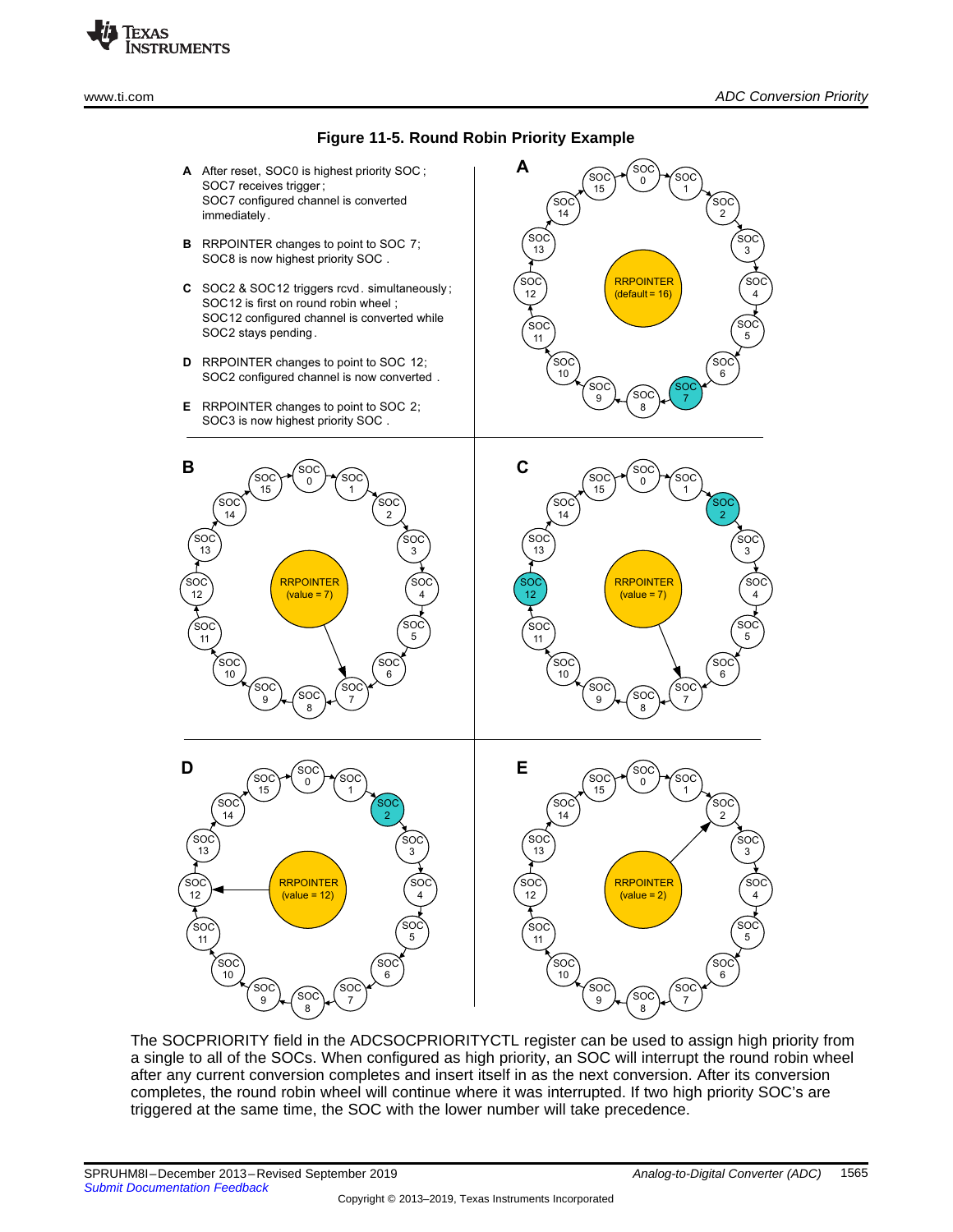

*ADC Conversion Priority* [www.ti.com](http://www.ti.com)

High priority mode is assigned first to SOC0, then in increasing numerical order. The value written in the SOCPRIORITY field defines the first SOC that is not high priority. In other words, if a value of 4 is written into SOCPRIORITY, then SOC0, SOC1, SOC2, and SOC3 are defined as high priority, with SOC0 the highest.

An example using high priority SOC's is given in [Figure](#page-14-0) 11-6 .

<span id="page-14-0"></span>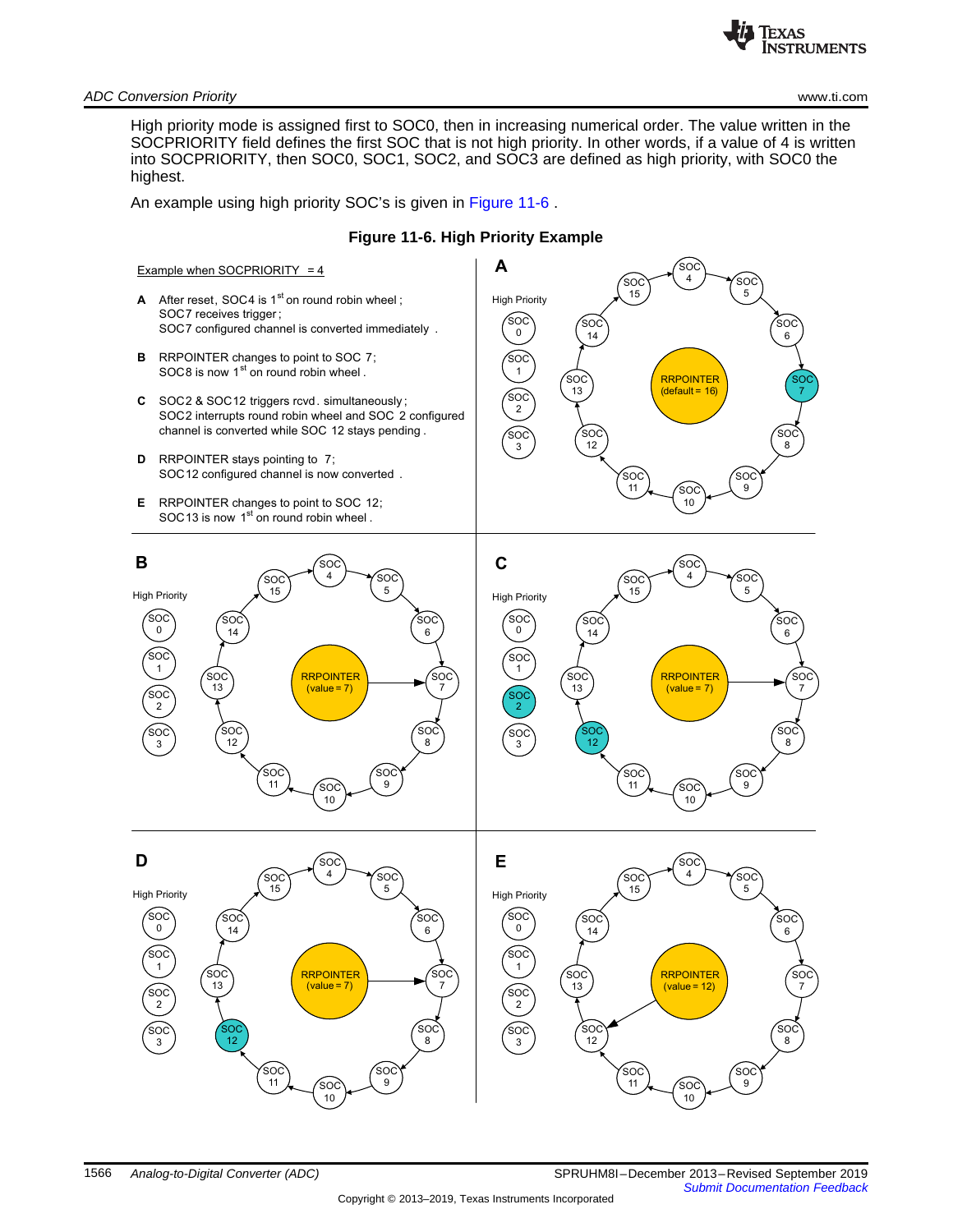#### <span id="page-15-0"></span>**11.9 EOC and Interrupt Operation**

Each SOC has a corresponding end-of-conversion (EOC) signal. This EOC signal can be used to trigger an ADC interrupt. The ADC can be configured to generate the EOC pulse at either the end of the acquisition window or at the end of the voltage conversion. This is configured using the bit INTPULSEPOS in the ADCCTL1 register. See [Section](#page--1-5) 11.14, for exact EOC pulse location.

Each ADC module has 4 configurable ADC interrupts. These interrupts can be triggered by any of the 16 EOC signals. The flag bit for each ADCINT can be read directly to determine if the associated SOC is complete or the interrupt can be passed on to the PIE.

**NOTE:** The ADCCTL1.ADCBSY bit being clear does not indicate that all conversions in a set of SOCs have completed, only that the ADC is ready to process the next conversion. To determine if a sequence of SOCs is complete, link an ADCINT flag to the last SOC in the sequence and monitor that ADCINT flag.

[Figure](#page-15-1) 11-8 shows a block diagram of the ADC interrupt structure.

<span id="page-15-1"></span>

**Figure 11-8. ADC EOC Interrupts**

# *11.9.1 Interrupt Overflow*

If the EOC signal would set a flag in the ADCINTFLG register, but that flag is already set, an interrupt overflow occurs. By default, overflow interrupts will not be passed on to the PIE module. When an overflow occurs on a given flag in the ADCINTFLG register, the corresponding flag in the ADCINOVF register is set. This overflow flag is only used to detect that an overflow has occurred; it does not block further interrupts from propagating to the PIE module.

When an ADC interrupt overflow could occur, the application should check the appropriate ADCINTOVF flag inside the ISR or in the background loop and take appropriate action when an overflow is detected. The following code snippet demonstrates how to check the ADCINOVF flag inside the ISR after attempting to clear the ADCINT flag.

```
AdcaRegs.ADCINTFLGCLR.bit.ADCINT1 = 1; //clear INT1 flag for ADC-A
if(1 == AdcaRegs.ADCINTOVF.bit.ADCINT1) //ADCINT overflow occurred
{
   AdcaRegs.ADCINTOVFCLR.bit.ADCINT1 = 1 //Clear overflow flag
```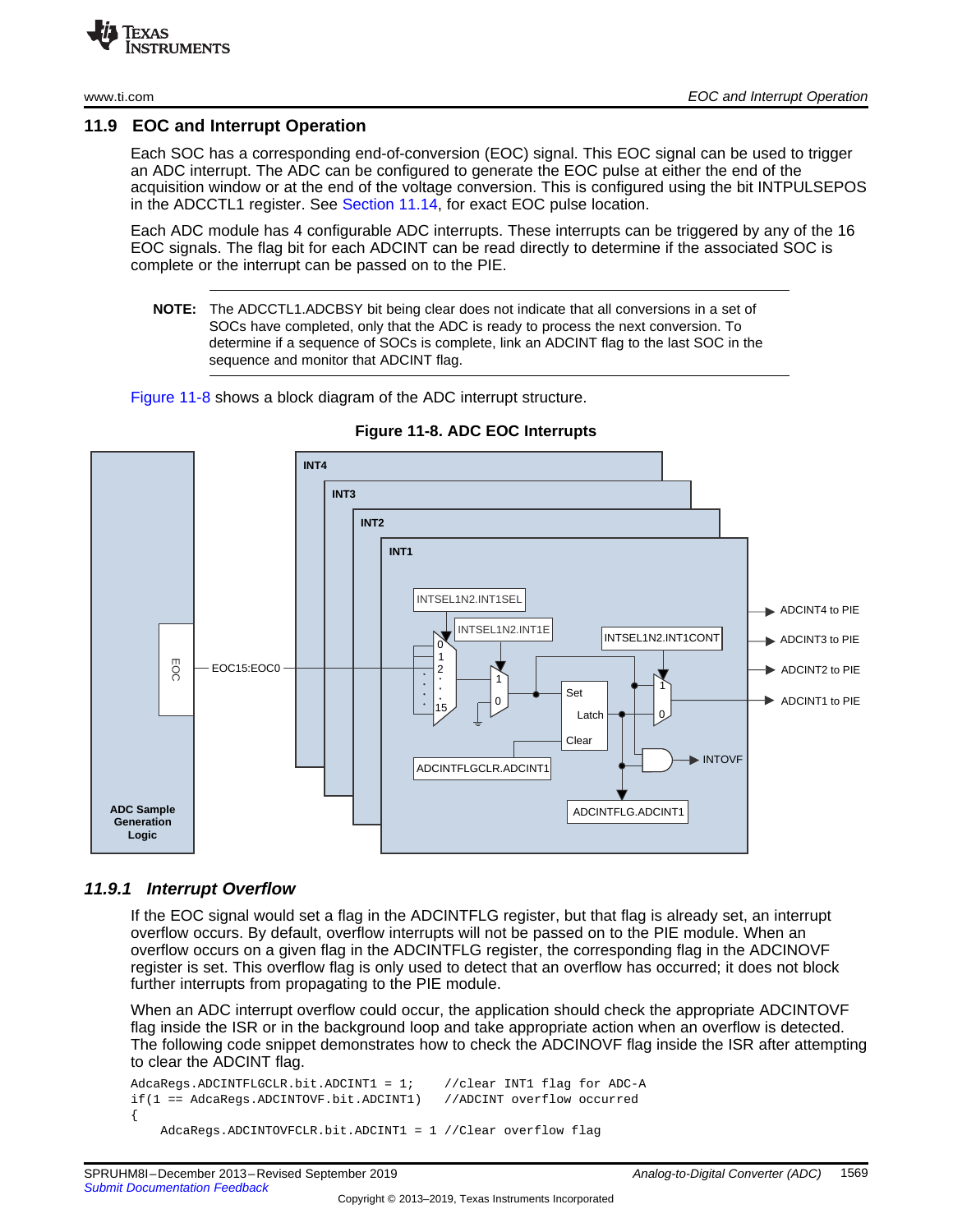

[www.ti.com](http://www.ti.com) *ADC Registers*

# <span id="page-16-0"></span>**11.16 ADC Registers**

This section describes the Analog-to-Digital Converter Registers.

# *11.16.1 ADC Base Addresses*

| <b>Device Registers</b> | <b>Register Name</b> | <b>Start Address</b> | <b>End Address</b> |
|-------------------------|----------------------|----------------------|--------------------|
| AdcaResultRegs          | ADC RESULT REGS      | 0x0000 0B00          | 0x0000 0B1F        |
| <b>AdcbResultRegs</b>   | ADC RESULT REGS      | 0x0000 0B20          | 0x0000 0B3F        |
| <b>AdccResultRegs</b>   | ADC RESULT REGS      | 0x0000 0B40          | 0x0000 0B5F        |
| AdcdResultRegs          | ADC RESULT REGS      | 0x0000 0B60          | 0x0000 0B7F        |
| AdcaRegs                | ADC REGS             | 0x0000 7400          | 0x0000 747F        |
| AdcbRegs                | ADC REGS             | 0x0000 7480          | 0x0000 74FF        |
| AdccRegs                | ADC REGS             | 0x0000 7500          | 0x0000 757F        |
| AdcdRegs                | ADC REGS             | 0x0000 7580          | 0x0000 75FF        |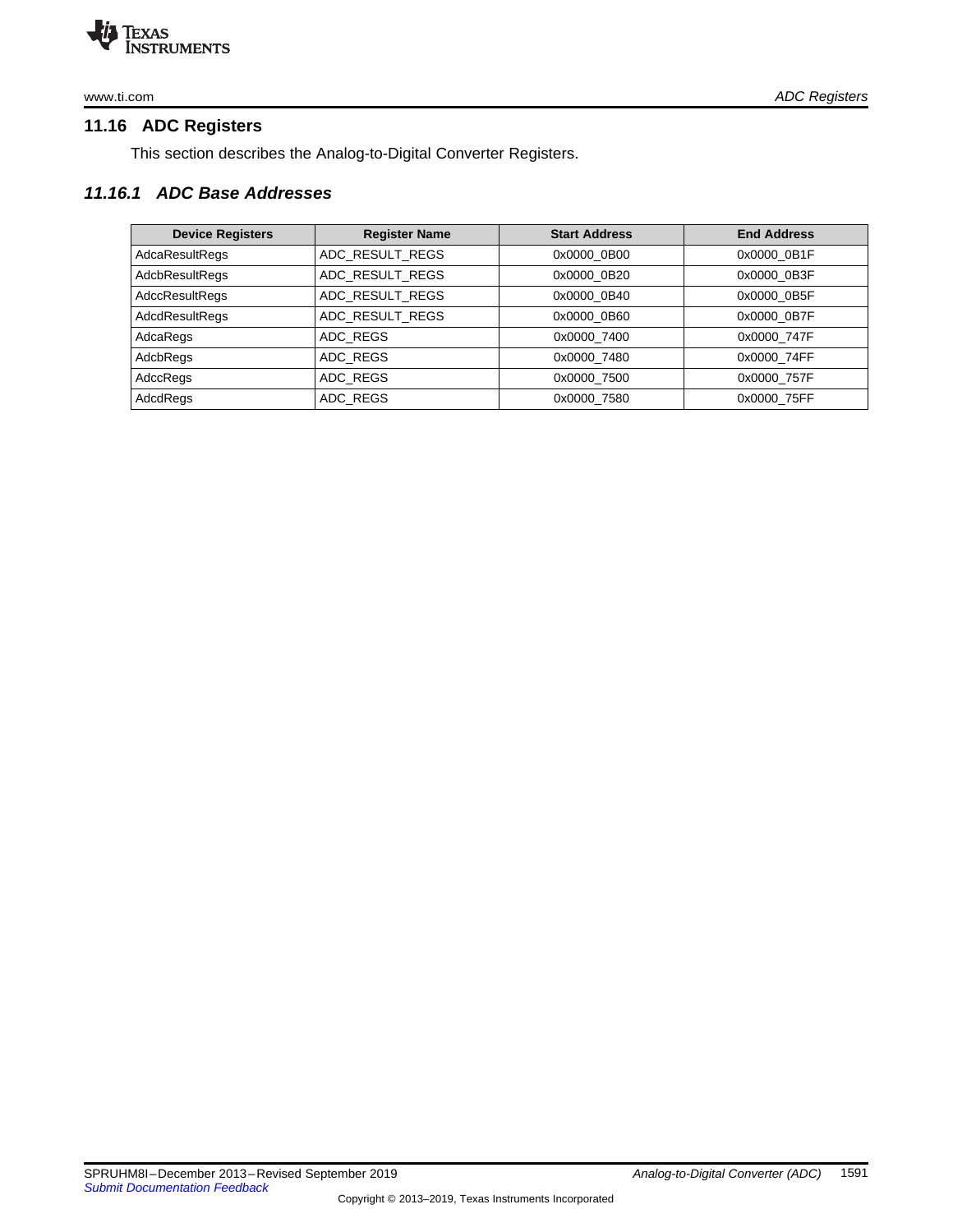

# *11.16.2 ADC\_REGS Registers*

Table [11-14](#page-17-0) lists the ADC\_REGS registers. All register offset addresses not listed in Table [11-14](#page-17-0) should be considered as reserved locations and the register contents should not be modified.

<span id="page-17-0"></span>

| <b>Offset</b> | Acronym             | <b>Register Name</b>                      | <b>Write Protection</b> | <b>Section</b> |
|---------------|---------------------|-------------------------------------------|-------------------------|----------------|
| 0h            | ADCCTL1             | ADC Control 1 Register                    | <b>EALLOW</b>           | Go             |
| 1h            | ADCCTL2             | ADC Control 2 Register                    | <b>EALLOW</b>           | Go             |
| 2h            | <b>ADCBURSTCTL</b>  | ADC Burst Control Register                | EALLOW                  | Go             |
| 3h            | <b>ADCINTFLG</b>    | ADC Interrupt Flag Register               |                         | Go             |
| 4h            | <b>ADCINTFLGCLR</b> | ADC Interrupt Flag Clear Register         |                         | Go             |
| 5h            | <b>ADCINTOVF</b>    | ADC Interrupt Overflow Register           |                         | Go             |
| 6h            | <b>ADCINTOVFCLR</b> | ADC Interrupt Overflow Clear Register     |                         | Go             |
| 7h            | ADCINTSEL1N2        | ADC Interrupt 1 and 2 Selection Register  | <b>EALLOW</b>           | Go             |
| 8h            | ADCINTSEL3N4        | ADC Interrupt 3 and 4 Selection Register  | <b>EALLOW</b>           | Go             |
| 9h            | <b>ADCSOCPRICTL</b> | ADC SOC Priority Control Register         | <b>EALLOW</b>           | Go             |
| Ah            | ADCINTSOCSEL1       | ADC Interrupt SOC Selection 1 Register    | <b>EALLOW</b>           | Go             |
| Bh            | ADCINTSOCSEL2       | ADC Interrupt SOC Selection 2 Register    | <b>EALLOW</b>           | Go             |
| Ch            | ADCSOCFLG1          | ADC SOC Flag 1 Register                   |                         | Go             |
| Dh            | ADCSOCFRC1          | ADC SOC Force 1 Register                  |                         | Go             |
| Eh            | ADCSOCOVF1          | ADC SOC Overflow 1 Register               |                         | Go             |
| Fh            | ADCSOCOVFCLR1       | ADC SOC Overflow Clear 1 Register         |                         | Go             |
| 10h           | <b>ADCSOC0CTL</b>   | ADC SOC0 Control Register                 | <b>EALLOW</b>           | Go             |
| 12h           | ADCSOC1CTL          | ADC SOC1 Control Register                 | EALLOW                  | Go             |
| 14h           | ADCSOC2CTL          | ADC SOC2 Control Register                 | <b>EALLOW</b>           | Go             |
| 16h           | ADCSOC3CTL          | ADC SOC3 Control Register                 | EALLOW                  | Go             |
| 18h           | ADCSOC4CTL          | ADC SOC4 Control Register                 | <b>EALLOW</b>           | Go             |
| 1Ah           | ADCSOC5CTL          | ADC SOC5 Control Register                 | <b>EALLOW</b>           | Go             |
| 1Ch           | ADCSOC6CTL          | ADC SOC6 Control Register                 | <b>EALLOW</b>           | Go             |
| 1Eh           | ADCSOC7CTL          | ADC SOC7 Control Register                 | <b>EALLOW</b>           | Go             |
| 20h           | ADCSOC8CTL          | ADC SOC8 Control Register                 | <b>EALLOW</b>           | Go             |
| 22h           | <b>ADCSOC9CTL</b>   | ADC SOC9 Control Register                 | <b>EALLOW</b>           | Go             |
| 24h           | ADCSOC10CTL         | ADC SOC10 Control Register                | EALLOW                  | Go             |
| 26h           | ADCSOC11CTL         | ADC SOC11 Control Register                | <b>EALLOW</b>           | Go             |
| 28h           | ADCSOC12CTL         | ADC SOC12 Control Register                | <b>EALLOW</b>           | Go             |
| 2Ah           | ADCSOC13CTL         | ADC SOC13 Control Register                | EALLOW                  | Go             |
| 2Ch           | ADCSOC14CTL         | ADC SOC14 Control Register                | <b>EALLOW</b>           | Go             |
| 2Eh           | ADCSOC15CTL         | ADC SOC15 Control Register                | <b>EALLOW</b>           | Go             |
| 30h           | <b>ADCEVTSTAT</b>   | <b>ADC Event Status Register</b>          |                         | Go             |
| 32h           | <b>ADCEVTCLR</b>    | ADC Event Clear Register                  |                         | Go             |
| 34h           | <b>ADCEVTSEL</b>    | ADC Event Selection Register              | <b>EALLOW</b>           | Go             |
| 36h           | <b>ADCEVTINTSEL</b> | ADC Event Interrupt Selection Register    | <b>EALLOW</b>           | Go             |
| 38h           | ADCOSDETECT         | ADC Open and Shorts Detect Register       | <b>EALLOW</b>           | Go             |
| 39h           | <b>ADCCOUNTER</b>   | <b>ADC Counter Register</b>               |                         | Go             |
| 3Ah           | <b>ADCREV</b>       | <b>ADC Revision Register</b>              |                         | Go             |
| 3Bh           | <b>ADCOFFTRIM</b>   | ADC Offset Trim Register                  | <b>EALLOW</b>           | Go             |
| 40h           | ADCPPB1CONFIG       | ADC PPB1 Config Register                  | <b>EALLOW</b>           | Go             |
| 41h           | ADCPPB1STAMP        | ADC PPB1 Sample Delay Time Stamp Register |                         | Go             |
| 42h           | ADCPPB1OFFCAL       | ADC PPB1 Offset Calibration Register      | <b>EALLOW</b>           | Go             |
| 43h           | ADCPPB1OFFREF       | ADC PPB1 Offset Reference Register        |                         | Go             |

#### **Table 11-14. ADC\_REGS Registers**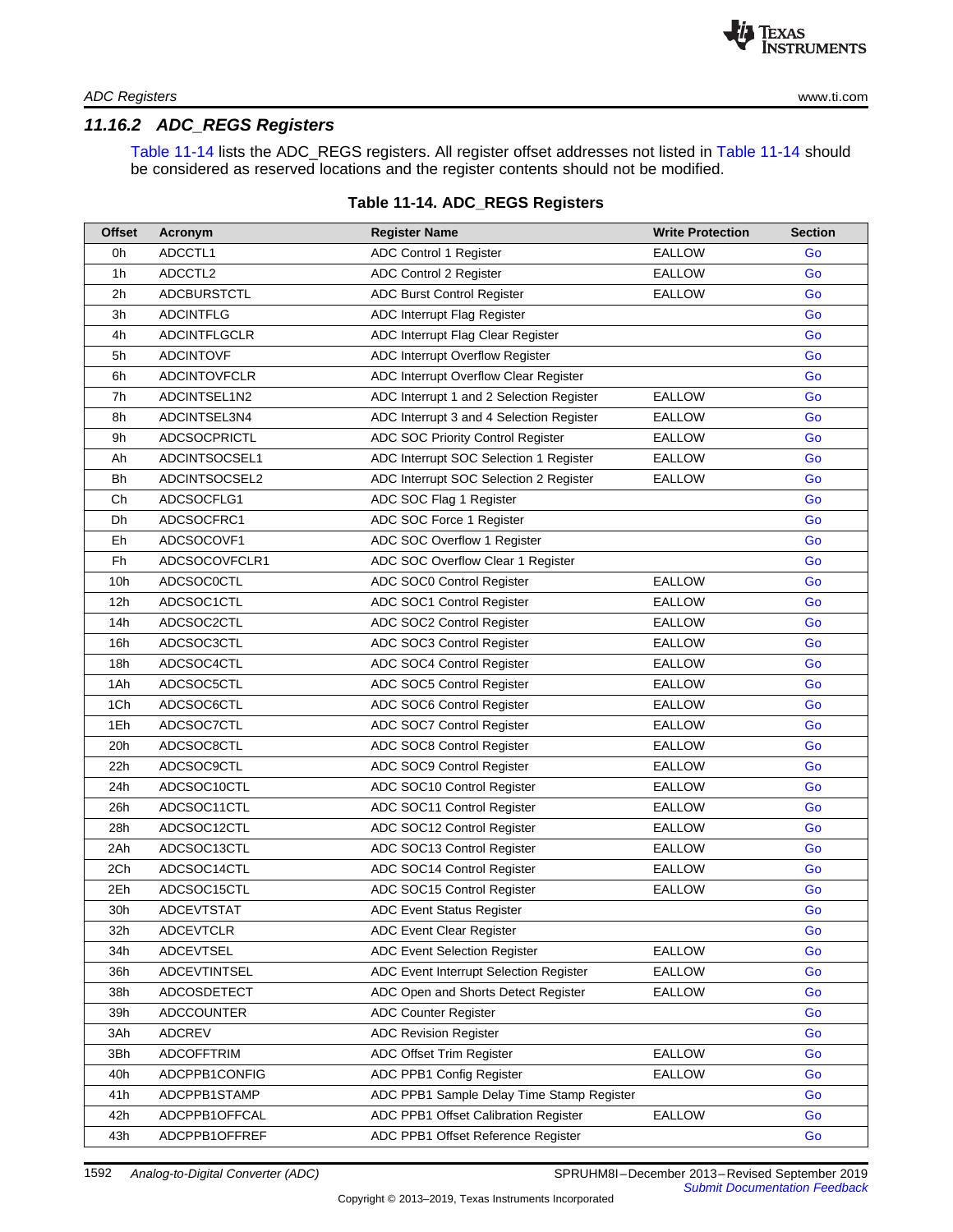TEXAS<br>INSTRUMENTS

|  |  |  |  | Table 11-14. ADC_REGS Registers (continued) |
|--|--|--|--|---------------------------------------------|
|--|--|--|--|---------------------------------------------|

| <b>Offset</b> | Acronym            | <b>Register Name</b>                             | <b>Write Protection</b> | <b>Section</b> |
|---------------|--------------------|--------------------------------------------------|-------------------------|----------------|
| 44h           | ADCPPB1TRIPHI      | ADC PPB1 Trip High Register                      | <b>EALLOW</b>           | Go             |
| 46h           | ADCPPB1TRIPLO      | ADC PPB1 Trip Low/Trigger Time Stamp<br>Register | <b>EALLOW</b>           | Go             |
| 48h           | ADCPPB2CONFIG      | ADC PPB2 Config Register                         | <b>EALLOW</b>           | Go             |
| 49h           | ADCPPB2STAMP       | ADC PPB2 Sample Delay Time Stamp Register        |                         | Go             |
| 4Ah           | ADCPPB2OFFCAL      | ADC PPB2 Offset Calibration Register             | <b>EALLOW</b>           | Go             |
| 4Bh           | ADCPPB2OFFREF      | ADC PPB2 Offset Reference Register               |                         | Go             |
| 4Ch           | ADCPPB2TRIPHI      | ADC PPB2 Trip High Register                      | <b>EALLOW</b>           | Go             |
| 4Eh           | ADCPPB2TRIPLO      | ADC PPB2 Trip Low/Trigger Time Stamp<br>Register | <b>EALLOW</b>           | Go             |
| 50h           | ADCPPB3CONFIG      | ADC PPB3 Config Register                         | <b>EALLOW</b>           | Go             |
| 51h           | ADCPPB3STAMP       | ADC PPB3 Sample Delay Time Stamp Register        |                         | Go             |
| 52h           | ADCPPB3OFFCAL      | ADC PPB3 Offset Calibration Register             | <b>EALLOW</b>           | Go             |
| 53h           | ADCPPB3OFFREF      | ADC PPB3 Offset Reference Register               |                         | Go             |
| 54h           | ADCPPB3TRIPHI      | ADC PPB3 Trip High Register                      | <b>EALLOW</b>           | Go             |
| 56h           | ADCPPB3TRIPLO      | ADC PPB3 Trip Low/Trigger Time Stamp<br>Register | <b>EALLOW</b>           | Go             |
| 58h           | ADCPPB4CONFIG      | ADC PPB4 Config Register                         | <b>EALLOW</b>           | Go             |
| 59h           | ADCPPB4STAMP       | ADC PPB4 Sample Delay Time Stamp Register        |                         | Go             |
| 5Ah           | ADCPPB4OFFCAL      | ADC PPB4 Offset Calibration Register             | <b>EALLOW</b>           | Go             |
| 5Bh           | ADCPPB4OFFREF      | ADC PPB4 Offset Reference Register               |                         | Go             |
| 5Ch           | ADCPPB4TRIPHI      | ADC PPB4 Trip High Register                      | <b>EALLOW</b>           | Go             |
| 5Eh           | ADCPPB4TRIPLO      | ADC PPB4 Trip Low/Trigger Time Stamp<br>Register | <b>EALLOW</b>           | Go             |
| 70h           | ADCINLTRIM1        | ADC Linearity Trim 1 Register                    | <b>EALLOW</b>           | Go             |
| 72h           | <b>ADCINLTRIM2</b> | ADC Linearity Trim 2 Register                    | <b>EALLOW</b>           | Go             |
| 74h           | ADCINLTRIM3        | ADC Linearity Trim 3 Register                    | <b>EALLOW</b>           | Go             |
| 76h           | ADCINLTRIM4        | ADC Linearity Trim 4 Register                    | <b>EALLOW</b>           | Go             |
| 78h           | ADCINLTRIM5        | ADC Linearity Trim 5 Register                    | <b>EALLOW</b>           | Go             |
| 7Ah           | ADCINLTRIM6        | ADC Linearity Trim 6 Register                    | <b>EALLOW</b>           | Go             |

<span id="page-18-0"></span>Complex bit access types are encoded to fit into small table cells. Table [11-15](#page-18-0) shows the codes that are used for access types in this section.

| <b>Access Type</b>              | Code    | <b>Description</b>                        |  |  |  |
|---------------------------------|---------|-------------------------------------------|--|--|--|
| <b>Read Type</b>                |         |                                           |  |  |  |
| R                               | R       | Read                                      |  |  |  |
| $R - 0$                         | R<br>-0 | Read<br>Returns 0s                        |  |  |  |
| <b>Write Type</b>               |         |                                           |  |  |  |
| W                               | W       | Write                                     |  |  |  |
| W <sub>1</sub> S                | W<br>1S | Write<br>1 to set                         |  |  |  |
| <b>Reset or Default Value</b>   |         |                                           |  |  |  |
| -n                              |         | Value after reset or the default<br>value |  |  |  |
| <b>Register Array Variables</b> |         |                                           |  |  |  |

**Table 11-15. ADC\_REGS Access Type Codes**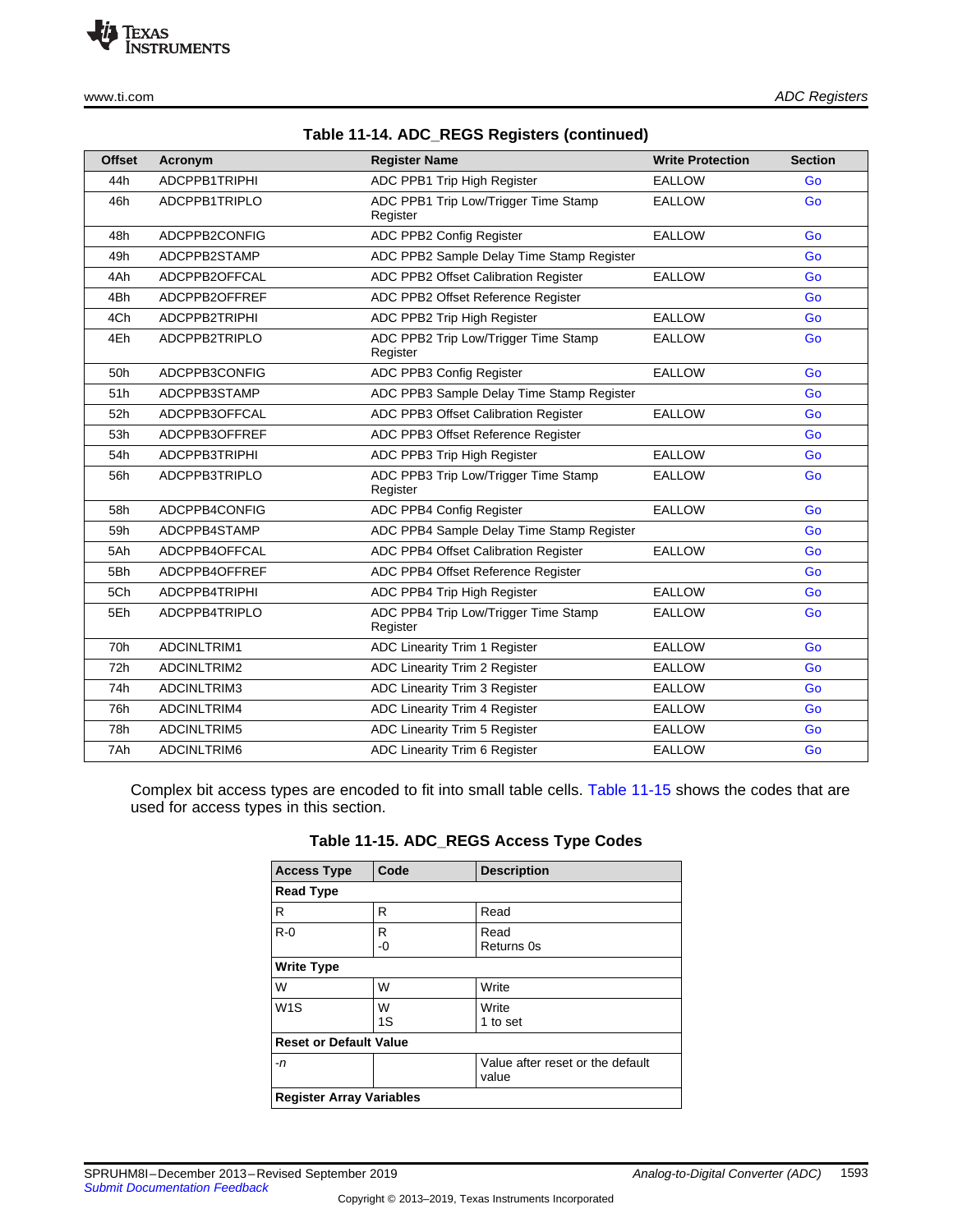# <span id="page-19-0"></span>**11.16.2.1 ADCCTL1 Register (Offset = 0h) [reset = 0h]**

ADCCTL1 is shown in [Figure](#page-19-1) 11-26 and described in Table [11-16.](#page-19-2)

Return to the [Summary](#page-17-0) Table.

ADC Control 1 Register

# **Figure 11-26. ADCCTL1 Register**

<span id="page-19-1"></span>

| 15              | 14                           | 13            |                 |  | 10 <sup>°</sup>    |  |                 |
|-----------------|------------------------------|---------------|-----------------|--|--------------------|--|-----------------|
| <b>RESERVED</b> |                              | <b>ADCBSY</b> | <b>RESERVED</b> |  | <b>ADCBSYCHN</b>   |  |                 |
| $R-0h$          |                              | $R-0h$        | $R-0h$          |  | $R-0h$             |  |                 |
|                 |                              |               |                 |  |                    |  | υ               |
| <b>ADCPWDNZ</b> |                              |               | <b>RESERVED</b> |  | <b>INTPULSEPOS</b> |  | <b>RESERVED</b> |
| $R/W-0h$        | $R/W-0h$<br>$R-0h$<br>$R-0h$ |               |                 |  |                    |  |                 |

# **Table 11-16. ADCCTL1 Register Field Descriptions**

<span id="page-19-2"></span>

| <b>Bit</b>     | <b>Field</b>     | <b>Type</b> | <b>Reset</b> | <b>Description</b>                                                                                                                                                                             |
|----------------|------------------|-------------|--------------|------------------------------------------------------------------------------------------------------------------------------------------------------------------------------------------------|
| $15 - 14$      | <b>RESERVED</b>  | R           | 0h           | Reserved                                                                                                                                                                                       |
| 13             | <b>ADCBSY</b>    | R           | 0h           | ADC Busy. Set when ADC SOC is generated, cleared by hardware<br>four ADC clocks after negative edge of S/H pulse. Used by the ADC<br>state machine to determine if ADC is available to sample. |
|                |                  |             |              | 0 ADC is available to sample next channel                                                                                                                                                      |
|                |                  |             |              | 1 ADC is busy and cannot sample another channel                                                                                                                                                |
|                |                  |             |              | Reset type: SYSRSn                                                                                                                                                                             |
| 12             | <b>RESERVED</b>  | R           | 0h           | Reserved                                                                                                                                                                                       |
| $11 - 8$       | <b>ADCBSYCHN</b> | R           | 0h           | ADC Busy Channel. Set when an ADC Start of Conversion (SOC) is<br>generated.                                                                                                                   |
|                |                  |             |              | When ADCBSY=0: holds the value of the last converted SOC                                                                                                                                       |
|                |                  |             |              | When ADCBSY=1: reflects the SOC currently being processed                                                                                                                                      |
|                |                  |             |              | 0h SOC0 is currently processing or was last SOC converted                                                                                                                                      |
|                |                  |             |              | 1h SOC1 is currently processing or was last SOC converted                                                                                                                                      |
|                |                  |             |              | 2h SOC2 is currently processing or was last SOC converted                                                                                                                                      |
|                |                  |             |              | 3h SOC3 is currently processing or was last SOC converted                                                                                                                                      |
|                |                  |             |              | 4h SOC4 is currently processing or was last SOC converted                                                                                                                                      |
|                |                  |             |              | 5h SOC5 is currently processing or was last SOC converted                                                                                                                                      |
|                |                  |             |              | 6h SOC6 is currently processing or was last SOC converted                                                                                                                                      |
|                |                  |             |              | 7h SOC7 is currently processing or was last SOC converted                                                                                                                                      |
|                |                  |             |              | 8h SOC8 is currently processing or was last SOC converted                                                                                                                                      |
|                |                  |             |              | 9h SOC9 is currently processing or was last SOC converted                                                                                                                                      |
|                |                  |             |              | Ah SOC10 is currently processing or was last SOC converted                                                                                                                                     |
|                |                  |             |              | Bh SOC11 is currently processing or was last SOC converted                                                                                                                                     |
|                |                  |             |              | Ch SOC12 is currently processing or was last SOC converted                                                                                                                                     |
|                |                  |             |              | Dh SOC13 is currently processing or was last SOC converted                                                                                                                                     |
|                |                  |             |              | Eh SOC14 is currently processing or was last SOC converted                                                                                                                                     |
|                |                  |             |              | Fh SOC15 is currently processing or was last SOC converted                                                                                                                                     |
|                |                  |             |              | Reset type: SYSRSn                                                                                                                                                                             |
| $\overline{7}$ | <b>ADCPWDNZ</b>  | R/W         | 0h           | ADC Power Down (active low). This bit controls the power up and<br>power down of all the analog circuitry inside the analog core.                                                              |
|                |                  |             |              | 0 All analog circuitry inside the core is powered down                                                                                                                                         |
|                |                  |             |              | 1 All analog circuitry inside the core is powered up                                                                                                                                           |
|                |                  |             |              | Reset type: SYSRSn                                                                                                                                                                             |
| $6 - 3$        | <b>RESERVED</b>  | R           | 0h           | Reserved                                                                                                                                                                                       |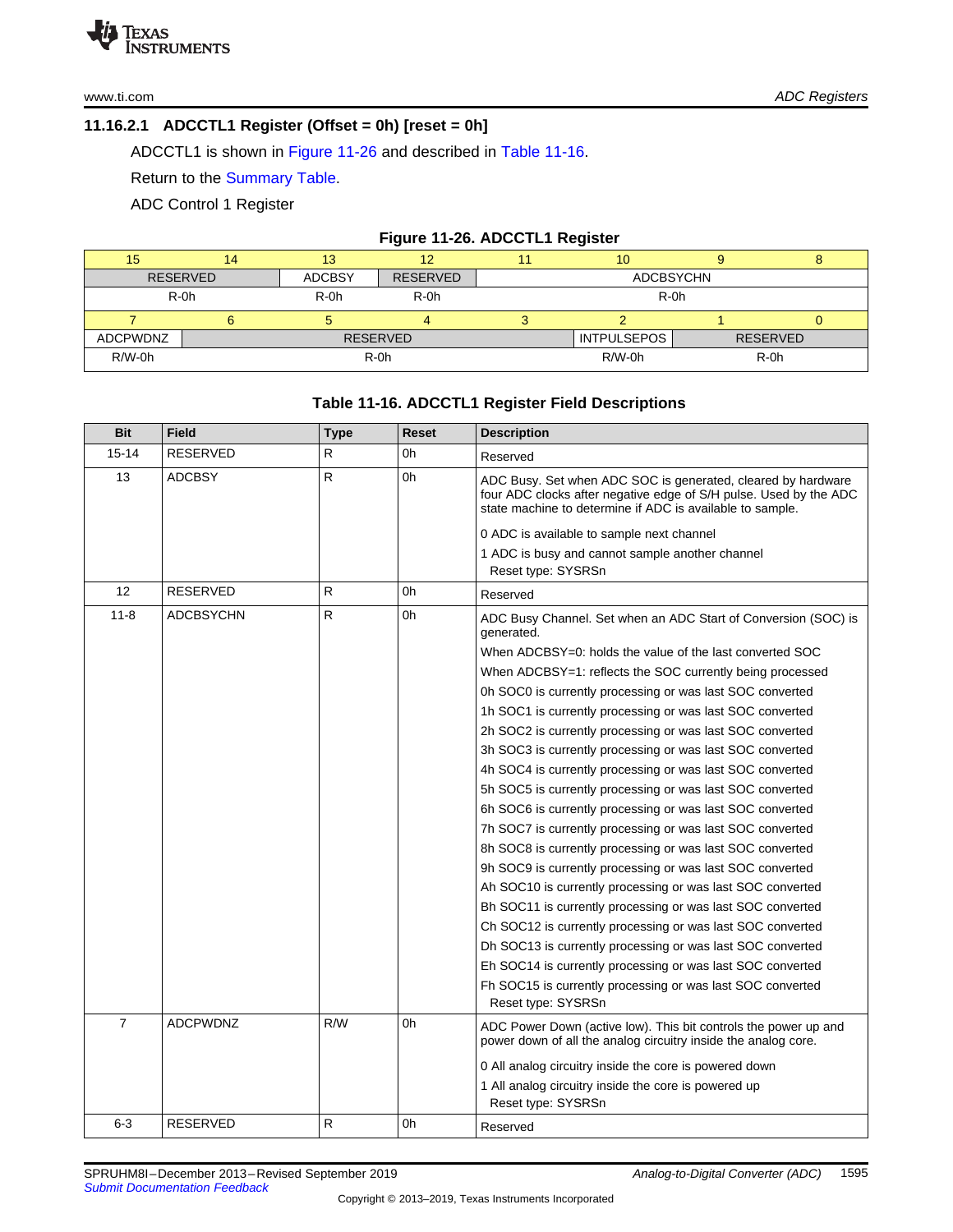| www.ti.com |  |
|------------|--|
|            |  |

| <b>Bit</b> | <b>Field</b>       | <b>Type</b> | Reset | <b>Description</b>                                                                                                                                                                                                                      |
|------------|--------------------|-------------|-------|-----------------------------------------------------------------------------------------------------------------------------------------------------------------------------------------------------------------------------------------|
| 2          | <b>INTPULSEPOS</b> | R/W         | 0h    | ADC Interrupt Pulse Position.                                                                                                                                                                                                           |
|            |                    |             |       | 0 Interrupt pulse generation occurs at the end of the acquisition<br>window                                                                                                                                                             |
|            |                    |             |       | 1 Interrupt pulse generation occurs at the end of the conversion.<br>Results will latch 1 or more cycles later. Refer to the ADC timing<br>diagrams for exact timings for the specific configurations being used.<br>Reset type: SYSRSn |
|            |                    |             |       |                                                                                                                                                                                                                                         |
| 1-0        | RESERVED           | R           | 0h    | Reserved                                                                                                                                                                                                                                |

**Table 11-16. ADCCTL1 Register Field Descriptions (continued)**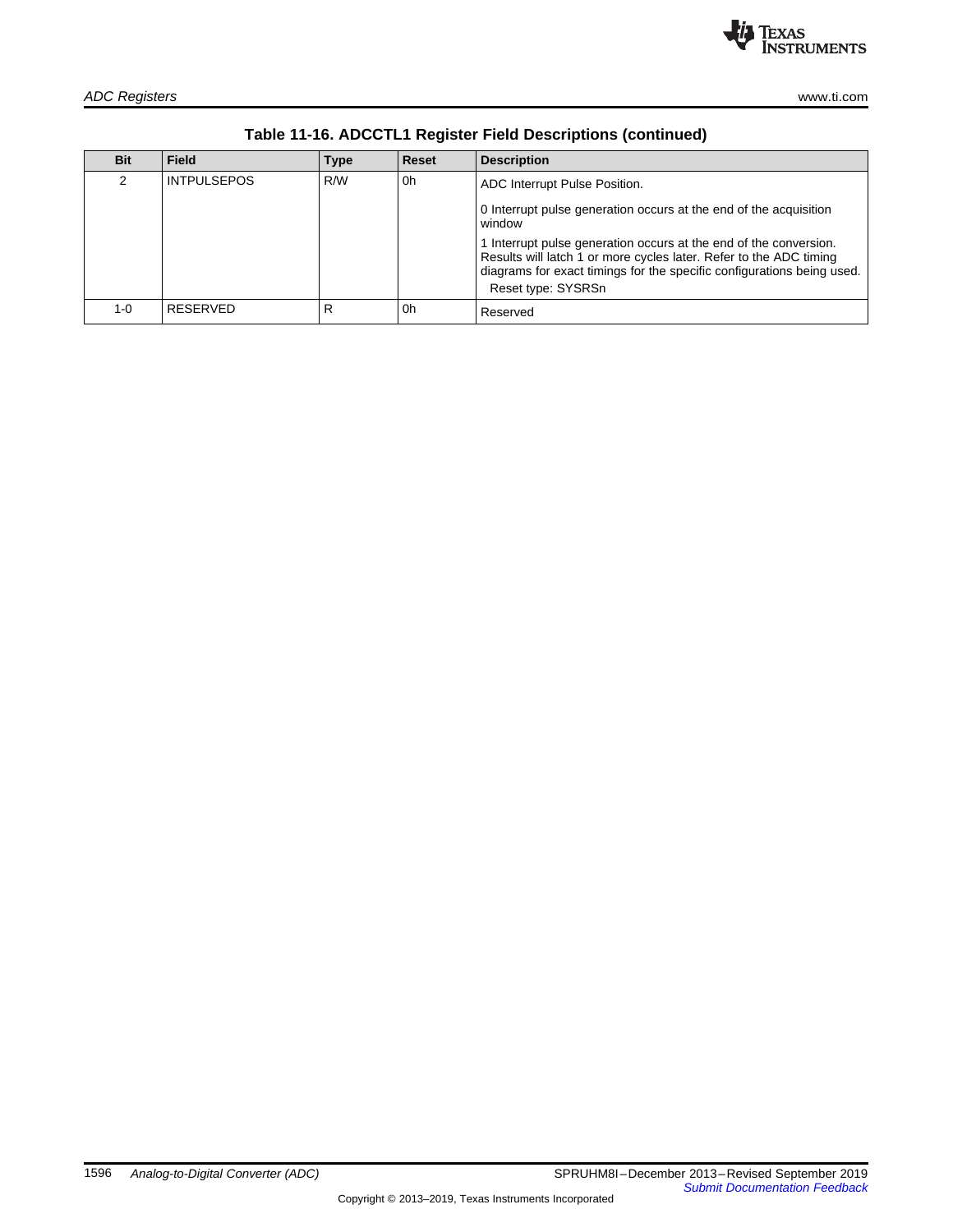# <span id="page-21-0"></span>**11.16.2.2 ADCCTL2 Register (Offset = 1h) [reset = 0h]**

ADCCTL2 is shown in [Figure](#page-21-1) 11-27 and described in Table [11-17.](#page-21-2)

Return to the [Summary](#page-17-0) Table.

ADC Control 2 Register

#### **Figure 11-27. ADCCTL2 Register**

<span id="page-21-1"></span>

| 15         | 14              | 13              | 12   |                 | 10              |  |  |
|------------|-----------------|-----------------|------|-----------------|-----------------|--|--|
|            | <b>RESERVED</b> |                 |      |                 | <b>RESERVED</b> |  |  |
|            | R-0h            |                 |      |                 | R-0h            |  |  |
|            |                 |                 |      |                 |                 |  |  |
| SIGNALMODE | RESOLUTION      | <b>RESERVED</b> |      | <b>PRESCALE</b> |                 |  |  |
| R/W-0h     | R/W-0h          |                 | R-0h | R/W-0h          |                 |  |  |

# **Table 11-17. ADCCTL2 Register Field Descriptions**

<span id="page-21-2"></span>

| <b>Bit</b>     | <b>Field</b>      | <b>Type</b>  | <b>Reset</b>   | <b>Description</b>                                                                                                                                         |
|----------------|-------------------|--------------|----------------|------------------------------------------------------------------------------------------------------------------------------------------------------------|
| $15 - 13$      | <b>RESERVED</b>   | R            | 0 <sub>h</sub> | Reserved                                                                                                                                                   |
| $12 - 8$       | <b>RESERVED</b>   | $\mathsf{R}$ | 0h             | Reserved                                                                                                                                                   |
| $\overline{7}$ | SIGNALMODE        | R/W          | 0h             | SOC Signaling Mode. Selects the input mode of the converter. Use<br>the AdcSetMode function to change the signal mode.<br>0 Single-ended<br>1 Differential |
|                |                   |              |                | Reset type: SYSRSn                                                                                                                                         |
| 6              | <b>RESOLUTION</b> | R/W          | 0h             | SOC Conversion Resolution. Selects the resolution of the converter.<br>Use the AdcSetMode function to change the resolution.                               |
|                |                   |              |                | 0 12-bit resolution                                                                                                                                        |
|                |                   |              |                | 1 16-bit resolution                                                                                                                                        |
|                |                   |              |                | Reset type: SYSRSn                                                                                                                                         |
| $5-4$          | RESERVED          | $\mathsf{R}$ | 0h             | Reserved                                                                                                                                                   |
| $3-0$          | <b>PRESCALE</b>   | R/W          | 0h             | <b>ADC Clock Prescaler.</b>                                                                                                                                |
|                |                   |              |                | 0000 ADCCLK = Input Clock / 1.0                                                                                                                            |
|                |                   |              |                | 0001 Invalid                                                                                                                                               |
|                |                   |              |                | 0010 ADCCLK = Input Clock / 2.0                                                                                                                            |
|                |                   |              |                | 0011 ADCCLK = Input Clock / 2.5                                                                                                                            |
|                |                   |              |                | 0100 ADCCLK = Input Clock / 3.0                                                                                                                            |
|                |                   |              |                | 0101 ADCCLK = Input Clock / 3.5                                                                                                                            |
|                |                   |              |                | 0110 ADCCLK = Input Clock / 4.0                                                                                                                            |
|                |                   |              |                | 0111 ADCCLK = Input Clock / 4.5                                                                                                                            |
|                |                   |              |                | 1000 ADCCLK = Input Clock / $5.0$                                                                                                                          |
|                |                   |              |                | 1001 ADCCLK = Input Clock / $5.5$                                                                                                                          |
|                |                   |              |                | 1010 ADCCLK = Input Clock / $6.0$                                                                                                                          |
|                |                   |              |                | 1011 ADCCLK = Input Clock / 6.5                                                                                                                            |
|                |                   |              |                | 1100 ADCCLK = Input Clock / 7.0                                                                                                                            |
|                |                   |              |                | 1101 ADCCLK = Input Clock / $7.5$                                                                                                                          |
|                |                   |              |                | 1110 ADCCLK = Input Clock / 8.0                                                                                                                            |
|                |                   |              |                | 1111 ADCCLK = Input Clock / 8.5                                                                                                                            |
|                |                   |              |                | Reset type: SYSRSn                                                                                                                                         |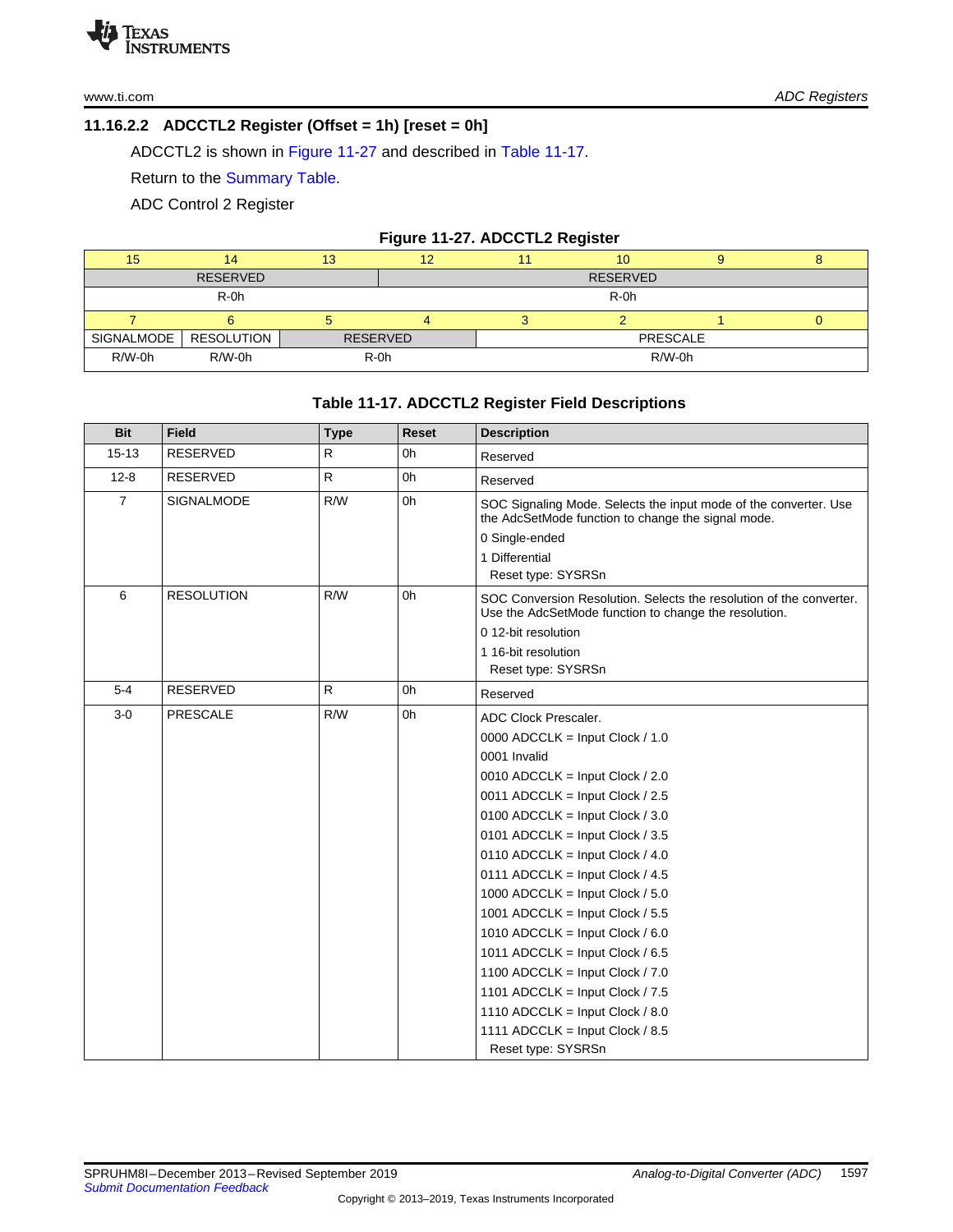# <span id="page-22-0"></span>**11.16.2.4 ADCINTFLG Register (Offset = 3h) [reset = 0h]**

ADCINTFLG is shown in [Figure](#page-22-1) 11-29 and described in Table [11-19.](#page-22-2)

Return to the [Summary](#page-17-0) Table.

ADC Interrupt Flag Register

<span id="page-22-1"></span>

| Figure 11-29. ADCINTFLG Register |                 |    |    |         |         |         |         |  |  |
|----------------------------------|-----------------|----|----|---------|---------|---------|---------|--|--|
| 15                               | 14              | 13 | 12 |         | 10      |         |         |  |  |
|                                  | <b>RESERVED</b> |    |    |         |         |         |         |  |  |
| R-0h                             |                 |    |    |         |         |         |         |  |  |
|                                  |                 |    |    |         |         |         |         |  |  |
| <b>RESERVED</b>                  |                 |    |    | ADCINT4 | ADCINT3 | ADCINT2 | ADCINT1 |  |  |
| R-0h                             |                 |    |    | $R$ -0h | $R-0h$  | $R-0h$  | $R-0h$  |  |  |

# **Table 11-19. ADCINTFLG Register Field Descriptions**

<span id="page-22-2"></span>

| <b>Bit</b>     | <b>Field</b>    | <b>Type</b> | <b>Reset</b> | <b>Description</b>                                                                                                                                                                                                                                                                                                                                                                                                                                                          |
|----------------|-----------------|-------------|--------------|-----------------------------------------------------------------------------------------------------------------------------------------------------------------------------------------------------------------------------------------------------------------------------------------------------------------------------------------------------------------------------------------------------------------------------------------------------------------------------|
| $15 - 4$       | <b>RESERVED</b> | R           | 0h           | Reserved                                                                                                                                                                                                                                                                                                                                                                                                                                                                    |
| 3              | ADCINT4         | R           | 0h           | ADC Interrupt 4 Flag. Reading these flags indicates if the associated<br>ADCINT pulse was generated since the last clear.                                                                                                                                                                                                                                                                                                                                                   |
|                |                 |             |              | 0 No ADC interrupt pulse generated<br>1 ADC interrupt pulse generated                                                                                                                                                                                                                                                                                                                                                                                                       |
|                |                 |             |              | If the ADC interrupt is placed in continue to interrupt mode<br>(INTSELxNy register) then further interrupt pulses are generated<br>whenever a selected EOC event occurs even if the flag bit is set. If<br>the continuous mode is not enabled, then no further interrupt pulses<br>are generated until the user clears this flag bit using the<br>ADCINFLGCLR register. Rather, an ADC interrupt overflow event<br>occurs in the ADCINTOVF register.<br>Reset type: SYSRSn |
| $\overline{2}$ | ADCINT3         | R           | 0h           | ADC Interrupt 3 Flag. Reading these flags indicates if the associated<br>ADCINT pulse was generated since the last clear.                                                                                                                                                                                                                                                                                                                                                   |
|                |                 |             |              | 0 No ADC interrupt pulse generated                                                                                                                                                                                                                                                                                                                                                                                                                                          |
|                |                 |             |              | 1 ADC interrupt pulse generated                                                                                                                                                                                                                                                                                                                                                                                                                                             |
|                |                 |             |              | If the ADC interrupt is placed in continue to interrupt mode<br>(INTSELxNy register) then further interrupt pulses are generated<br>whenever a selected EOC event occurs even if the flag bit is set. If<br>the continuous mode is not enabled, then no further interrupt pulses<br>are generated until the user clears this flag bit using the<br>ADCINFLGCLR register. Rather, an ADC interrupt overflow event<br>occurs in the ADCINTOVF register.<br>Reset type: SYSRSn |
| $\mathbf{1}$   | ADCINT2         | R           | 0h           | ADC Interrupt 2 Flag. Reading these flags indicates if the associated<br>ADCINT pulse was generated since the last clear.                                                                                                                                                                                                                                                                                                                                                   |
|                |                 |             |              | 0 No ADC interrupt pulse generated                                                                                                                                                                                                                                                                                                                                                                                                                                          |
|                |                 |             |              | 1 ADC interrupt pulse generated                                                                                                                                                                                                                                                                                                                                                                                                                                             |
|                |                 |             |              | If the ADC interrupt is placed in continue to interrupt mode<br>(INTSELxNy register) then further interrupt pulses are generated<br>whenever a selected EOC event occurs even if the flag bit is set. If<br>the continuous mode is not enabled, then no further interrupt pulses<br>are generated until the user clears this flag bit using the<br>ADCINFLGCLR register. Rather, an ADC interrupt overflow event<br>occurs in the ADCINTOVF register.<br>Reset type: SYSRSn |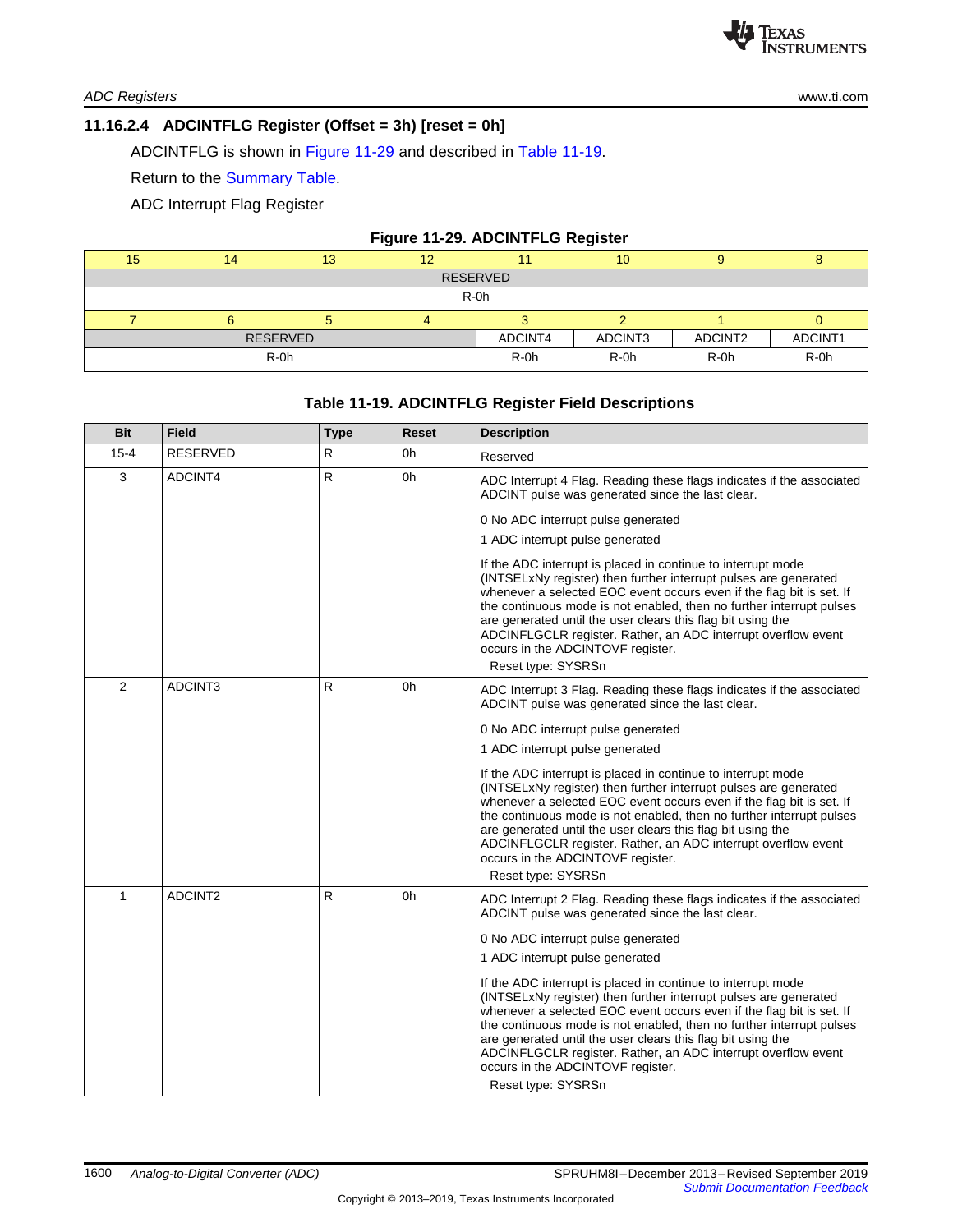

| <b>Bit</b> | <b>Field</b> | <b>Type</b> | <b>Reset</b> | <b>Description</b>                                                                                                                                                                                                                                                                                                                                                                                                                                    |
|------------|--------------|-------------|--------------|-------------------------------------------------------------------------------------------------------------------------------------------------------------------------------------------------------------------------------------------------------------------------------------------------------------------------------------------------------------------------------------------------------------------------------------------------------|
| 0          | ADCINT1      | R           | 0h           | ADC Interrupt 1 Flag. Reading these flags indicates if the associated<br>ADCINT pulse was generated since the last clear.<br>0 No ADC interrupt pulse generated                                                                                                                                                                                                                                                                                       |
|            |              |             |              | 1 ADC interrupt pulse generated                                                                                                                                                                                                                                                                                                                                                                                                                       |
|            |              |             |              | If the ADC interrupt is placed in continue to interrupt mode<br>(INTSELxNy register) then further interrupt pulses are generated<br>whenever a selected EOC event occurs even if the flag bit is set. If<br>the continuous mode is not enabled, then no further interrupt pulses<br>are generated until the user clears this flag bit using the<br>ADCINFLGCLR register. Rather, an ADC interrupt overflow event<br>occurs in the ADCINTOVF register. |
|            |              |             |              | Reset type: SYSRSn                                                                                                                                                                                                                                                                                                                                                                                                                                    |

| Table 11-19. ADCINTFLG Register Field Descriptions (continued) |  |  |  |
|----------------------------------------------------------------|--|--|--|
|----------------------------------------------------------------|--|--|--|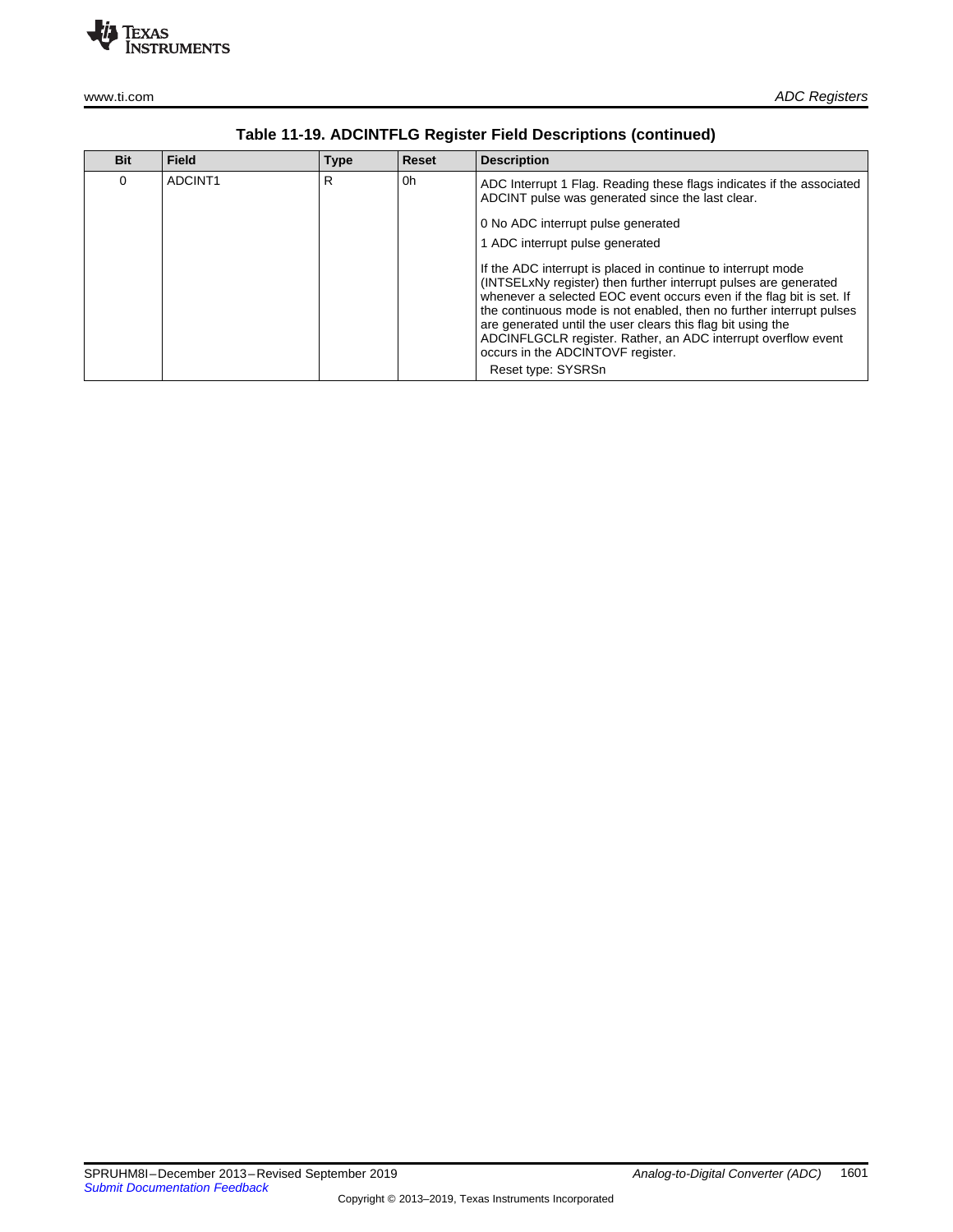#### <span id="page-24-0"></span>**11.16.2.5 ADCINTFLGCLR Register (Offset = 4h) [reset = 0h]**

ADCINTFLGCLR is shown in [Figure](#page-24-1) 11-30 and described in Table [11-20.](#page-24-2)

Return to the [Summary](#page-17-0) Table.

ADC Interrupt Flag Clear Register

# **Figure 11-30. ADCINTFLGCLR Register**

<span id="page-24-1"></span>

| 15              | 14     | 13 | 12 |            | 10         |            |            |  |  |
|-----------------|--------|----|----|------------|------------|------------|------------|--|--|
| <b>RESERVED</b> |        |    |    |            |            |            |            |  |  |
| R-0h            |        |    |    |            |            |            |            |  |  |
|                 |        |    |    |            |            |            |            |  |  |
| <b>RESERVED</b> |        |    |    | ADCINT4    | ADCINT3    | ADCINT2    | ADCINT1    |  |  |
|                 | $R-0h$ |    |    | R-0/W1S-0h | R-0/W1S-0h | R-0/W1S-0h | R-0/W1S-0h |  |  |

#### **Table 11-20. ADCINTFLGCLR Register Field Descriptions**

<span id="page-24-2"></span>

| <b>Bit</b> | <b>Field</b>    | <b>Type</b> | <b>Reset</b> | <b>Description</b>                                                                                                                                                                                                                                          |
|------------|-----------------|-------------|--------------|-------------------------------------------------------------------------------------------------------------------------------------------------------------------------------------------------------------------------------------------------------------|
| $15 - 4$   | <b>RESERVED</b> | R.          | 0h           | Reserved                                                                                                                                                                                                                                                    |
| 3          | ADCINT4         | R-0/W1S     | 0h           | ADC Interrupt 4 Flag Clear. Reads return 0.                                                                                                                                                                                                                 |
|            |                 |             |              | 0 No action                                                                                                                                                                                                                                                 |
|            |                 |             |              | 1 Clears respective flag bit in the ADCINTFLG register. If software<br>sets the clear bit on the same cycle that hardware is trying to set the<br>flag bit, then hardware has priority but the overflow bit will not be<br>affected (retains current state) |
|            |                 |             |              | Boundary condition: If hardware is trying to set the bit flag while<br>software tries to clear the bit in the same cycle, the following will take<br>place:                                                                                                 |
|            |                 |             |              | 1. SW has prioirity and will clear the flag                                                                                                                                                                                                                 |
|            |                 |             |              | 2. HW set will be discarded                                                                                                                                                                                                                                 |
|            |                 |             |              | no signal will propagate to the PIE from the latch                                                                                                                                                                                                          |
|            |                 |             |              | 3. Overflow flag/condition will be generated<br>Reset type: SYSRSn                                                                                                                                                                                          |
| 2          | ADCINT3         | R-0/W1S     | 0h           | ADC Interrupt 3 Flag Clear. Reads return 0.                                                                                                                                                                                                                 |
|            |                 |             |              | 0 No action                                                                                                                                                                                                                                                 |
|            |                 |             |              | 1 Clears respective flag bit in the ADCINTFLG register. If software<br>sets the clear bit on the same cycle that hardware is trying to set the<br>flag bit, then hardware has priority but the overflow bit will not be<br>affected (retains current state) |
|            |                 |             |              | Boundary condition: If hardware is trying to set the bit flag while<br>software tries to clear the bit in the same cycle, the following will take<br>place:                                                                                                 |
|            |                 |             |              | 1. SW has prioirity and will clear the flag                                                                                                                                                                                                                 |
|            |                 |             |              | 2. HW set will be discarded                                                                                                                                                                                                                                 |
|            |                 |             |              | no signal will propagate to the PIE from the latch                                                                                                                                                                                                          |
|            |                 |             |              | 3. Overflow flag/condition will be generated<br>Reset type: SYSRSn                                                                                                                                                                                          |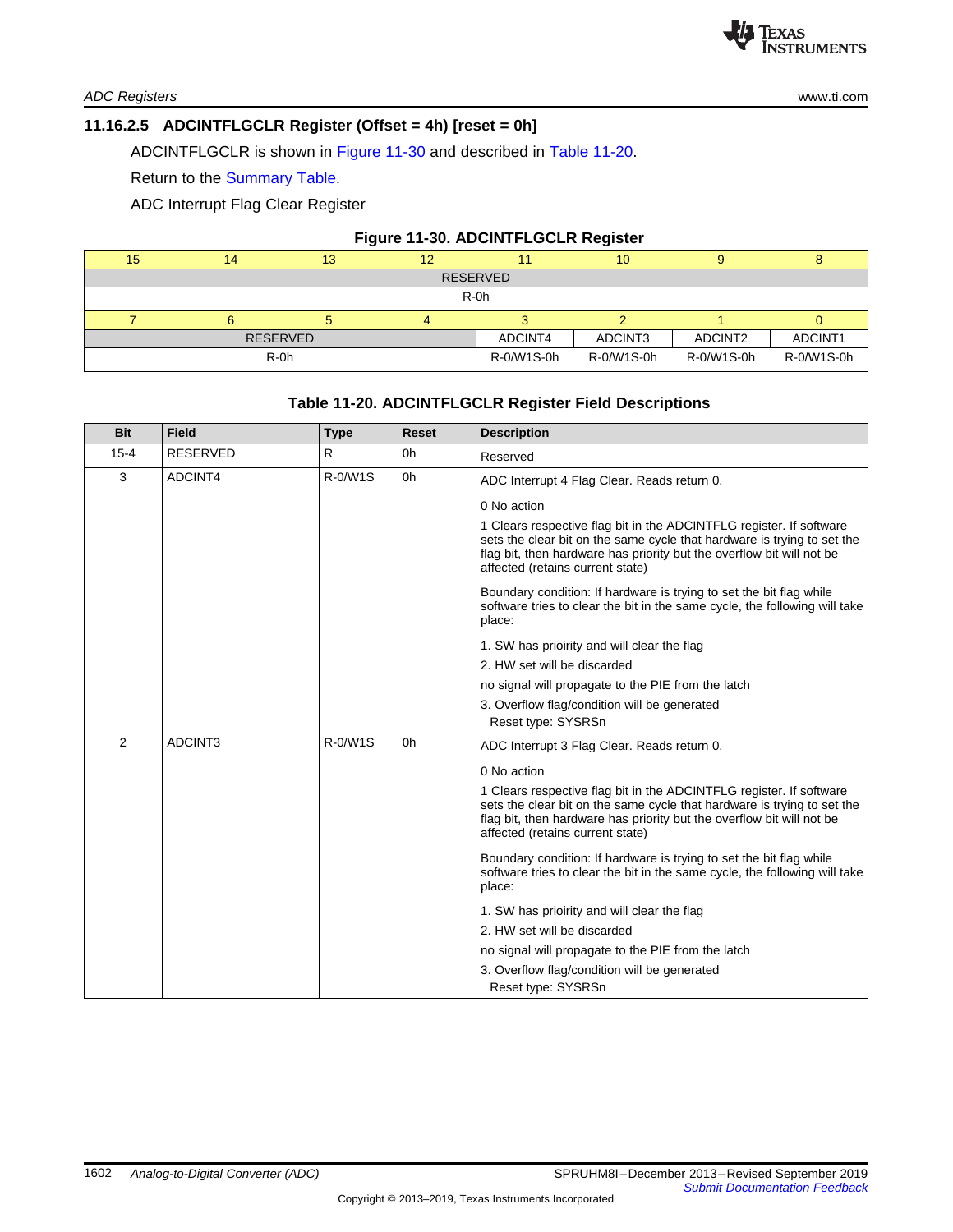

| <b>Bit</b> | <b>Field</b> | <b>Type</b> | <b>Reset</b> | <b>Description</b>                                                                                                                                                                                                                                          |
|------------|--------------|-------------|--------------|-------------------------------------------------------------------------------------------------------------------------------------------------------------------------------------------------------------------------------------------------------------|
| 1          | ADCINT2      | R-0/W1S     | 0h           | ADC Interrupt 2 Flag Clear. Reads return 0.                                                                                                                                                                                                                 |
|            |              |             |              | 0 No action                                                                                                                                                                                                                                                 |
|            |              |             |              | 1 Clears respective flag bit in the ADCINTFLG register. If software<br>sets the clear bit on the same cycle that hardware is trying to set the<br>flag bit, then hardware has priority but the overflow bit will not be<br>affected (retains current state) |
|            |              |             |              | Boundary condition: If hardware is trying to set the bit flag while<br>software tries to clear the bit in the same cycle, the following will take<br>place:                                                                                                 |
|            |              |             |              | 1. SW has prioirity and will clear the flag                                                                                                                                                                                                                 |
|            |              |             |              | 2. HW set will be discarded                                                                                                                                                                                                                                 |
|            |              |             |              | no signal will propagate to the PIE from the latch                                                                                                                                                                                                          |
|            |              |             |              | 3. Overflow flag/condition will be generated<br>Reset type: SYSRSn                                                                                                                                                                                          |
| 0          | ADCINT1      | R-0/W1S     | 0h           | ADC Interrupt 1 Flag Clear. Reads return 0.                                                                                                                                                                                                                 |
|            |              |             |              | 0 No action                                                                                                                                                                                                                                                 |
|            |              |             |              | 1 Clears respective flag bit in the ADCINTFLG register. If software<br>sets the clear bit on the same cycle that hardware is trying to set the<br>flag bit, then hardware has priority but the overflow bit will not be<br>affected (retains current state) |
|            |              |             |              | Boundary condition: If hardware is trying to set the bit flag while<br>software tries to clear the bit in the same cycle, the following will take<br>place:                                                                                                 |
|            |              |             |              | 1. SW has prioirity and will clear the flag                                                                                                                                                                                                                 |
|            |              |             |              | 2. HW set will be discarded                                                                                                                                                                                                                                 |
|            |              |             |              | no signal will propagate to the PIE from the latch                                                                                                                                                                                                          |
|            |              |             |              | 3. Overflow flag/condition will be generated                                                                                                                                                                                                                |

Reset type: SYSRSn

# **Table 11-20. ADCINTFLGCLR Register Field Descriptions (continued)**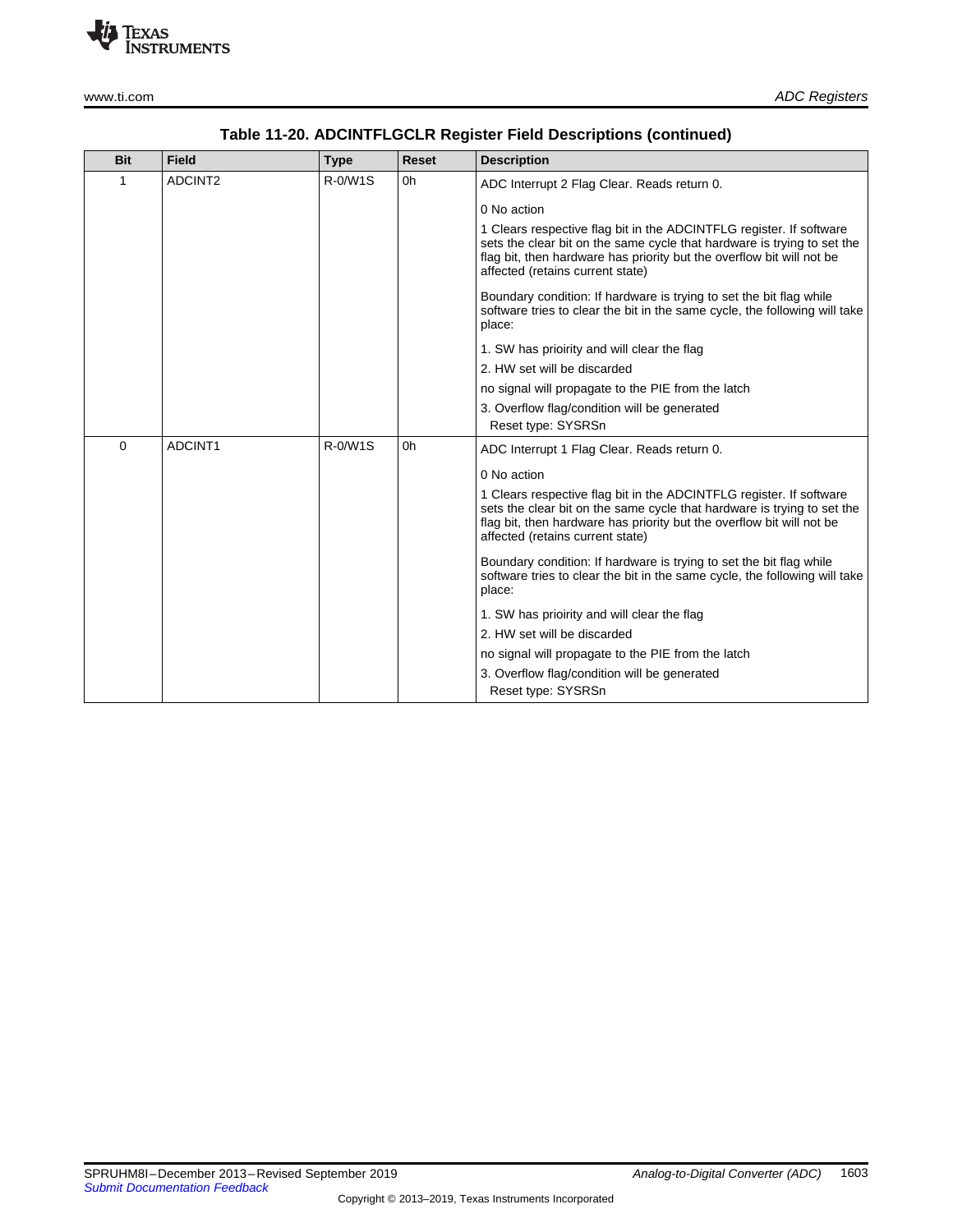# <span id="page-26-0"></span>**11.16.2.8 ADCINTSEL1N2 Register (Offset = 7h) [reset = 0h]**

ADCINTSEL1N2 is shown in [Figure](#page-26-1) 11-33 and described in Table [11-23.](#page-26-2)

Return to the [Summary](#page-17-0) Table.

ADC Interrupt 1 and 2 Selection Register

#### **Figure 11-33. ADCINTSEL1N2 Register**

<span id="page-26-1"></span>

| 15              | 14       | 13                 | 12              |          | 10             |  | ۰ |  |
|-----------------|----------|--------------------|-----------------|----------|----------------|--|---|--|
| <b>RESERVED</b> | INT2CONT | INT2E              | <b>RESERVED</b> |          | INT2SEL        |  |   |  |
| $R-0h$          | $R/W-0h$ | $R/W-0h$           | $R-0h$          | $R/W-0h$ |                |  |   |  |
|                 |          |                    |                 |          |                |  | U |  |
| <b>RESERVED</b> | INT1CONT | INT <sub>1</sub> E | <b>RESERVED</b> |          | <b>INT1SEL</b> |  |   |  |
| $R-0h$          | $R/W-0h$ | $R/W-0h$           | $R-0h$          | $R/W-0h$ |                |  |   |  |

# **Table 11-23. ADCINTSEL1N2 Register Field Descriptions**

<span id="page-26-2"></span>

| <b>Bit</b>     | <b>Field</b>    | <b>Type</b>  | Reset | <b>Description</b>                                                                                                           |
|----------------|-----------------|--------------|-------|------------------------------------------------------------------------------------------------------------------------------|
| 15             | <b>RESERVED</b> | R            | 0h    | Reserved                                                                                                                     |
| 14             | INT2CONT        | R/W          | 0h    | ADCINT2 Continue to Interrupt Mode                                                                                           |
|                |                 |              |       | 0 No further ADCINT2 pulses are generated until ADCINT2 flag (in<br>ADCINTFLG register) is cleared by user.                  |
|                |                 |              |       | 1 ADCINT2 pulses are generated whenever an EOC pulse is<br>generated irrespective of whether the flag bit is cleared or not. |
|                |                 |              |       | Reset type: SYSRSn                                                                                                           |
| 13             | INT2E           | R/W          | 0h    | <b>ADCINT2 Interrupt Enable</b>                                                                                              |
|                |                 |              |       | 0 ADCINT2 is disabled                                                                                                        |
|                |                 |              |       | 1 ADCINT2 is enabled                                                                                                         |
|                |                 |              |       | Reset type: SYSRSn                                                                                                           |
| 12             | RESERVED        | $\mathsf{R}$ | 0h    | Reserved                                                                                                                     |
| $11 - 8$       | <b>INT2SEL</b>  | R/W          | 0h    | <b>ADCINT2 EOC Source Select</b>                                                                                             |
|                |                 |              |       | 0h EOC0 is trigger for ADCINT2                                                                                               |
|                |                 |              |       | 1h EOC1 is trigger for ADCINT2                                                                                               |
|                |                 |              |       | 2h EOC2 is trigger for ADCINT2                                                                                               |
|                |                 |              |       | 3h EOC3 is trigger for ADCINT2                                                                                               |
|                |                 |              |       | 4h EOC4 is trigger for ADCINT2                                                                                               |
|                |                 |              |       | 5h EOC5 is trigger for ADCINT2                                                                                               |
|                |                 |              |       | 6h EOC6 is trigger for ADCINT2                                                                                               |
|                |                 |              |       | 7h EOC7 is trigger for ADCINT2                                                                                               |
|                |                 |              |       | 8h EOC8 is trigger for ADCINT2                                                                                               |
|                |                 |              |       | 9h EOC9 is trigger for ADCINT2                                                                                               |
|                |                 |              |       | Ah EOC10 is trigger for ADCINT2                                                                                              |
|                |                 |              |       | Bh EOC11 is trigger for ADCINT2                                                                                              |
|                |                 |              |       | Ch EOC12 is trigger for ADCINT2                                                                                              |
|                |                 |              |       | Dh EOC13 is trigger for ADCINT2                                                                                              |
|                |                 |              |       | Eh EOC14 is trigger for ADCINT2                                                                                              |
|                |                 |              |       | Fh EOC15 is trigger for ADCINT2                                                                                              |
|                |                 |              |       | Reset type: SYSRSn                                                                                                           |
| $\overline{7}$ | <b>RESERVED</b> | R            | 0h    | Reserved                                                                                                                     |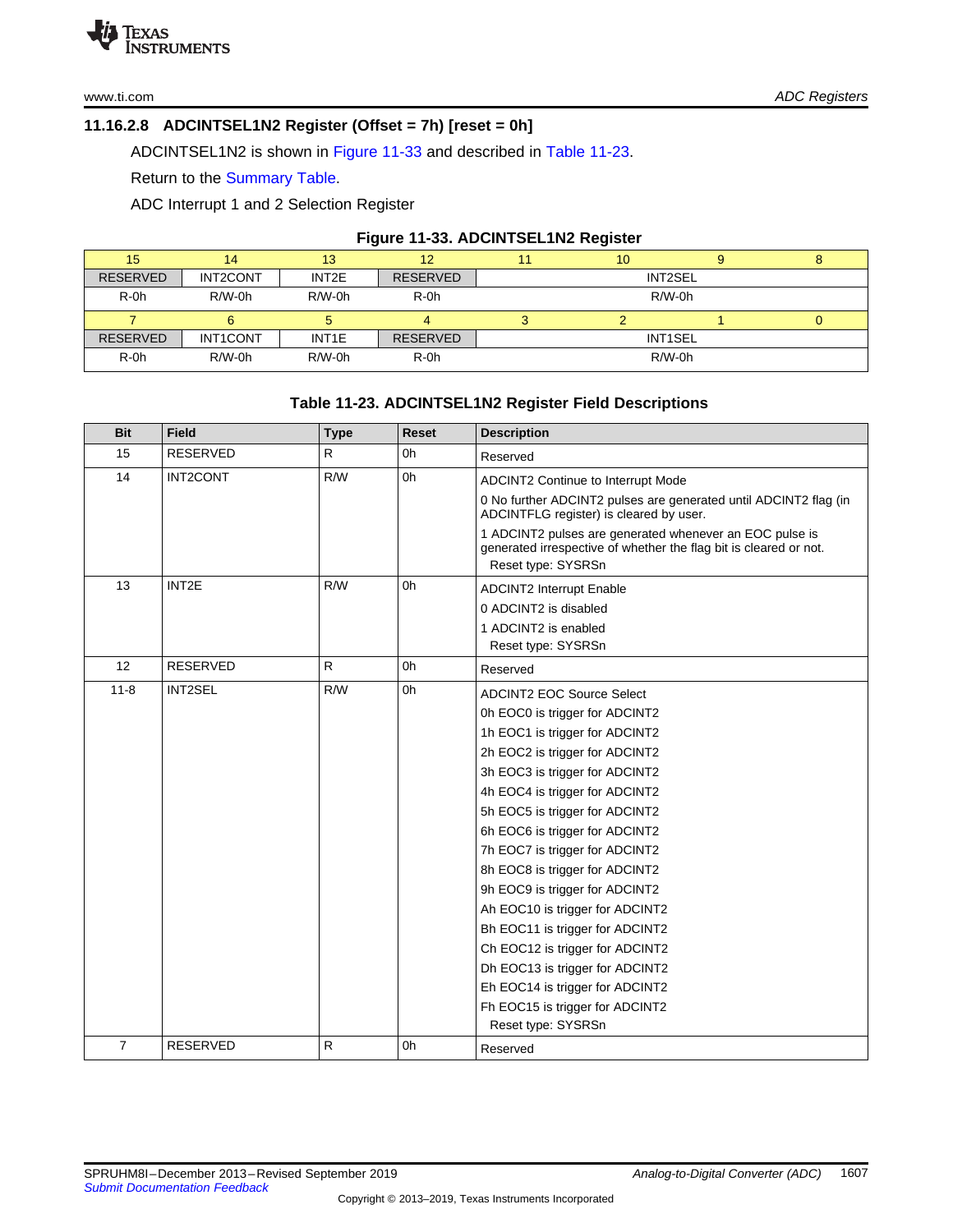

|  | Table 11-23. ADCINTSEL1N2 Register Field Descriptions (continued) |  |
|--|-------------------------------------------------------------------|--|
|--|-------------------------------------------------------------------|--|

| <b>Bit</b> | <b>Field</b>       | <b>Type</b>  | <b>Reset</b> | <b>Description</b>                                                                                                                                 |
|------------|--------------------|--------------|--------------|----------------------------------------------------------------------------------------------------------------------------------------------------|
| 6          | <b>INT1CONT</b>    | R/W          | 0h           | <b>ADCINT1 Continue to Interrupt Mode</b>                                                                                                          |
|            |                    |              |              | 0 No further ADCINT1 pulses are generated until ADCINT1 flag (in<br>ADCINTFLG register) is cleared by user.                                        |
|            |                    |              |              | 1 ADCINT1 pulses are generated whenever an EOC pulse is<br>generated irrespective of whether the flag bit is cleared or not.<br>Reset type: SYSRSn |
| 5          | INT <sub>1</sub> E | R/W          | 0h           | <b>ADCINT1 Interrupt Enable</b>                                                                                                                    |
|            |                    |              |              | 0 ADCINT1 is disabled                                                                                                                              |
|            |                    |              |              | 1 ADCINT1 is enabled                                                                                                                               |
|            |                    |              |              | Reset type: SYSRSn                                                                                                                                 |
| 4          | <b>RESERVED</b>    | $\mathsf{R}$ | 0h           | Reserved                                                                                                                                           |
| $3-0$      | <b>INT1SEL</b>     | R/W          | 0h           | <b>ADCINT1 EOC Source Select</b>                                                                                                                   |
|            |                    |              |              | 0h EOC0 is trigger for ADCINT1                                                                                                                     |
|            |                    |              |              | 1h EOC1 is trigger for ADCINT1                                                                                                                     |
|            |                    |              |              | 2h EOC2 is trigger for ADCINT1                                                                                                                     |
|            |                    |              |              | 3h EOC3 is trigger for ADCINT1                                                                                                                     |
|            |                    |              |              | 4h EOC4 is trigger for ADCINT1                                                                                                                     |
|            |                    |              |              | 5h EOC5 is trigger for ADCINT1                                                                                                                     |
|            |                    |              |              | 6h EOC6 is trigger for ADCINT1                                                                                                                     |
|            |                    |              |              | 7h EOC7 is trigger for ADCINT1                                                                                                                     |
|            |                    |              |              | 8h EOC8 is trigger for ADCINT1                                                                                                                     |
|            |                    |              |              | 9h EOC9 is trigger for ADCINT1                                                                                                                     |
|            |                    |              |              | Ah EOC10 is trigger for ADCINT1                                                                                                                    |
|            |                    |              |              | Bh EOC11 is trigger for ADCINT1                                                                                                                    |
|            |                    |              |              | Ch EOC12 is trigger for ADCINT1                                                                                                                    |
|            |                    |              |              | Dh EOC13 is trigger for ADCINT1                                                                                                                    |
|            |                    |              |              | Eh EOC14 is trigger for ADCINT1                                                                                                                    |
|            |                    |              |              | Fh EOC15 is trigger for ADCINT1                                                                                                                    |
|            |                    |              |              | Reset type: SYSRSn                                                                                                                                 |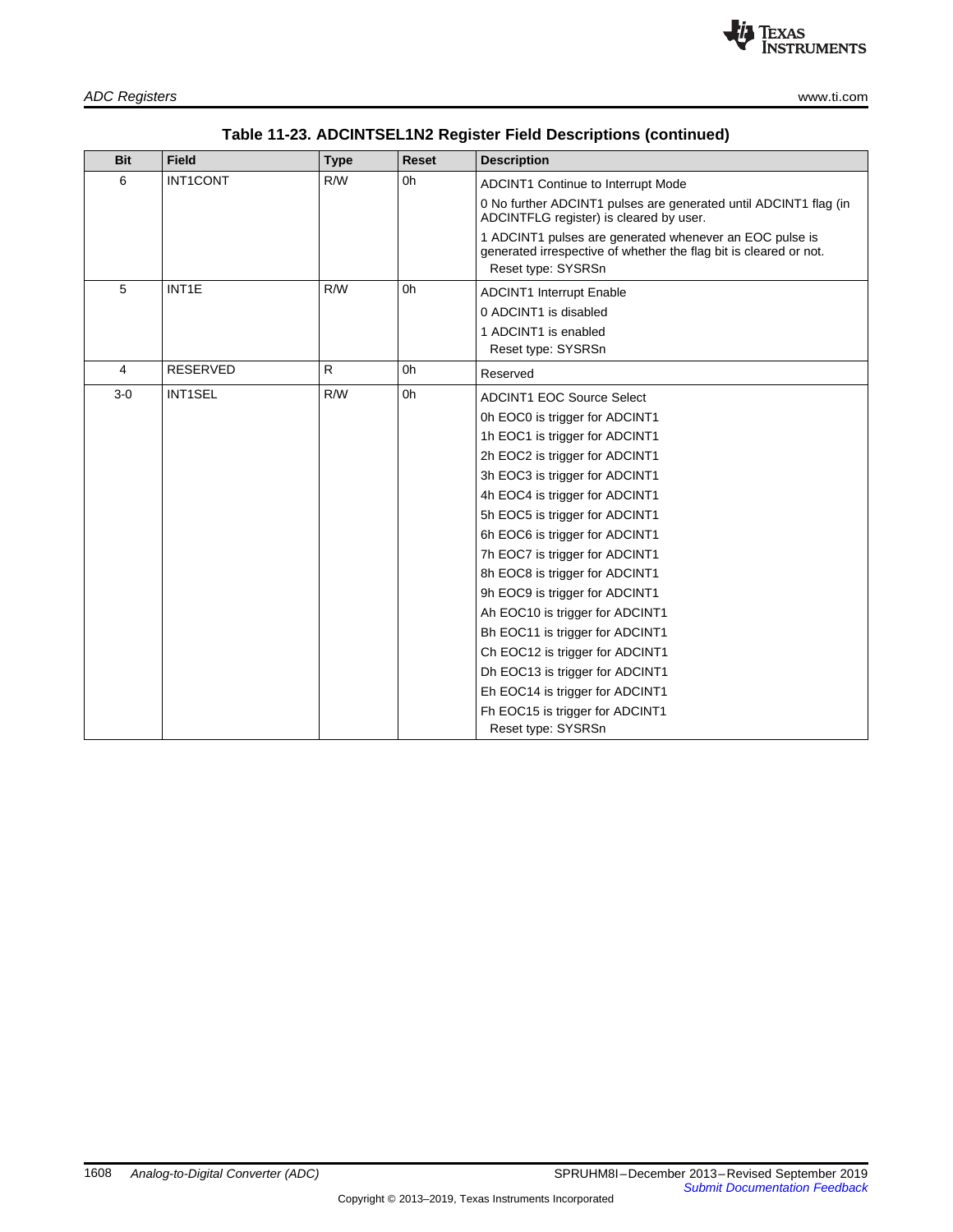# <span id="page-28-0"></span>**11.16.2.9 ADCINTSEL3N4 Register (Offset = 8h) [reset = 0h]**

ADCINTSEL3N4 is shown in [Figure](#page-28-1) 11-34 and described in Table [11-24.](#page-28-2)

Return to the [Summary](#page-17-0) Table.

ADC Interrupt 3 and 4 Selection Register

#### **Figure 11-34. ADCINTSEL3N4 Register**

<span id="page-28-1"></span>

| 15              | 14       | 13       | 12              |          | 10             |  | ۰ |  |
|-----------------|----------|----------|-----------------|----------|----------------|--|---|--|
| <b>RESERVED</b> | INT4CONT | INT4E    | <b>RESERVED</b> |          | INT4SEL        |  |   |  |
| $R-0h$          | $R/W-0h$ | $R/W-0h$ | $R-0h$          | $R/W-0h$ |                |  |   |  |
|                 |          |          |                 |          |                |  | U |  |
| <b>RESERVED</b> | INT3CONT | INT3E    | <b>RESERVED</b> |          | <b>INT3SEL</b> |  |   |  |
| $R-0h$          | $R/W-0h$ | $R/W-0h$ | $R-0h$          | $R/W-0h$ |                |  |   |  |

# **Table 11-24. ADCINTSEL3N4 Register Field Descriptions**

<span id="page-28-2"></span>

| <b>Bit</b>     | <b>Field</b>    | <b>Type</b>  | Reset | <b>Description</b>                                                                                                           |
|----------------|-----------------|--------------|-------|------------------------------------------------------------------------------------------------------------------------------|
| 15             | <b>RESERVED</b> | R            | 0h    | Reserved                                                                                                                     |
| 14             | INT4CONT        | R/W          | 0h    | ADCINT4 Continue to Interrupt Mode                                                                                           |
|                |                 |              |       | 0 No further ADCINT4 pulses are generated until ADCINT4 flag (in<br>ADCINTFLG register) is cleared by user.                  |
|                |                 |              |       | 1 ADCINT4 pulses are generated whenever an EOC pulse is<br>generated irrespective of whether the flag bit is cleared or not. |
|                |                 |              |       | Reset type: SYSRSn                                                                                                           |
| 13             | INT4E           | R/W          | 0h    | <b>ADCINT4 Interrupt Enable</b>                                                                                              |
|                |                 |              |       | 0 ADCINT4 is disabled                                                                                                        |
|                |                 |              |       | 1 ADCINT4 is enabled                                                                                                         |
|                |                 |              |       | Reset type: SYSRSn                                                                                                           |
| 12             | RESERVED        | $\mathsf{R}$ | 0h    | Reserved                                                                                                                     |
| $11 - 8$       | <b>INT4SEL</b>  | R/W          | 0h    | <b>ADCINT4 EOC Source Select</b>                                                                                             |
|                |                 |              |       | 0h EOC0 is trigger for ADCINT4                                                                                               |
|                |                 |              |       | 1h EOC1 is trigger for ADCINT4                                                                                               |
|                |                 |              |       | 2h EOC2 is trigger for ADCINT4                                                                                               |
|                |                 |              |       | 3h EOC3 is trigger for ADCINT4                                                                                               |
|                |                 |              |       | 4h EOC4 is trigger for ADCINT4                                                                                               |
|                |                 |              |       | 5h EOC5 is trigger for ADCINT4                                                                                               |
|                |                 |              |       | 6h EOC6 is trigger for ADCINT4                                                                                               |
|                |                 |              |       | 7h EOC7 is trigger for ADCINT4                                                                                               |
|                |                 |              |       | 8h EOC8 is trigger for ADCINT4                                                                                               |
|                |                 |              |       | 9h EOC9 is trigger for ADCINT4                                                                                               |
|                |                 |              |       | Ah EOC10 is trigger for ADCINT4                                                                                              |
|                |                 |              |       | Bh EOC11 is trigger for ADCINT4                                                                                              |
|                |                 |              |       | Ch EOC12 is trigger for ADCINT4                                                                                              |
|                |                 |              |       | Dh EOC13 is trigger for ADCINT4                                                                                              |
|                |                 |              |       | Eh EOC14 is trigger for ADCINT4                                                                                              |
|                |                 |              |       | Fh EOC15 is trigger for ADCINT4                                                                                              |
|                |                 |              |       | Reset type: SYSRSn                                                                                                           |
| $\overline{7}$ | <b>RESERVED</b> | $\mathsf{R}$ | 0h    | Reserved                                                                                                                     |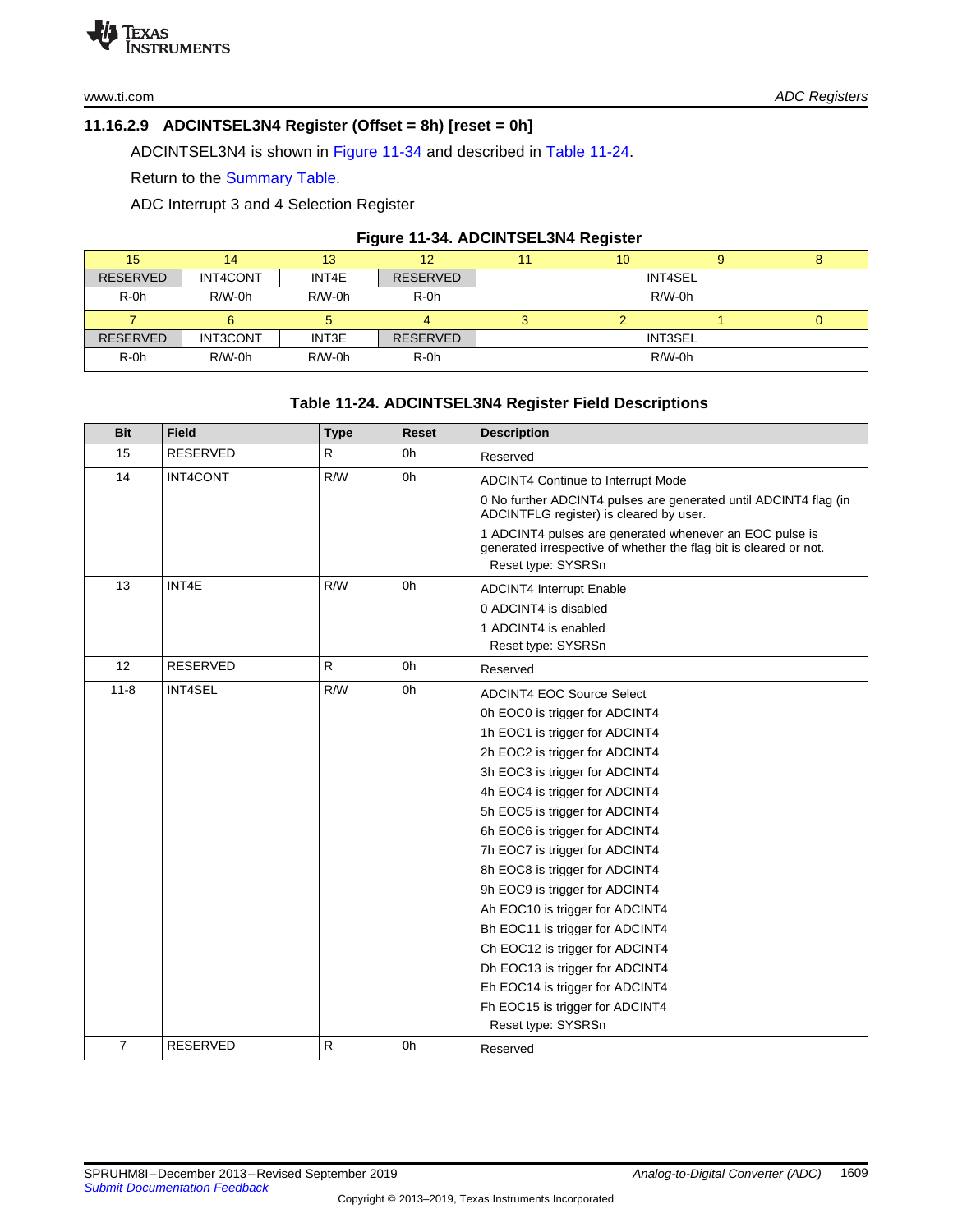| Table 11-24. ADCINTSEL3N4 Register Field Descriptions (continued) |  |
|-------------------------------------------------------------------|--|
|-------------------------------------------------------------------|--|

| <b>Bit</b> | <b>Field</b>    | <b>Type</b> | <b>Reset</b> | <b>Description</b>                                                                                                                                 |
|------------|-----------------|-------------|--------------|----------------------------------------------------------------------------------------------------------------------------------------------------|
| 6          | <b>INT3CONT</b> | R/W         | 0h           | ADCINT3 Continue to Interrupt Mode                                                                                                                 |
|            |                 |             |              | 0 No further ADCINT3 pulses are generated until ADCINT3 flag (in<br>ADCINTFLG register) is cleared by user.                                        |
|            |                 |             |              | 1 ADCINT3 pulses are generated whenever an EOC pulse is<br>generated irrespective of whether the flag bit is cleared or not.<br>Reset type: SYSRSn |
| 5          | INT3E           | R/W         | 0h           | <b>ADCINT3 Interrupt Enable</b>                                                                                                                    |
|            |                 |             |              | 0 ADCINT3 is disabled                                                                                                                              |
|            |                 |             |              | 1 ADCINT3 is enabled                                                                                                                               |
|            |                 |             |              | Reset type: SYSRSn                                                                                                                                 |
| 4          | <b>RESERVED</b> | R           | 0h           | Reserved                                                                                                                                           |
| $3-0$      | <b>INT3SEL</b>  | R/W         | 0h           | <b>ADCINT3 EOC Source Select</b>                                                                                                                   |
|            |                 |             |              | 0h EOC0 is trigger for ADCINT3                                                                                                                     |
|            |                 |             |              | 1h EOC1 is trigger for ADCINT3                                                                                                                     |
|            |                 |             |              | 2h EOC2 is trigger for ADCINT3                                                                                                                     |
|            |                 |             |              | 3h EOC3 is trigger for ADCINT3                                                                                                                     |
|            |                 |             |              | 4h EOC4 is trigger for ADCINT3                                                                                                                     |
|            |                 |             |              | 5h EOC5 is trigger for ADCINT3                                                                                                                     |
|            |                 |             |              | 6h EOC6 is trigger for ADCINT3                                                                                                                     |
|            |                 |             |              | 7h EOC7 is trigger for ADCINT3                                                                                                                     |
|            |                 |             |              | 8h EOC8 is trigger for ADCINT3                                                                                                                     |
|            |                 |             |              | 9h EOC9 is trigger for ADCINT3                                                                                                                     |
|            |                 |             |              | Ah EOC10 is trigger for ADCINT3                                                                                                                    |
|            |                 |             |              | Bh EOC11 is trigger for ADCINT3                                                                                                                    |
|            |                 |             |              | Ch EOC12 is trigger for ADCINT3                                                                                                                    |
|            |                 |             |              | Dh EOC13 is trigger for ADCINT3                                                                                                                    |
|            |                 |             |              | Eh EOC14 is trigger for ADCINT3                                                                                                                    |
|            |                 |             |              | Fh EOC15 is trigger for ADCINT3                                                                                                                    |
|            |                 |             |              | Reset type: SYSRSn                                                                                                                                 |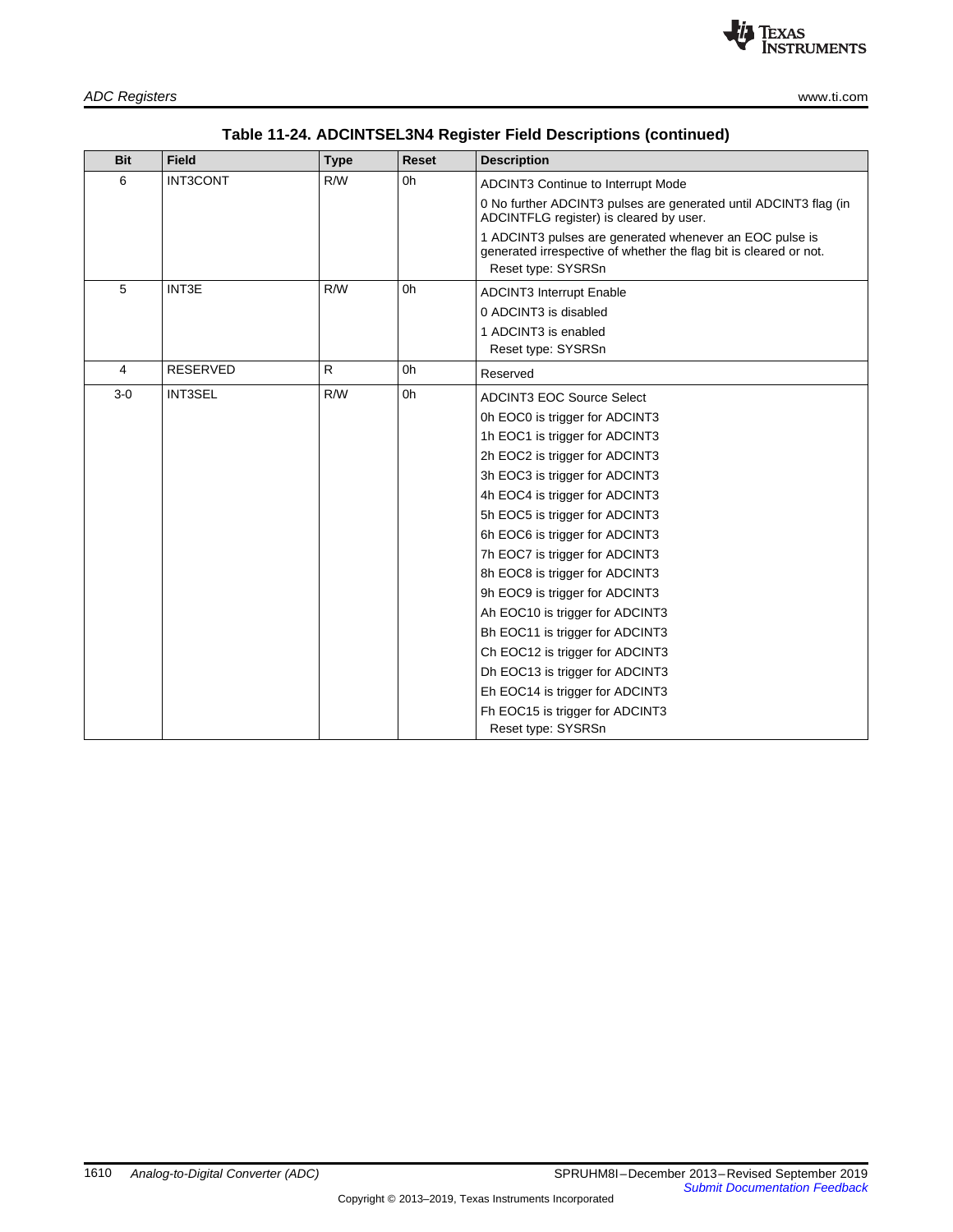# <span id="page-30-0"></span>**11.16.2.10 ADCSOCPRICTL Register (Offset = 9h) [reset = 200h]**

ADCSOCPRICTL is shown in [Figure](#page-30-1) 11-35 and described in Table [11-25](#page-30-2).

Return to the [Summary](#page-17-0) Table.

ADC SOC Priority Control Register

# **Figure 11-35. ADCSOCPRICTL Register**

<span id="page-30-1"></span>

| 15              |                  | 13     |  |                    | 10 |       |                  |  |
|-----------------|------------------|--------|--|--------------------|----|-------|------------------|--|
| <b>RESERVED</b> |                  |        |  |                    |    |       | <b>RRPOINTER</b> |  |
|                 |                  | $R-0h$ |  |                    |    | R-10h |                  |  |
|                 |                  |        |  |                    |    |       |                  |  |
|                 | <b>RRPOINTER</b> |        |  | <b>SOCPRIORITY</b> |    |       |                  |  |
|                 | <b>R-10h</b>     |        |  | R/W-0h             |    |       |                  |  |
|                 |                  |        |  |                    |    |       |                  |  |

# **Table 11-25. ADCSOCPRICTL Register Field Descriptions**

<span id="page-30-2"></span>

| <b>Bit</b> | Field    | Туре | Reset | <b>Description</b> |
|------------|----------|------|-------|--------------------|
| 15-10      | RESERVEL | .,   | 0h    | Reserved           |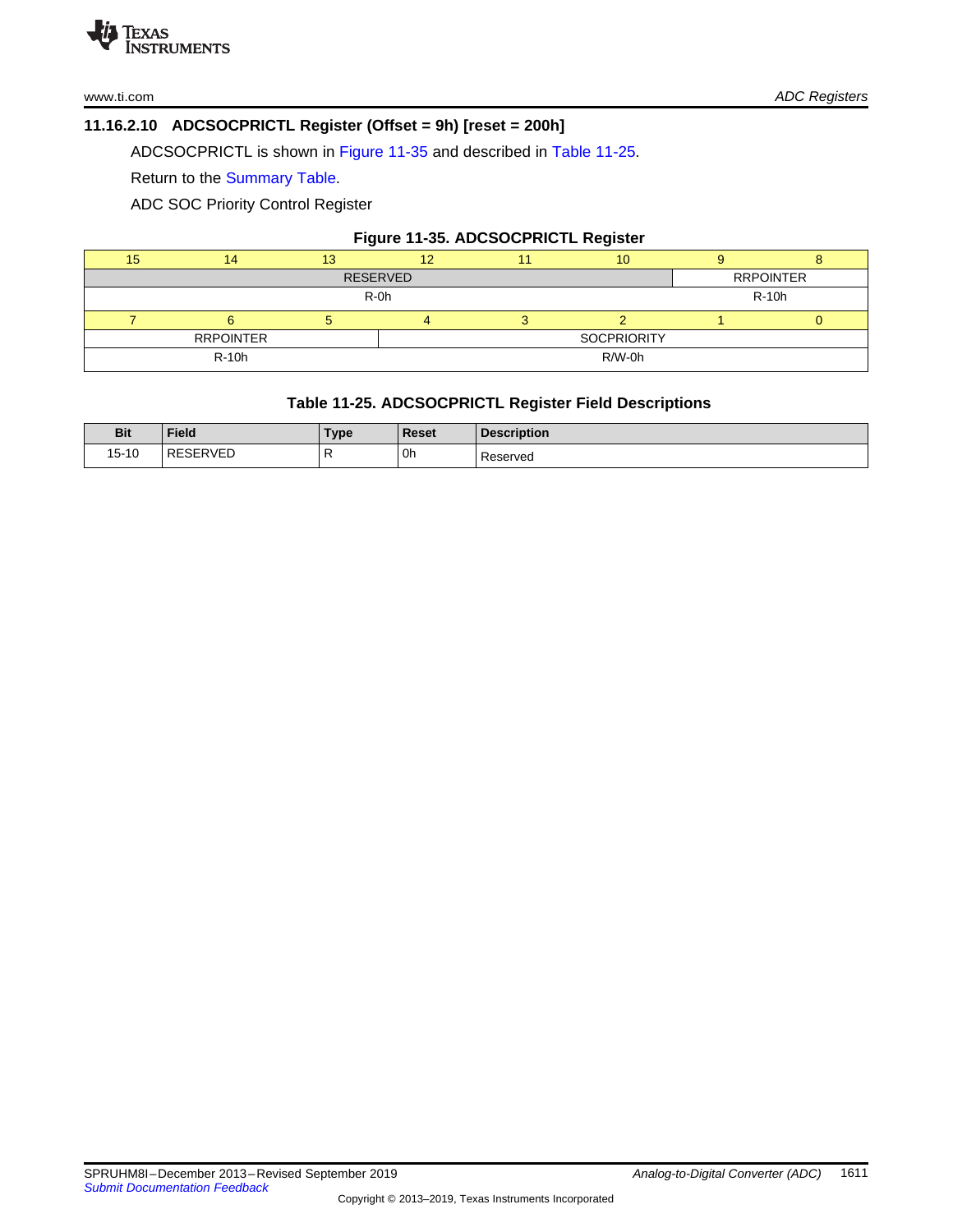

| <b>Bit</b> | <b>Field</b>     | Type | <b>Reset</b>    | <b>Description</b>                                                                                                                                                                                                                                                                                                                                                  |
|------------|------------------|------|-----------------|---------------------------------------------------------------------------------------------------------------------------------------------------------------------------------------------------------------------------------------------------------------------------------------------------------------------------------------------------------------------|
| $9 - 5$    | <b>RRPOINTER</b> | R    | 10 <sub>h</sub> | Round Robin Pointer. Holds the value of the last converted round<br>robin SOC <sub>x</sub> to be used by the round robin scheme to determine<br>order of conversions.                                                                                                                                                                                               |
|            |                  |      |                 | 00h SOC0 was last round robin SOC to convert, SOC1 is highest<br>round robin priority.                                                                                                                                                                                                                                                                              |
|            |                  |      |                 | 01h SOC1 was last round robin SOC to convert, SOC2 is highest<br>round robin priority.                                                                                                                                                                                                                                                                              |
|            |                  |      |                 | 02h SOC2 was last round robin SOC to convert, SOC3 is highest<br>round robin priority.                                                                                                                                                                                                                                                                              |
|            |                  |      |                 | 03h SOC3 was last round robin SOC to convert, SOC4 is highest<br>round robin priority.                                                                                                                                                                                                                                                                              |
|            |                  |      |                 | 04h SOC4 was last round robin SOC to convert, SOC5 is highest<br>round robin priority.                                                                                                                                                                                                                                                                              |
|            |                  |      |                 | 05h SOC5 was last round robin SOC to convert, SOC6 is highest<br>round robin priority.                                                                                                                                                                                                                                                                              |
|            |                  |      |                 | 06h SOC6 was last round robin SOC to convert, SOC7 is highest<br>round robin priority.                                                                                                                                                                                                                                                                              |
|            |                  |      |                 | 07h SOC7 was last round robin SOC to convert, SOC8 is highest<br>round robin priority.                                                                                                                                                                                                                                                                              |
|            |                  |      |                 | 08h SOC8 was last round robin SOC to convert, SOC9 is highest<br>round robin priority.                                                                                                                                                                                                                                                                              |
|            |                  |      |                 | 09h SOC9 was last round robin SOC to convert, SOC10 is highest<br>round robin priority.                                                                                                                                                                                                                                                                             |
|            |                  |      |                 | 0Ah SOC10 was last round robin SOC to convert, SOC11 is highest<br>round robin priority.                                                                                                                                                                                                                                                                            |
|            |                  |      |                 | 0Bh SOC11 was last round robin SOC to convert, SOC12 is highest<br>round robin priority.                                                                                                                                                                                                                                                                            |
|            |                  |      |                 | 0Ch SOC12 was last round robin SOC to convert, SOC13 is highest<br>round robin priority.                                                                                                                                                                                                                                                                            |
|            |                  |      |                 | 0Dh SOC13 was last round robin SOC to convert, SOC14 is highest<br>round robin priority.                                                                                                                                                                                                                                                                            |
|            |                  |      |                 | 0Eh SOC14 was last round robin SOC to convert, SOC15 is highest<br>round robin priority.                                                                                                                                                                                                                                                                            |
|            |                  |      |                 | 0Fh SOC15 was last round robin SOC to convert, SOC0 is highest<br>round robin priority.                                                                                                                                                                                                                                                                             |
|            |                  |      |                 | 10h Reset value to indicate no SOC has been converted. SOC0 is<br>highest round robin priority. Set to this value when the device is<br>reset, when the ADCCTL1.RESET bit is set, or when the<br>ADCSOCPRICTL register is written. In the latter case, if a<br>conversion is currently in progress, it will complete and then the new<br>priority will take effect. |
|            |                  |      |                 | Others Invalid value                                                                                                                                                                                                                                                                                                                                                |

# **Table 11-25. ADCSOCPRICTL Register Field Descriptions (continued)**

Reset type: SYSRSn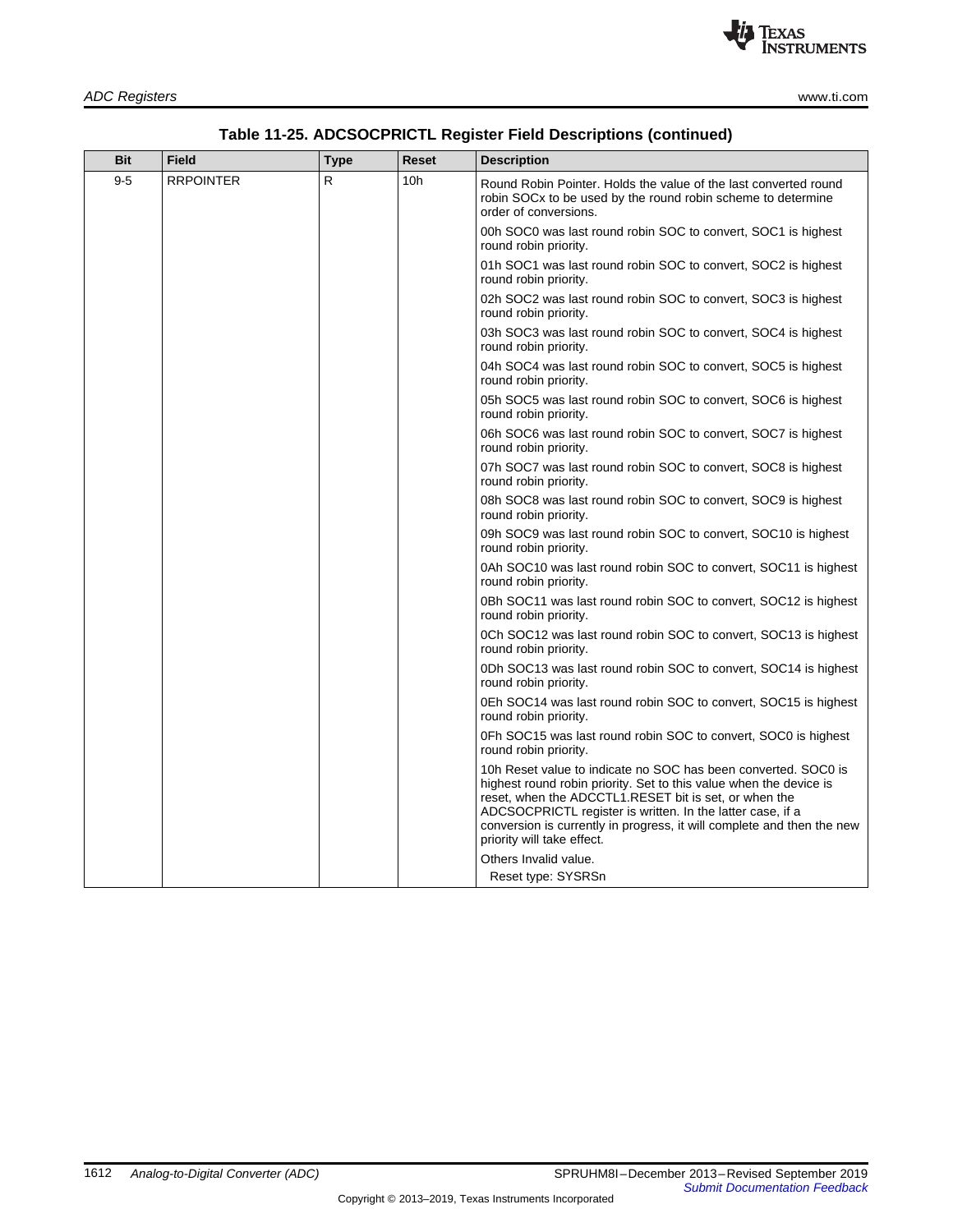

| <b>Bit</b> | Field              | <b>Type</b> | <b>Reset</b> | <b>Description</b>                                                                    |
|------------|--------------------|-------------|--------------|---------------------------------------------------------------------------------------|
| $4 - 0$    | <b>SOCPRIORITY</b> | R/W         | 0h           | <b>SOC Priority</b>                                                                   |
|            |                    |             |              | Determines the cutoff point for priority mode and round robin<br>arbitration for SOCx |
|            |                    |             |              | 00h SOC priority is handled in round robin mode for all channels.                     |
|            |                    |             |              | 01h SOC0 is high priority, rest of channels are in round robin mode.                  |
|            |                    |             |              | 02h SOC0-SOC1 are high priority, SOC2-SOC15 are in round robin<br>mode.               |
|            |                    |             |              | 03h SOC0-SOC2 are high priority, SOC3-SOC15 are in round robin<br>mode.               |
|            |                    |             |              | 04h SOC0-SOC3 are high priority, SOC4-SOC15 are in round robin<br>mode.               |
|            |                    |             |              | 05h SOC0-SOC4 are high priority, SOC5-SOC15 are in round robin<br>mode.               |
|            |                    |             |              | 06h SOC0-SOC5 are high priority, SOC6-SOC15 are in round robin<br>mode.               |
|            |                    |             |              | 07h SOC0-SOC6 are high priority, SOC7-SOC15 are in round robin<br>mode.               |
|            |                    |             |              | 08h SOC0-SOC7 are high priority, SOC8-SOC15 are in round robin<br>mode.               |
|            |                    |             |              | 09h SOC0-SOC8 are high priority, SOC9-SOC15 are in round robin<br>mode.               |
|            |                    |             |              | 0Ah SOC0-SOC9 are high priority, SOC10-SOC15 are in round<br>robin mode.              |
|            |                    |             |              | 0Bh SOC0-SOC10 are high priority, SOC11-SOC15 are in round<br>robin mode.             |
|            |                    |             |              | 0Ch SOC0-SOC11 are high priority, SOC12-SOC15 are in round<br>robin mode.             |
|            |                    |             |              | 0Dh SOC0-SOC12 are high priority, SOC13-SOC15 are in round<br>robin mode.             |
|            |                    |             |              | 0Eh SOC0-SOC13 are high priority, SOC14-SOC15 are in round<br>robin mode.             |
|            |                    |             |              | 0Fh SOC0-SOC14 are high priority, SOC15 is in round robin mode.                       |
|            |                    |             |              | 10h All SOCs are in high priority mode, arbitrated by SOC number.                     |
|            |                    |             |              | Others Invalid selection.                                                             |
|            |                    |             |              | Reset type: SYSRSn                                                                    |

# **Table 11-25. ADCSOCPRICTL Register Field Descriptions (continued)**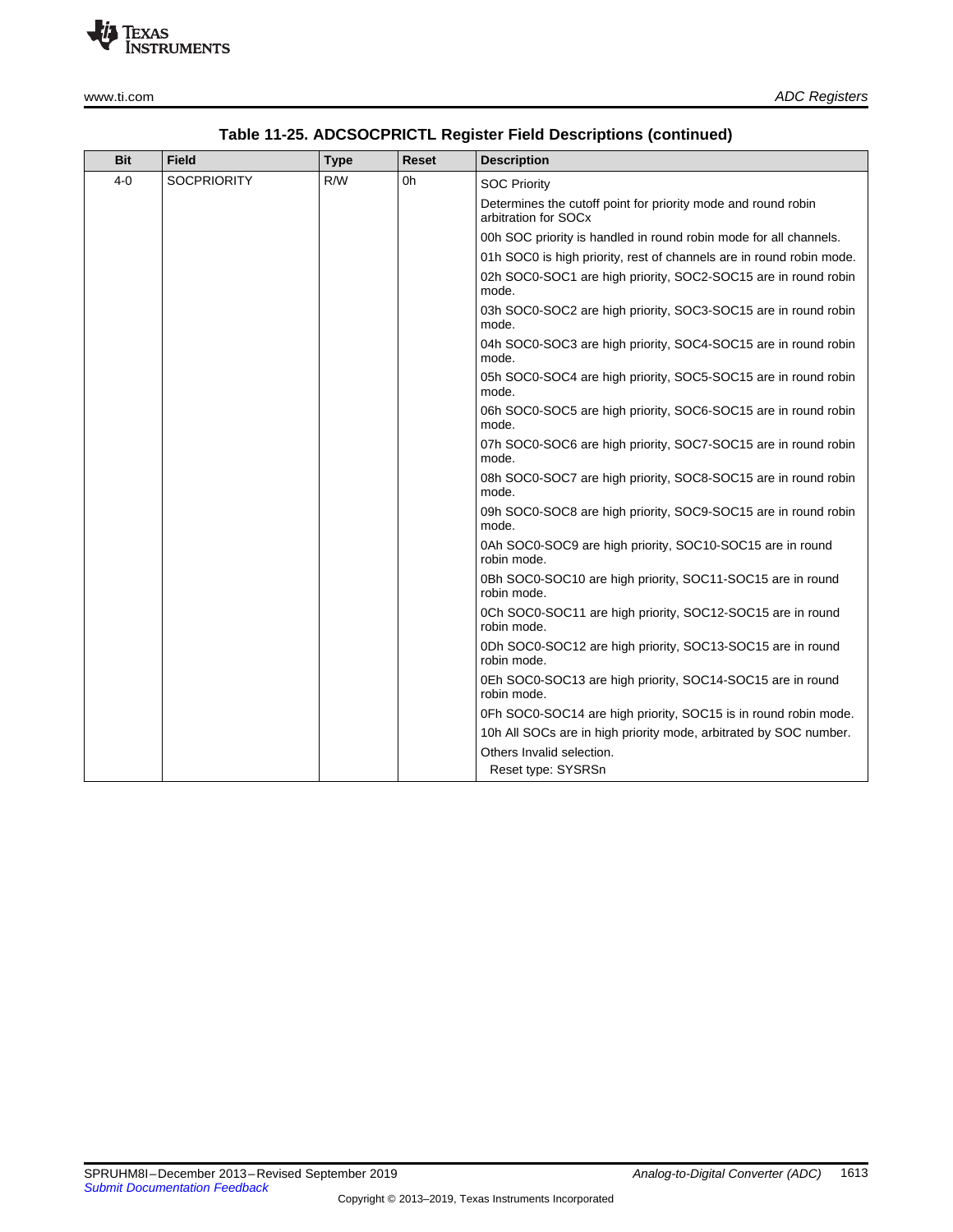# <span id="page-33-0"></span>**11.16.2.14 ADCSOCFRC1 Register (Offset = Dh) [reset = 0h]**

ADCSOCFRC1 is shown in [Figure](#page-33-1) 11-39 and described in Table [11-29.](#page-33-2)

Return to the [Summary](#page-17-0) Table.

ADC SOC Force 1 Register

# **Figure 11-39. ADCSOCFRC1 Register**

<span id="page-33-1"></span>

| 15                | 14                | 13                | 12                | 11                | 10                |                  | 8                |
|-------------------|-------------------|-------------------|-------------------|-------------------|-------------------|------------------|------------------|
| SOC <sub>15</sub> | SOC <sub>14</sub> | SOC <sub>13</sub> | SOC <sub>12</sub> | SOC <sub>11</sub> | SOC <sub>10</sub> | SOC <sub>9</sub> | SOC <sub>8</sub> |
| R-0/W1S-0h        | R-0/W1S-0h        | R-0/W1S-0h        | R-0/W1S-0h        | R-0/W1S-0h        | R-0/W1S-0h        | R-0/W1S-0h       | R-0/W1S-0h       |
|                   |                   |                   |                   |                   |                   |                  |                  |
| SOC7              | SOC <sub>6</sub>  | SOC <sub>5</sub>  | SOC <sub>4</sub>  | SOC <sub>3</sub>  | SOC <sub>2</sub>  | SOC <sub>1</sub> | SOC <sub>0</sub> |
| R-0/W1S-0h        | R-0/W1S-0h        | R-0/W1S-0h        | R-0/W1S-0h        | R-0/W1S-0h        | R-0/W1S-0h        | R-0/W1S-0h       | R-0/W1S-0h       |

# **Table 11-29. ADCSOCFRC1 Register Field Descriptions**

<span id="page-33-2"></span>

| <b>Bit</b> | <b>Field</b>      | <b>Type</b> | Reset | <b>Description</b>                                                                                                                                                                                                                                                                                                                                                                     |
|------------|-------------------|-------------|-------|----------------------------------------------------------------------------------------------------------------------------------------------------------------------------------------------------------------------------------------------------------------------------------------------------------------------------------------------------------------------------------------|
| 15         | SOC <sub>15</sub> | $R - 0/W1S$ | 0h    | SOC15 Force Start of Conversion Bit. Writing a 1 will force to 1 the<br>SOC15 flag in the ADCSOCFLG1 register. This can be used to<br>initiate a software initiated conversion. Writes of 0 are ignored. This<br>bit will always read as a 0.                                                                                                                                          |
|            |                   |             |       | 0 No action.                                                                                                                                                                                                                                                                                                                                                                           |
|            |                   |             |       | 1 Force SOC15 flag bit to 1. This will cause a conversion to start<br>once priority is given to SOC15.                                                                                                                                                                                                                                                                                 |
|            |                   |             |       | If software tries to set this bit on the same clock cycle that hardware<br>tries to clear the SOC15 bit in the ADCSOCFLG1 register, then<br>software has priority and the ADCSOCFLG1 bit will be set. In this<br>case the overflow bit in the ADCSOCOVF1 register will not be<br>affected regardless of whether the ADCSOCFLG1 bit was previously<br>set or not.<br>Reset type: SYSRSn |
| 14         | SOC <sub>14</sub> | $R - 0/W1S$ | 0h    | SOC14 Force Start of Conversion Bit. Writing a 1 will force to 1 the<br>SOC14 flag in the ADCSOCFLG1 register. This can be used to<br>initiate a software initiated conversion. Writes of 0 are ignored. This<br>bit will always read as a 0.                                                                                                                                          |
|            |                   |             |       | 0 No action.                                                                                                                                                                                                                                                                                                                                                                           |
|            |                   |             |       | 1 Force SOC14 flag bit to 1. This will cause a conversion to start<br>once priority is given to SOC14.                                                                                                                                                                                                                                                                                 |
|            |                   |             |       | If software tries to set this bit on the same clock cycle that hardware<br>tries to clear the SOC14 bit in the ADCSOCFLG1 register, then<br>software has priority and the ADCSOCFLG1 bit will be set. In this<br>case the overflow bit in the ADCSOCOVF1 register will not be<br>affected regardless of whether the ADCSOCFLG1 bit was previously<br>set or not.<br>Reset type: SYSRSn |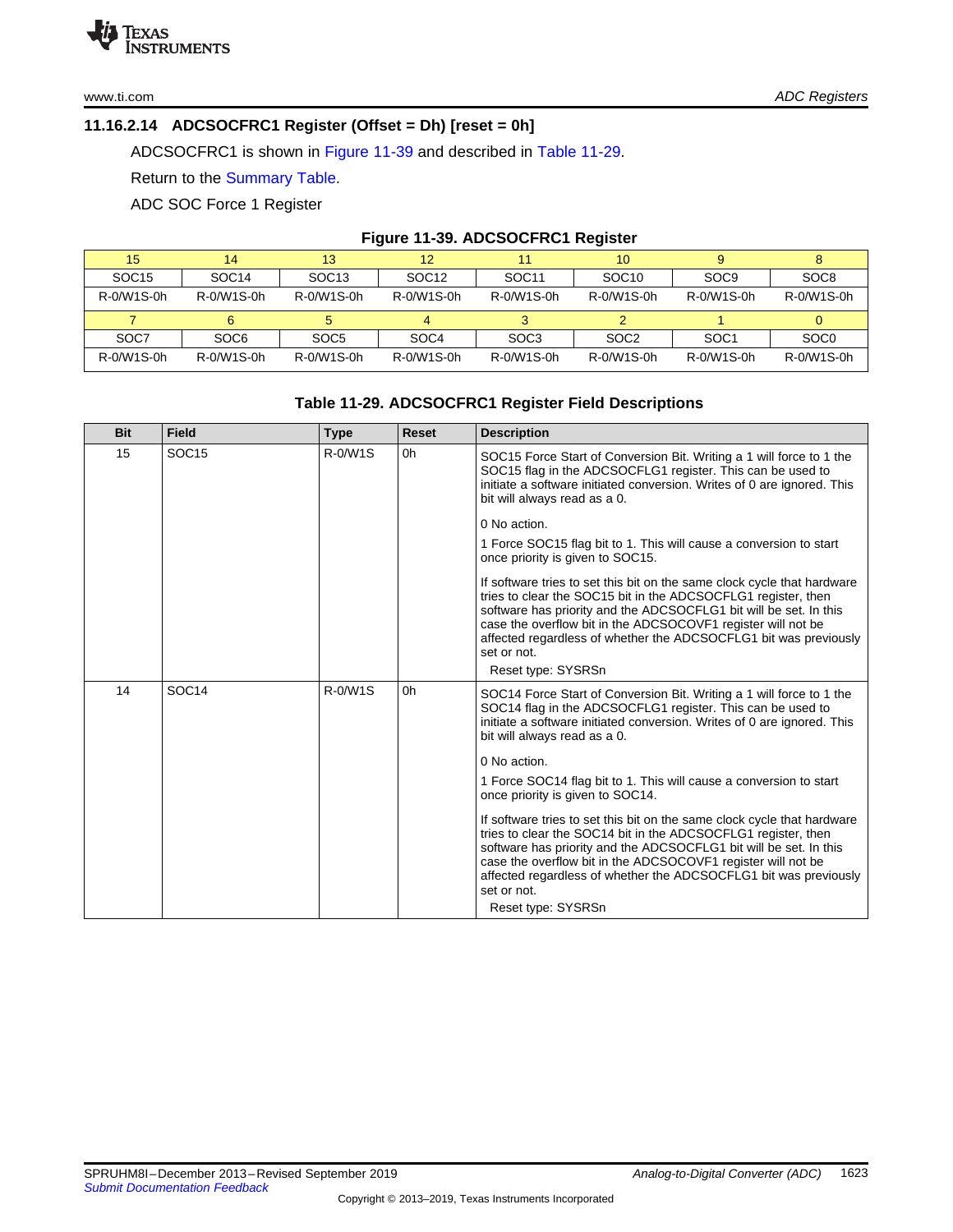

| Bit | <b>Field</b>      | <b>Type</b> | <b>Reset</b> | <b>Description</b>                                                                                                                                                                                                                                                                                                                                                                     |
|-----|-------------------|-------------|--------------|----------------------------------------------------------------------------------------------------------------------------------------------------------------------------------------------------------------------------------------------------------------------------------------------------------------------------------------------------------------------------------------|
| 13  | SOC <sub>13</sub> | R-0/W1S     | 0h           | SOC13 Force Start of Conversion Bit. Writing a 1 will force to 1 the<br>SOC13 flag in the ADCSOCFLG1 register. This can be used to<br>initiate a software initiated conversion. Writes of 0 are ignored. This<br>bit will always read as a 0.                                                                                                                                          |
|     |                   |             |              | 0 No action.                                                                                                                                                                                                                                                                                                                                                                           |
|     |                   |             |              | 1 Force SOC13 flag bit to 1. This will cause a conversion to start<br>once priority is given to SOC13.                                                                                                                                                                                                                                                                                 |
|     |                   |             |              | If software tries to set this bit on the same clock cycle that hardware<br>tries to clear the SOC13 bit in the ADCSOCFLG1 register, then<br>software has priority and the ADCSOCFLG1 bit will be set. In this<br>case the overflow bit in the ADCSOCOVF1 register will not be<br>affected regardless of whether the ADCSOCFLG1 bit was previously<br>set or not.<br>Reset type: SYSRSn |
| 12  | SOC <sub>12</sub> | R-0/W1S     | 0h           | SOC12 Force Start of Conversion Bit. Writing a 1 will force to 1 the<br>SOC12 flag in the ADCSOCFLG1 register. This can be used to<br>initiate a software initiated conversion. Writes of 0 are ignored. This<br>bit will always read as a 0.                                                                                                                                          |
|     |                   |             |              | 0 No action.                                                                                                                                                                                                                                                                                                                                                                           |
|     |                   |             |              | 1 Force SOC12 flag bit to 1. This will cause a conversion to start<br>once priority is given to SOC12.                                                                                                                                                                                                                                                                                 |
|     |                   |             |              | If software tries to set this bit on the same clock cycle that hardware<br>tries to clear the SOC12 bit in the ADCSOCFLG1 register, then<br>software has priority and the ADCSOCFLG1 bit will be set. In this<br>case the overflow bit in the ADCSOCOVF1 register will not be<br>affected regardless of whether the ADCSOCFLG1 bit was previously<br>set or not.<br>Reset type: SYSRSn |
| 11  | SOC <sub>11</sub> | R-0/W1S     | 0h           | SOC11 Force Start of Conversion Bit. Writing a 1 will force to 1 the<br>SOC11 flag in the ADCSOCFLG1 register. This can be used to<br>initiate a software initiated conversion. Writes of 0 are ignored. This<br>bit will always read as a 0.                                                                                                                                          |
|     |                   |             |              | 0 No action.                                                                                                                                                                                                                                                                                                                                                                           |
|     |                   |             |              | 1 Force SOC11 flag bit to 1. This will cause a conversion to start<br>once priority is given to SOC11.                                                                                                                                                                                                                                                                                 |
|     |                   |             |              | If software tries to set this bit on the same clock cycle that hardware<br>tries to clear the SOC11 bit in the ADCSOCFLG1 register, then<br>software has priority and the ADCSOCFLG1 bit will be set. In this<br>case the overflow bit in the ADCSOCOVF1 register will not be<br>affected regardless of whether the ADCSOCFLG1 bit was previously<br>set or not.                       |
|     |                   |             |              | Reset type: SYSRSn                                                                                                                                                                                                                                                                                                                                                                     |
| 10  | SOC <sub>10</sub> | R-0/W1S     | 0h           | SOC10 Force Start of Conversion Bit. Writing a 1 will force to 1 the<br>SOC10 flag in the ADCSOCFLG1 register. This can be used to<br>initiate a software initiated conversion. Writes of 0 are ignored. This<br>bit will always read as a 0.                                                                                                                                          |
|     |                   |             |              | 0 No action.                                                                                                                                                                                                                                                                                                                                                                           |
|     |                   |             |              | 1 Force SOC10 flag bit to 1. This will cause a conversion to start<br>once priority is given to SOC10.                                                                                                                                                                                                                                                                                 |
|     |                   |             |              | If software tries to set this bit on the same clock cycle that hardware<br>tries to clear the SOC10 bit in the ADCSOCFLG1 register, then<br>software has priority and the ADCSOCFLG1 bit will be set. In this<br>case the overflow bit in the ADCSOCOVF1 register will not be<br>affected regardless of whether the ADCSOCFLG1 bit was previously<br>set or not.<br>Reset type: SYSRSn |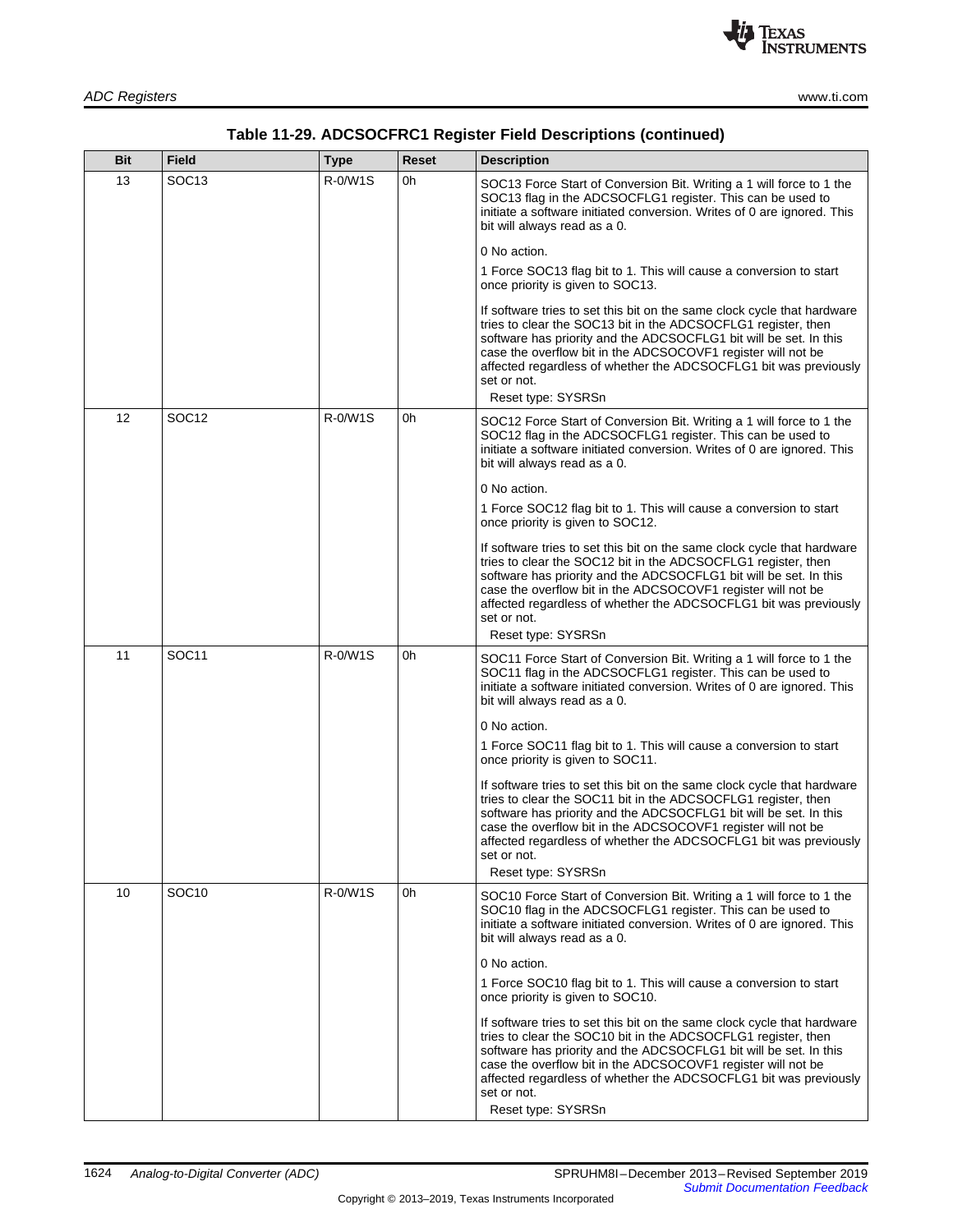

| <b>Bit</b>     | <b>Field</b>     | <b>Type</b> | Reset | <b>Description</b>                                                                                                                                                                                                                                                                                                                                                                    |
|----------------|------------------|-------------|-------|---------------------------------------------------------------------------------------------------------------------------------------------------------------------------------------------------------------------------------------------------------------------------------------------------------------------------------------------------------------------------------------|
| 9              | SOC <sub>9</sub> | R-0/W1S     | 0h    | SOC9 Force Start of Conversion Bit. Writing a 1 will force to 1 the<br>SOC9 flag in the ADCSOCFLG1 register. This can be used to initiate<br>a software initiated conversion. Writes of 0 are ignored. This bit will<br>always read as a 0.                                                                                                                                           |
|                |                  |             |       | 0 No action.                                                                                                                                                                                                                                                                                                                                                                          |
|                |                  |             |       | 1 Force SOC9 flag bit to 1. This will cause a conversion to start once<br>priority is given to SOC9.                                                                                                                                                                                                                                                                                  |
|                |                  |             |       | If software tries to set this bit on the same clock cycle that hardware<br>tries to clear the SOC9 bit in the ADCSOCFLG1 register, then<br>software has priority and the ADCSOCFLG1 bit will be set. In this<br>case the overflow bit in the ADCSOCOVF1 register will not be<br>affected regardless of whether the ADCSOCFLG1 bit was previously<br>set or not.                       |
|                |                  |             |       | Reset type: SYSRSn                                                                                                                                                                                                                                                                                                                                                                    |
| 8              | SOC8             | R-0/W1S     | 0h    | SOC8 Force Start of Conversion Bit. Writing a 1 will force to 1 the<br>SOC8 flag in the ADCSOCFLG1 register. This can be used to initiate<br>a software initiated conversion. Writes of 0 are ignored. This bit will<br>always read as a 0.                                                                                                                                           |
|                |                  |             |       | 0 No action.                                                                                                                                                                                                                                                                                                                                                                          |
|                |                  |             |       | 1 Force SOC8 flag bit to 1. This will cause a conversion to start once<br>priority is given to SOC8.                                                                                                                                                                                                                                                                                  |
|                |                  |             |       | If software tries to set this bit on the same clock cycle that hardware<br>tries to clear the SOC8 bit in the ADCSOCFLG1 register, then<br>software has priority and the ADCSOCFLG1 bit will be set. In this<br>case the overflow bit in the ADCSOCOVF1 register will not be<br>affected regardless of whether the ADCSOCFLG1 bit was previously<br>set or not.<br>Reset type: SYSRSn |
| $\overline{7}$ | SOC7             | R-0/W1S     | 0h    |                                                                                                                                                                                                                                                                                                                                                                                       |
|                |                  |             |       | SOC7 Force Start of Conversion Bit. Writing a 1 will force to 1 the<br>SOC7 flag in the ADCSOCFLG1 register. This can be used to initiate<br>a software initiated conversion. Writes of 0 are ignored. This bit will<br>always read as a 0.                                                                                                                                           |
|                |                  |             |       | 0 No action.                                                                                                                                                                                                                                                                                                                                                                          |
|                |                  |             |       | 1 Force SOC7 flag bit to 1. This will cause a conversion to start once<br>priority is given to SOC7.                                                                                                                                                                                                                                                                                  |
|                |                  |             |       | If software tries to set this bit on the same clock cycle that hardware<br>tries to clear the SOC7 bit in the ADCSOCFLG1 register, then<br>software has priority and the ADCSOCFLG1 bit will be set. In this<br>case the overflow bit in the ADCSOCOVF1 register will not be<br>affected regardless of whether the ADCSOCFLG1 bit was previously<br>set or not.                       |
|                |                  |             |       | Reset type: SYSRSn                                                                                                                                                                                                                                                                                                                                                                    |
| 6              | SOC <sub>6</sub> | R-0/W1S     | 0h    | SOC6 Force Start of Conversion Bit. Writing a 1 will force to 1 the<br>SOC6 flag in the ADCSOCFLG1 register. This can be used to initiate<br>a software initiated conversion. Writes of 0 are ignored. This bit will<br>always read as a 0.                                                                                                                                           |
|                |                  |             |       | 0 No action.                                                                                                                                                                                                                                                                                                                                                                          |
|                |                  |             |       | 1 Force SOC6 flag bit to 1. This will cause a conversion to start once<br>priority is given to SOC6.                                                                                                                                                                                                                                                                                  |
|                |                  |             |       | If software tries to set this bit on the same clock cycle that hardware<br>tries to clear the SOC6 bit in the ADCSOCFLG1 register, then<br>software has priority and the ADCSOCFLG1 bit will be set. In this<br>case the overflow bit in the ADCSOCOVF1 register will not be<br>affected regardless of whether the ADCSOCFLG1 bit was previously<br>set or not.                       |
|                |                  |             |       | Reset type: SYSRSn                                                                                                                                                                                                                                                                                                                                                                    |

# **Table 11-29. ADCSOCFRC1 Register Field Descriptions (continued)**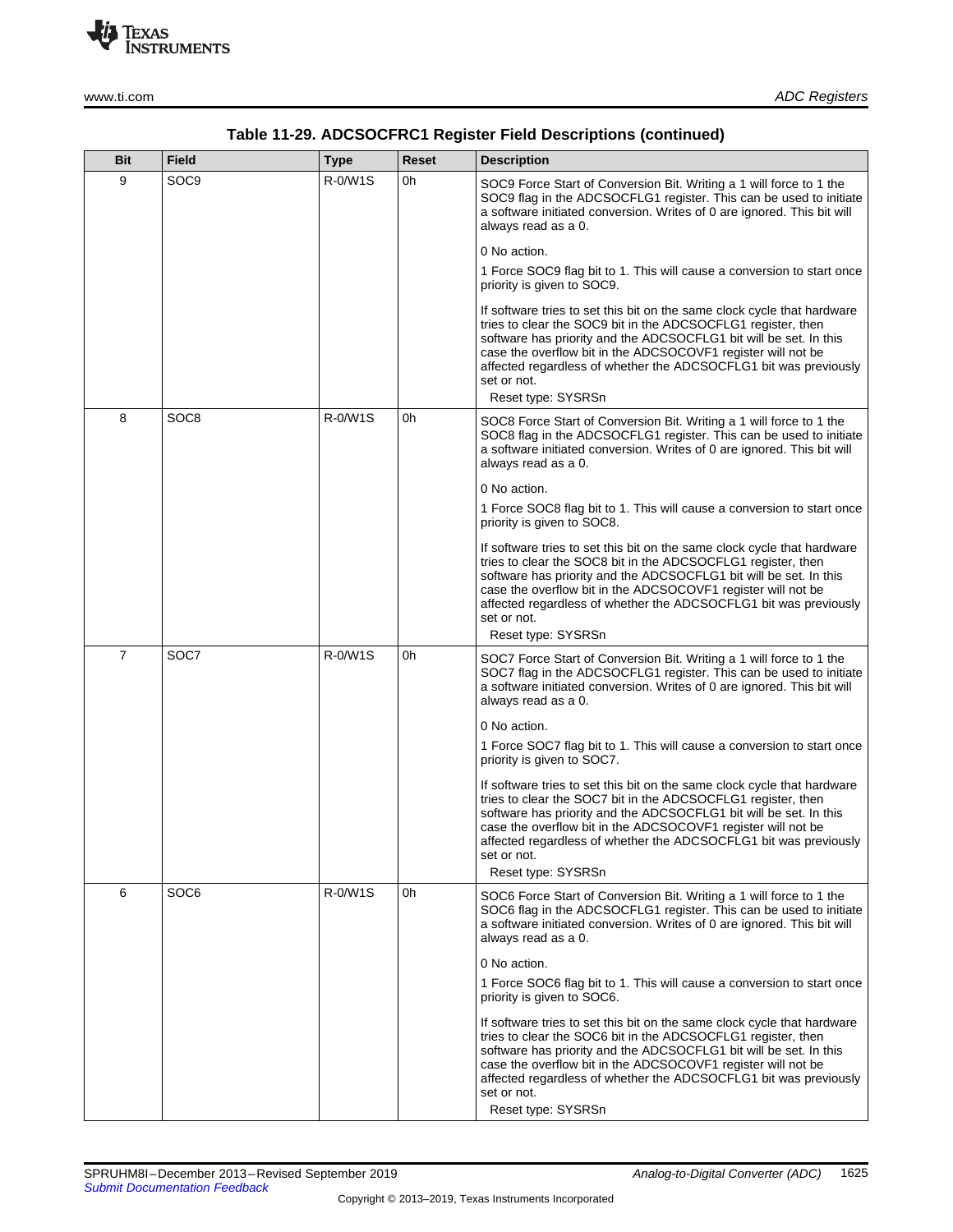

| Bit            | <b>Field</b>     | <b>Type</b> | Reset | <b>Description</b>                                                                                                                                                                                                                                                                                                                                                                    |
|----------------|------------------|-------------|-------|---------------------------------------------------------------------------------------------------------------------------------------------------------------------------------------------------------------------------------------------------------------------------------------------------------------------------------------------------------------------------------------|
| 5              | SOC5             | R-0/W1S     | 0h    | SOC5 Force Start of Conversion Bit. Writing a 1 will force to 1 the<br>SOC5 flag in the ADCSOCFLG1 register. This can be used to initiate<br>a software initiated conversion. Writes of 0 are ignored. This bit will<br>always read as a 0.                                                                                                                                           |
|                |                  |             |       | 0 No action.                                                                                                                                                                                                                                                                                                                                                                          |
|                |                  |             |       | 1 Force SOC5 flag bit to 1. This will cause a conversion to start once<br>priority is given to SOC5.                                                                                                                                                                                                                                                                                  |
|                |                  |             |       | If software tries to set this bit on the same clock cycle that hardware<br>tries to clear the SOC5 bit in the ADCSOCFLG1 register, then<br>software has priority and the ADCSOCFLG1 bit will be set. In this<br>case the overflow bit in the ADCSOCOVF1 register will not be<br>affected regardless of whether the ADCSOCFLG1 bit was previously<br>set or not.                       |
|                |                  |             |       | Reset type: SYSRSn                                                                                                                                                                                                                                                                                                                                                                    |
| 4              | SOC <sub>4</sub> | R-0/W1S     | 0h    | SOC4 Force Start of Conversion Bit. Writing a 1 will force to 1 the<br>SOC4 flag in the ADCSOCFLG1 register. This can be used to initiate<br>a software initiated conversion. Writes of 0 are ignored. This bit will<br>always read as a 0.                                                                                                                                           |
|                |                  |             |       | 0 No action.                                                                                                                                                                                                                                                                                                                                                                          |
|                |                  |             |       | 1 Force SOC4 flag bit to 1. This will cause a conversion to start once<br>priority is given to SOC4.                                                                                                                                                                                                                                                                                  |
|                |                  |             |       | If software tries to set this bit on the same clock cycle that hardware<br>tries to clear the SOC4 bit in the ADCSOCFLG1 register, then<br>software has priority and the ADCSOCFLG1 bit will be set. In this<br>case the overflow bit in the ADCSOCOVF1 register will not be<br>affected regardless of whether the ADCSOCFLG1 bit was previously<br>set or not.<br>Reset type: SYSRSn |
| 3              | SOC3             | R-0/W1S     | 0h    | SOC3 Force Start of Conversion Bit. Writing a 1 will force to 1 the<br>SOC3 flag in the ADCSOCFLG1 register. This can be used to initiate<br>a software initiated conversion. Writes of 0 are ignored. This bit will<br>always read as a 0.                                                                                                                                           |
|                |                  |             |       | 0 No action.                                                                                                                                                                                                                                                                                                                                                                          |
|                |                  |             |       | 1 Force SOC3 flag bit to 1. This will cause a conversion to start once<br>priority is given to SOC3.                                                                                                                                                                                                                                                                                  |
|                |                  |             |       | If software tries to set this bit on the same clock cycle that hardware<br>tries to clear the SOC3 bit in the ADCSOCFLG1 register, then<br>software has priority and the ADCSOCFLG1 bit will be set. In this<br>case the overflow bit in the ADCSOCOVF1 register will not be<br>affected regardless of whether the ADCSOCFLG1 bit was previously<br>set or not.<br>Reset type: SYSRSn |
| $\overline{2}$ | SOC <sub>2</sub> | R-0/W1S     | 0h    | SOC2 Force Start of Conversion Bit. Writing a 1 will force to 1 the                                                                                                                                                                                                                                                                                                                   |
|                |                  |             |       | SOC2 flag in the ADCSOCFLG1 register. This can be used to initiate<br>a software initiated conversion. Writes of 0 are ignored. This bit will<br>always read as a 0.                                                                                                                                                                                                                  |
|                |                  |             |       | 0 No action.                                                                                                                                                                                                                                                                                                                                                                          |
|                |                  |             |       | 1 Force SOC2 flag bit to 1. This will cause a conversion to start once<br>priority is given to SOC2.                                                                                                                                                                                                                                                                                  |
|                |                  |             |       | If software tries to set this bit on the same clock cycle that hardware<br>tries to clear the SOC2 bit in the ADCSOCFLG1 register, then<br>software has priority and the ADCSOCFLG1 bit will be set. In this<br>case the overflow bit in the ADCSOCOVF1 register will not be<br>affected regardless of whether the ADCSOCFLG1 bit was previously<br>set or not.<br>Reset type: SYSRSn |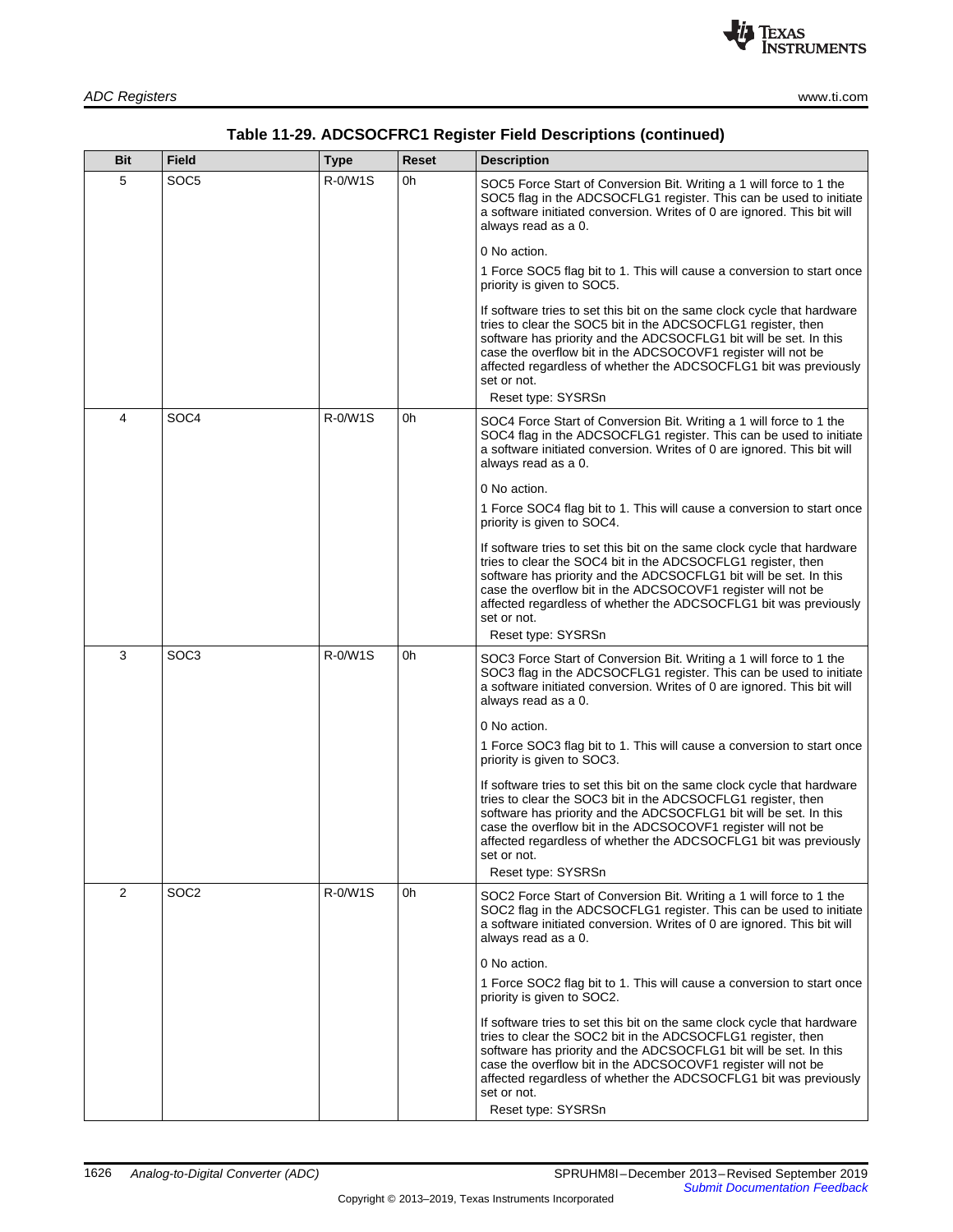

| <b>Bit</b> | <b>Field</b>     | <b>Type</b> | <b>Reset</b> | <b>Description</b>                                                                                                                                                                                                                                                                                                                                              |
|------------|------------------|-------------|--------------|-----------------------------------------------------------------------------------------------------------------------------------------------------------------------------------------------------------------------------------------------------------------------------------------------------------------------------------------------------------------|
| 1          | SOC <sub>1</sub> | R-0/W1S     | 0h           | SOC1 Force Start of Conversion Bit. Writing a 1 will force to 1 the<br>SOC1 flag in the ADCSOCFLG1 register. This can be used to initiate<br>a software initiated conversion. Writes of 0 are ignored. This bit will<br>always read as a 0.                                                                                                                     |
|            |                  |             |              | 0 No action.                                                                                                                                                                                                                                                                                                                                                    |
|            |                  |             |              | 1 Force SOC1 flag bit to 1. This will cause a conversion to start once<br>priority is given to SOC1.                                                                                                                                                                                                                                                            |
|            |                  |             |              | If software tries to set this bit on the same clock cycle that hardware<br>tries to clear the SOC1 bit in the ADCSOCFLG1 register, then<br>software has priority and the ADCSOCFLG1 bit will be set. In this<br>case the overflow bit in the ADCSOCOVF1 register will not be<br>affected regardless of whether the ADCSOCFLG1 bit was previously<br>set or not. |
|            |                  |             |              | Reset type: SYSRSn                                                                                                                                                                                                                                                                                                                                              |
| $\Omega$   | SOC <sub>0</sub> | R-0/W1S     | 0h           | SOC0 Force Start of Conversion Bit. Writing a 1 will force to 1 the<br>SOC0 flag in the ADCSOCFLG1 register. This can be used to initiate<br>a software initiated conversion. Writes of 0 are ignored. This bit will<br>always read as a 0.                                                                                                                     |
|            |                  |             |              | 0 No action.                                                                                                                                                                                                                                                                                                                                                    |
|            |                  |             |              | 1 Force SOC0 flag bit to 1. This will cause a conversion to start once<br>priority is given to SOC0.                                                                                                                                                                                                                                                            |
|            |                  |             |              | If software tries to set this bit on the same clock cycle that hardware<br>tries to clear the SOC0 bit in the ADCSOCFLG1 register, then<br>software has priority and the ADCSOCFLG1 bit will be set. In this<br>case the overflow bit in the ADCSOCOVF1 register will not be<br>affected regardless of whether the ADCSOCFLG1 bit was previously<br>set or not. |
|            |                  |             |              | Reset type: SYSRSn                                                                                                                                                                                                                                                                                                                                              |

# **Table 11-29. ADCSOCFRC1 Register Field Descriptions (continued)**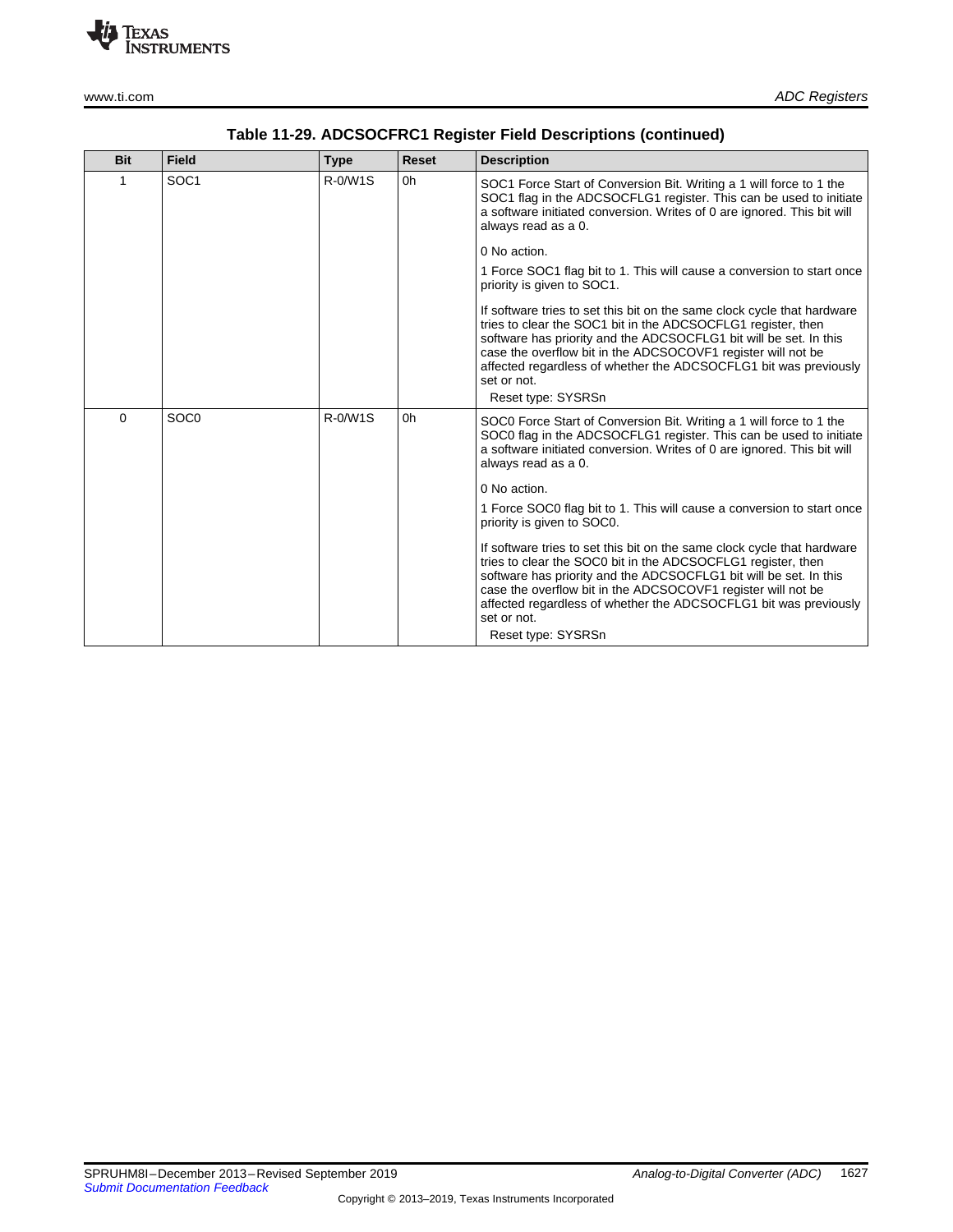

*ADC Registers* [www.ti.com](http://www.ti.com)

#### <span id="page-38-0"></span>**11.16.2.17 ADCSOC0CTL Register (Offset = 10h) [reset = 0h]**

ADCSOC0CTL is shown in [Figure](#page-38-1) 11-42 and described in Table [11-32](#page-38-2).

Return to the [Summary](#page-17-0) Table.

ADC SOC0 Control Register

# **Figure 11-42. ADCSOC0CTL Register**

<span id="page-38-1"></span>

| 31              | 30              | 29   | 28              | 27              | 26             | 25           | 24             |
|-----------------|-----------------|------|-----------------|-----------------|----------------|--------------|----------------|
|                 |                 |      | <b>RESERVED</b> |                 |                |              | <b>TRIGSEL</b> |
|                 |                 |      | R-0h            |                 |                |              | R/W-0h         |
| 23              | 22              | 21   | 20              | 19              | 18             | 17           | 16             |
|                 | <b>TRIGSEL</b>  |      |                 | <b>RESERVED</b> |                | <b>CHSEL</b> |                |
|                 | $R/W-0h$        |      |                 | R-0h            |                | $R/W-0h$     |                |
| 15 <sub>1</sub> | 14              | 13   | 12              | 11              | 10             | 9            | 8              |
| <b>CHSEL</b>    | <b>RESERVED</b> |      |                 |                 |                |              | <b>ACQPS</b>   |
| $R/W-0h$        |                 | R-0h |                 |                 |                |              | $R/W-0h$       |
| $\overline{ }$  | 6               | 5    | $\overline{4}$  | $\mathbf{3}$    | $\overline{2}$ |              | $\mathbf{0}$   |
|                 |                 |      |                 | <b>ACQPS</b>    |                |              |                |
|                 |                 |      |                 | $R/W-0h$        |                |              |                |

### **Table 11-32. ADCSOC0CTL Register Field Descriptions**

<span id="page-38-2"></span>

| <b>Bit</b>          | <b>Field</b>             | Туре | <b>Reset</b>         | <b>Description</b> |
|---------------------|--------------------------|------|----------------------|--------------------|
| $31 - 25$<br>$\sim$ | SERVED<br><b>RE</b><br>. |      | ∣0h<br>$\sim$ $\sim$ | Reserved           |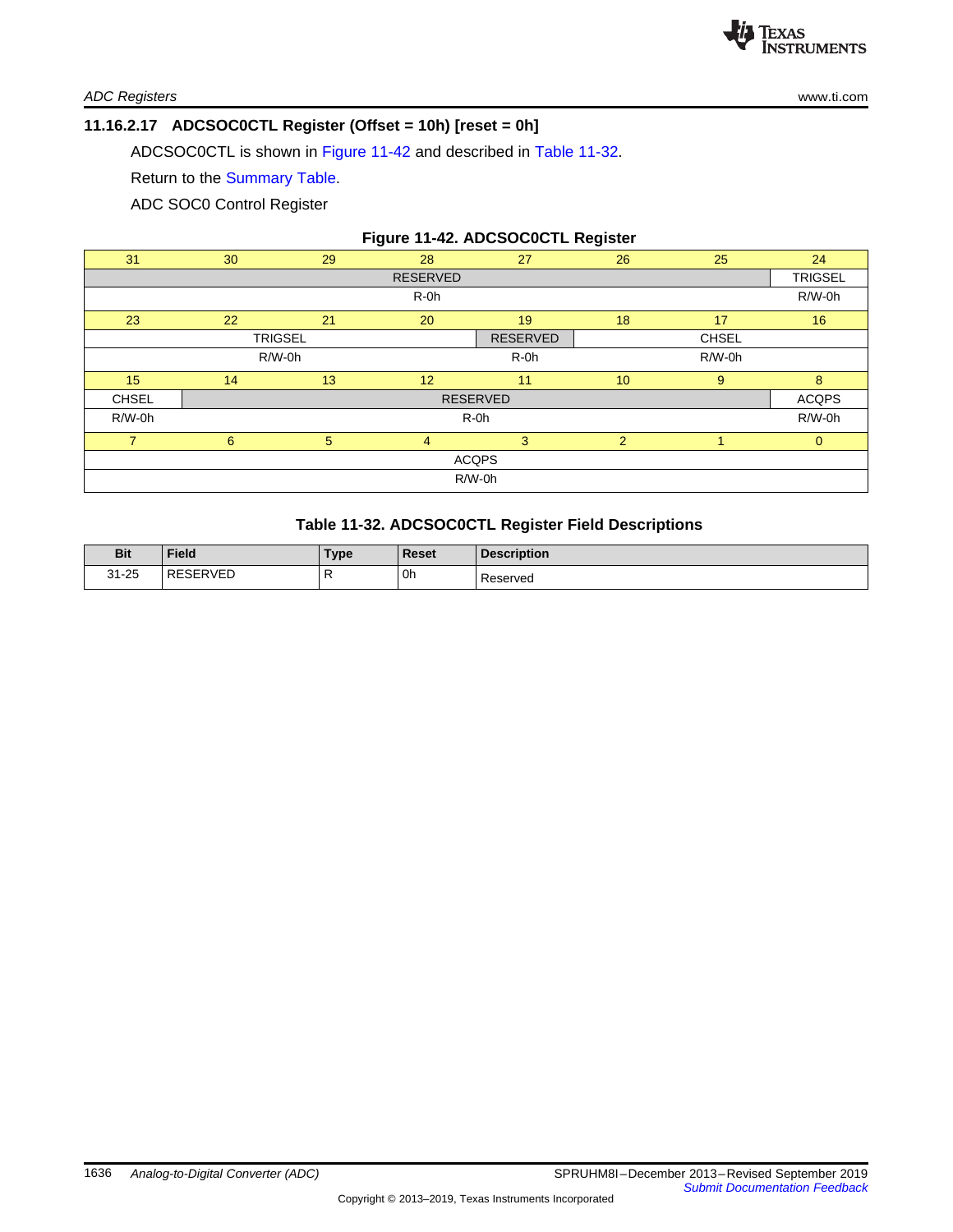

| Bit   | <b>Field</b>    | Type | Reset                               | <b>Description</b>                                                                                                                                                                                                                                      |
|-------|-----------------|------|-------------------------------------|---------------------------------------------------------------------------------------------------------------------------------------------------------------------------------------------------------------------------------------------------------|
| 24-20 | TRIGSEL         | R/W  | 0h                                  | SOC0 Trigger Source Select. Along with the SOC0 field in the<br>ADCINTSOCSEL1 register, this bit field configures which trigger will<br>set the SOC0 flag in the ADCSOCFLG1 register to initiate a<br>conversion to start once priority is given to it. |
|       |                 |      |                                     | 00h ADCTRIG0 - Software only                                                                                                                                                                                                                            |
|       |                 |      |                                     | 01h ADCTRIG1 - CPU1 Timer 0, TINT0n                                                                                                                                                                                                                     |
|       |                 |      | 02h ADCTRIG2 - CPU1 Timer 1, TINT1n |                                                                                                                                                                                                                                                         |
|       |                 |      |                                     | 03h ADCTRIG3 - CPU1 Timer 2, TINT2n                                                                                                                                                                                                                     |
|       |                 |      |                                     | 04h ADCTRIG4 - GPIO, ADCEXTSOC                                                                                                                                                                                                                          |
|       |                 |      |                                     | 05h ADCTRIG5 - ePWM1, ADCSOCA                                                                                                                                                                                                                           |
|       |                 |      |                                     | 06h ADCTRIG6 - ePWM1, ADCSOCB                                                                                                                                                                                                                           |
|       |                 |      |                                     | 07h ADCTRIG7 - ePWM2, ADCSOCA                                                                                                                                                                                                                           |
|       |                 |      |                                     | 08h ADCTRIG8 - ePWM2, ADCSOCB                                                                                                                                                                                                                           |
|       |                 |      |                                     | 09h ADCTRIG9 - ePWM3, ADCSOCA                                                                                                                                                                                                                           |
|       |                 |      |                                     | 0Ah ADCTRIG10 - ePWM3, ADCSOCB                                                                                                                                                                                                                          |
|       |                 |      |                                     | 0Bh ADCTRIG11 - ePWM4, ADCSOCA                                                                                                                                                                                                                          |
|       |                 |      |                                     | 0Ch ADCTRIG12 - ePWM4, ADCSOCB                                                                                                                                                                                                                          |
|       |                 |      |                                     | 0Dh ADCTRIG13 - ePWM5, ADCSOCA                                                                                                                                                                                                                          |
|       |                 |      |                                     | 0Eh ADCTRIG14 - ePWM5, ADCSOCB                                                                                                                                                                                                                          |
|       |                 |      |                                     | 0Fh ADCTRIG15 - ePWM6, ADCSOCA                                                                                                                                                                                                                          |
|       |                 |      |                                     | 10h ADCTRIG16 - ePWM6, ADCSOCB                                                                                                                                                                                                                          |
|       |                 |      |                                     | 11h ADCTRIG17 - ePWM7, ADCSOCA                                                                                                                                                                                                                          |
|       |                 |      |                                     | 12h ADCTRIG18 - ePWM7, ADCSOCB                                                                                                                                                                                                                          |
|       |                 |      |                                     | 13h ADCTRIG19 - ePWM8, ADCSOCA                                                                                                                                                                                                                          |
|       |                 |      |                                     | 14h ADCTRIG20 - ePWM8, ADCSOCB                                                                                                                                                                                                                          |
|       |                 |      |                                     | 15h ADCTRIG21 - ePWM9, ADCSOCA                                                                                                                                                                                                                          |
|       |                 |      |                                     | 16h ADCTRIG22 - ePWM9, ADCSOCB                                                                                                                                                                                                                          |
|       |                 |      |                                     | 17h ADCTRIG23 - ePWM10, ADCSOCA                                                                                                                                                                                                                         |
|       |                 |      |                                     | 18h ADCTRIG24 - ePWM10, ADCSOCB                                                                                                                                                                                                                         |
|       |                 |      |                                     | 19h ADCTRIG25 - ePWM11, ADCSOCA                                                                                                                                                                                                                         |
|       |                 |      |                                     | 1Ah ADCTRIG26 - ePWM11, ADCSOCB                                                                                                                                                                                                                         |
|       |                 |      |                                     | 1Bh ADCTRIG27 - ePWM12, ADCSOCA                                                                                                                                                                                                                         |
|       |                 |      |                                     | 1Ch ADCTRIG28 - ePWM12, ADCSOCB                                                                                                                                                                                                                         |
|       |                 |      |                                     | 1Dh ADCTRIG29 - CPU2 Timer 0, TINT0n                                                                                                                                                                                                                    |
|       |                 |      |                                     | 1Eh ADCTRIG30 - CPU2 Timer 1, TINT1n                                                                                                                                                                                                                    |
|       |                 |      |                                     | 1Fh ADCTRIG31 - CPU2 Timer 2, TINT2n                                                                                                                                                                                                                    |
|       |                 |      |                                     | Reset type: SYSRSn                                                                                                                                                                                                                                      |
| 19    | <b>RESERVED</b> | R    | 0h                                  | Reserved                                                                                                                                                                                                                                                |

# **Table 11-32. ADCSOC0CTL Register Field Descriptions (continued)**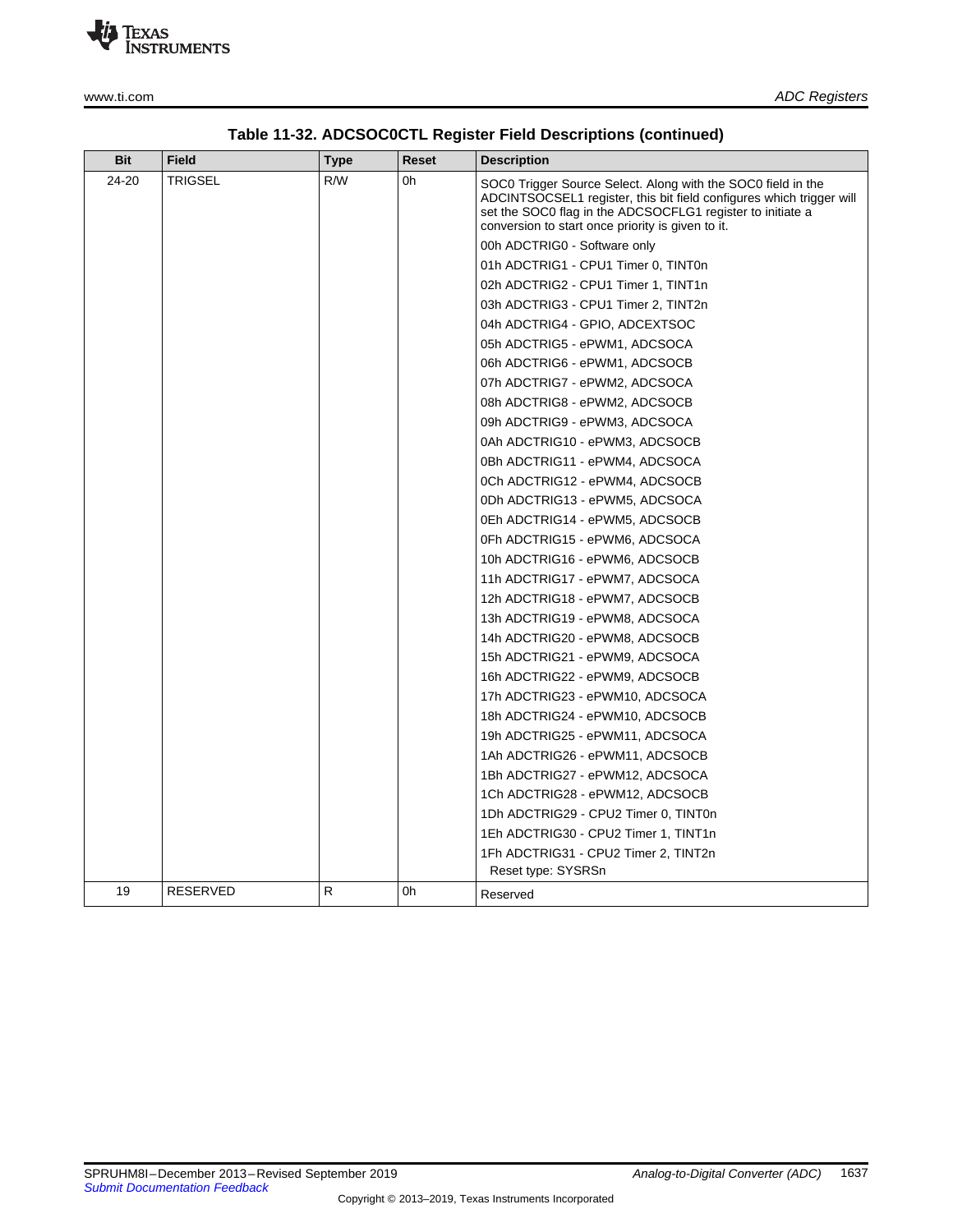| Bit       | <b>Field</b>    | <b>Type</b> | Reset | <b>Description</b>                                                                                                                                                                                                                                                                 |  |
|-----------|-----------------|-------------|-------|------------------------------------------------------------------------------------------------------------------------------------------------------------------------------------------------------------------------------------------------------------------------------------|--|
| $18 - 15$ | CHSEL           | R/W         | 0h    | SOC0 Channel Select. Selects the channel to be converted when<br>SOC0 is received by the ADC.                                                                                                                                                                                      |  |
|           |                 |             |       | Single-ended Signaling Mode (SIGNALMODE = 0):                                                                                                                                                                                                                                      |  |
|           |                 |             |       | 0h ADCIN0                                                                                                                                                                                                                                                                          |  |
|           |                 |             |       | 1h ADCIN1                                                                                                                                                                                                                                                                          |  |
|           |                 |             |       | 2h ADCIN2                                                                                                                                                                                                                                                                          |  |
|           |                 |             |       | 3h ADCIN3                                                                                                                                                                                                                                                                          |  |
|           |                 |             |       | 4h ADCIN4                                                                                                                                                                                                                                                                          |  |
|           |                 |             |       | 5h ADCIN5                                                                                                                                                                                                                                                                          |  |
|           |                 |             |       | 6h ADCIN6                                                                                                                                                                                                                                                                          |  |
|           |                 |             |       | 7h ADCIN7                                                                                                                                                                                                                                                                          |  |
|           |                 |             |       | 8h ADCIN8                                                                                                                                                                                                                                                                          |  |
|           |                 |             |       | 9h ADCIN9                                                                                                                                                                                                                                                                          |  |
|           |                 |             |       | Ah ADCIN10                                                                                                                                                                                                                                                                         |  |
|           |                 |             |       | Bh ADCIN11                                                                                                                                                                                                                                                                         |  |
|           |                 |             |       | Ch ADCIN12                                                                                                                                                                                                                                                                         |  |
|           |                 |             |       | Dh ADCIN13                                                                                                                                                                                                                                                                         |  |
|           |                 |             |       | Eh ADCIN14                                                                                                                                                                                                                                                                         |  |
|           |                 |             |       | Fh ADCIN15                                                                                                                                                                                                                                                                         |  |
|           |                 |             |       | Differential Signaling Mode (SIGNALMODE = 1):                                                                                                                                                                                                                                      |  |
|           |                 |             |       | 0h ADCIN0 (non-inverting) and ADCIN1 (inverting)                                                                                                                                                                                                                                   |  |
|           |                 |             |       | 1h ADCIN0 (non-inverting) and ADCIN1 (inverting)                                                                                                                                                                                                                                   |  |
|           |                 |             |       | 2h ADCIN2 (non-inverting) and ADCIN3 (inverting)                                                                                                                                                                                                                                   |  |
|           |                 |             |       | 3h ADCIN2 (non-inverting) and ADCIN3 (inverting)                                                                                                                                                                                                                                   |  |
|           |                 |             |       | 4h ADCIN4 (non-inverting) and ADCIN5 (inverting)                                                                                                                                                                                                                                   |  |
|           |                 |             |       | 5h ADCIN4 (non-inverting) and ADCIN5 (inverting)                                                                                                                                                                                                                                   |  |
|           |                 |             |       | 6h ADCIN6 (non-inverting) and ADCIN7 (inverting)                                                                                                                                                                                                                                   |  |
|           |                 |             |       | 7h ADCIN6 (non-inverting) and ADCIN7 (inverting)                                                                                                                                                                                                                                   |  |
|           |                 |             |       | 8h ADCIN8 (non-inverting) and ADCIN9 (inverting)                                                                                                                                                                                                                                   |  |
|           |                 |             |       | 9h ADCIN8 (non-inverting) and ADCIN9 (inverting)                                                                                                                                                                                                                                   |  |
|           |                 |             |       | Ah ADCIN10 (non-inverting) and ADCIN11 (inverting)                                                                                                                                                                                                                                 |  |
|           |                 |             |       | Bh ADCIN10 (non-inverting) and ADCIN11 (inverting)                                                                                                                                                                                                                                 |  |
|           |                 |             |       | Ch ADCIN12 (non-inverting) and ADCIN13 (inverting)                                                                                                                                                                                                                                 |  |
|           |                 |             |       | Dh ADCIN12 (non-inverting) and ADCIN13 (inverting)                                                                                                                                                                                                                                 |  |
|           |                 |             |       | Eh ADCIN14 (non-inverting) and ADCIN15 (inverting)                                                                                                                                                                                                                                 |  |
|           |                 |             |       | Fh ADCIN14 (non-inverting) and ADCIN15 (inverting)<br>Reset type: SYSRSn                                                                                                                                                                                                           |  |
| $14-9$    | <b>RESERVED</b> | R           | 0h    | Reserved                                                                                                                                                                                                                                                                           |  |
| $8-0$     | <b>ACQPS</b>    | R/W         | 0h    | SOC0 Acquisition Prescale. Controls the sample and hold window<br>for this SOC. The configured acquisition time must be at least as<br>long as one ADCCLK cycle for correct ADC operation. The device<br>datasheet will also specify a minimum sample and hold window<br>duration. |  |
|           |                 |             |       | 000h Sample window is 1 system clock cycle wide                                                                                                                                                                                                                                    |  |
|           |                 |             |       | 001h Sample window is 2 system clock cycles wide                                                                                                                                                                                                                                   |  |
|           |                 |             |       | 002h Sample window is 3 system clock cycles wide                                                                                                                                                                                                                                   |  |
|           |                 |             |       | 1FFh Sample window is 512 system clock cycles wide<br>Reset type: SYSRSn                                                                                                                                                                                                           |  |

# **Table 11-32. ADCSOC0CTL Register Field Descriptions (continued)**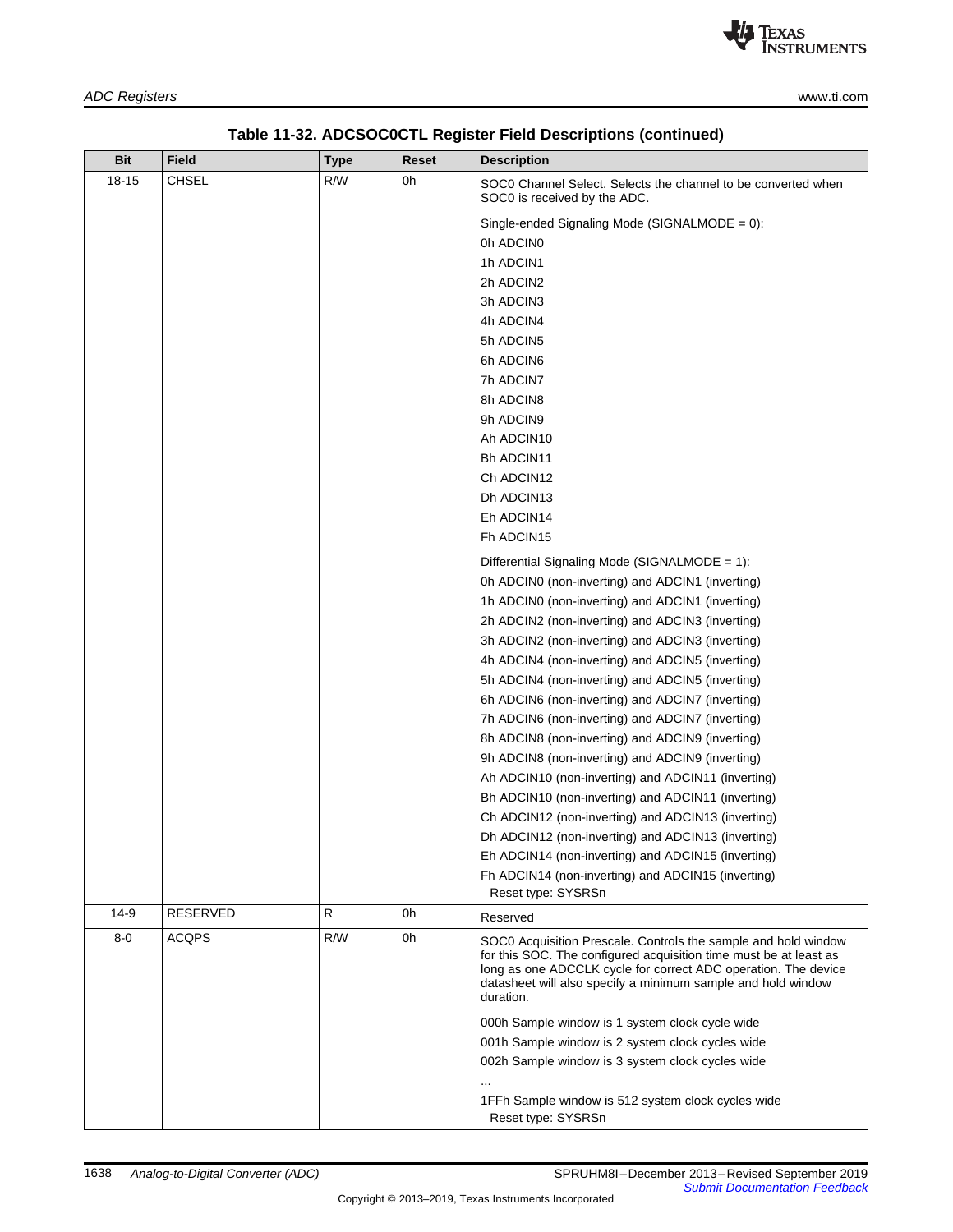# <span id="page-41-0"></span>**11.16.2.18 ADCSOC1CTL Register (Offset = 12h) [reset = 0h]**

ADCSOC1CTL is shown in [Figure](#page-41-1) 11-43 and described in Table [11-33](#page-41-2).

Return to the [Summary](#page-17-0) Table.

ADC SOC1 Control Register

| Figure 11-43. ADCSOC1CTL Register |
|-----------------------------------|
|-----------------------------------|

<span id="page-41-1"></span>

| 31             | 30              | 29 | 28              | 27              | 26 | 25           | 24             |
|----------------|-----------------|----|-----------------|-----------------|----|--------------|----------------|
|                |                 |    | <b>RESERVED</b> |                 |    |              | <b>TRIGSEL</b> |
|                | $R-0h$          |    |                 |                 |    |              | R/W-0h         |
| 23             | 22              | 21 | 20              | 19              | 18 | 17           | 16             |
|                | <b>TRIGSEL</b>  |    |                 | <b>RESERVED</b> |    | <b>CHSEL</b> |                |
|                | $R/W-0h$        |    |                 | $R-0h$          |    | $R/W-0h$     |                |
| 15             | 14              | 13 | 12              | 11              | 10 | 9            | 8              |
| <b>CHSEL</b>   | <b>RESERVED</b> |    |                 |                 |    |              | <b>ACQPS</b>   |
| $R/W-0h$       | R-0h            |    |                 |                 |    |              | $R/W-0h$       |
| $\overline{7}$ | 6               | 5  | $\overline{4}$  | 3               | 2  |              | $\mathbf{0}$   |
|                |                 |    |                 | <b>ACQPS</b>    |    |              |                |
|                |                 |    |                 | $R/W-0h$        |    |              |                |

# **Table 11-33. ADCSOC1CTL Register Field Descriptions**

<span id="page-41-2"></span>

| <b>Bit</b> | <b>Field</b>        | Туре | Reset          | <b>Description</b> |
|------------|---------------------|------|----------------|--------------------|
| $31 - 25$  | <b>SERVED</b><br>RE | . .  | ' Oh<br>$\sim$ | Reserved           |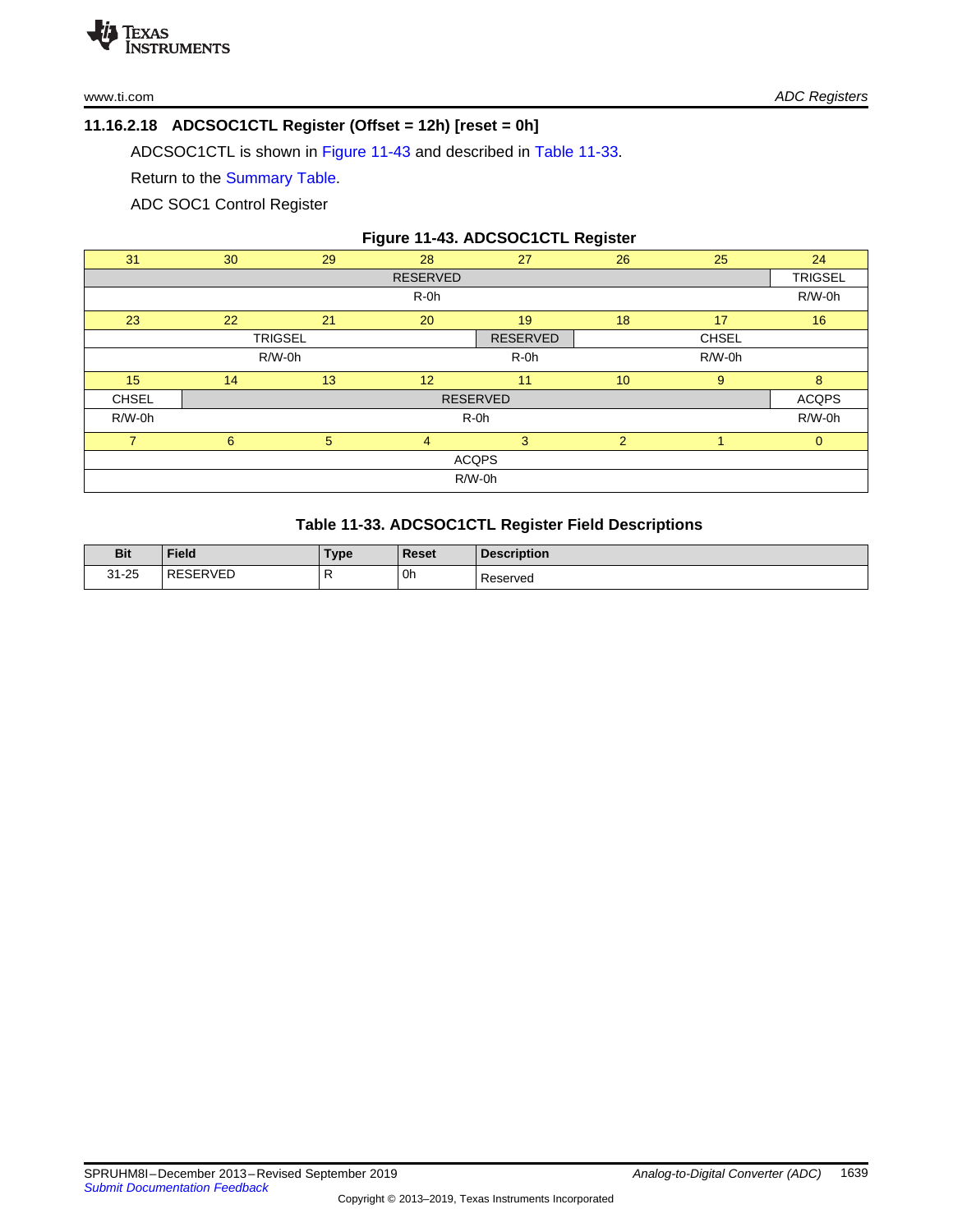| Bit   | Field    | Type | Reset | <b>Description</b>                                                                                                                                                                                                                                      |
|-------|----------|------|-------|---------------------------------------------------------------------------------------------------------------------------------------------------------------------------------------------------------------------------------------------------------|
| 24-20 | TRIGSEL  | R/W  | 0h    | SOC1 Trigger Source Select. Along with the SOC1 field in the<br>ADCINTSOCSEL1 register, this bit field configures which trigger will<br>set the SOC1 flag in the ADCSOCFLG1 register to initiate a<br>conversion to start once priority is given to it. |
|       |          |      |       | 00h ADCTRIG0 - Software only                                                                                                                                                                                                                            |
|       |          |      |       | 01h ADCTRIG1 - CPU1 Timer 0, TINT0n                                                                                                                                                                                                                     |
|       |          |      |       | 02h ADCTRIG2 - CPU1 Timer 1, TINT1n                                                                                                                                                                                                                     |
|       |          |      |       | 03h ADCTRIG3 - CPU1 Timer 2, TINT2n                                                                                                                                                                                                                     |
|       |          |      |       | 04h ADCTRIG4 - GPIO, ADCEXTSOC                                                                                                                                                                                                                          |
|       |          |      |       | 05h ADCTRIG5 - ePWM1, ADCSOCA                                                                                                                                                                                                                           |
|       |          |      |       | 06h ADCTRIG6 - ePWM1, ADCSOCB                                                                                                                                                                                                                           |
|       |          |      |       | 07h ADCTRIG7 - ePWM2, ADCSOCA                                                                                                                                                                                                                           |
|       |          |      |       | 08h ADCTRIG8 - ePWM2, ADCSOCB                                                                                                                                                                                                                           |
|       |          |      |       | 09h ADCTRIG9 - ePWM3, ADCSOCA                                                                                                                                                                                                                           |
|       |          |      |       | 0Ah ADCTRIG10 - ePWM3, ADCSOCB                                                                                                                                                                                                                          |
|       |          |      |       | 0Bh ADCTRIG11 - ePWM4, ADCSOCA                                                                                                                                                                                                                          |
|       |          |      |       | 0Ch ADCTRIG12 - ePWM4, ADCSOCB                                                                                                                                                                                                                          |
|       |          |      |       | 0Dh ADCTRIG13 - ePWM5, ADCSOCA                                                                                                                                                                                                                          |
|       |          |      |       | 0Eh ADCTRIG14 - ePWM5, ADCSOCB                                                                                                                                                                                                                          |
|       |          |      |       | 0Fh ADCTRIG15 - ePWM6, ADCSOCA                                                                                                                                                                                                                          |
|       |          |      |       | 10h ADCTRIG16 - ePWM6, ADCSOCB                                                                                                                                                                                                                          |
|       |          |      |       | 11h ADCTRIG17 - ePWM7, ADCSOCA                                                                                                                                                                                                                          |
|       |          |      |       | 12h ADCTRIG18 - ePWM7, ADCSOCB                                                                                                                                                                                                                          |
|       |          |      |       | 13h ADCTRIG19 - ePWM8, ADCSOCA                                                                                                                                                                                                                          |
|       |          |      |       | 14h ADCTRIG20 - ePWM8, ADCSOCB                                                                                                                                                                                                                          |
|       |          |      |       | 15h ADCTRIG21 - ePWM9, ADCSOCA                                                                                                                                                                                                                          |
|       |          |      |       | 16h ADCTRIG22 - ePWM9, ADCSOCB                                                                                                                                                                                                                          |
|       |          |      |       | 17h ADCTRIG23 - ePWM10, ADCSOCA                                                                                                                                                                                                                         |
|       |          |      |       | 18h ADCTRIG24 - ePWM10, ADCSOCB                                                                                                                                                                                                                         |
|       |          |      |       | 19h ADCTRIG25 - ePWM11, ADCSOCA                                                                                                                                                                                                                         |
|       |          |      |       | 1Ah ADCTRIG26 - ePWM11, ADCSOCB                                                                                                                                                                                                                         |
|       |          |      |       | 1Bh ADCTRIG27 - ePWM12, ADCSOCA                                                                                                                                                                                                                         |
|       |          |      |       | 1Ch ADCTRIG28 - ePWM12, ADCSOCB                                                                                                                                                                                                                         |
|       |          |      |       | 1Dh ADCTRIG29 - CPU2 Timer 0, TINT0n                                                                                                                                                                                                                    |
|       |          |      |       | 1Eh ADCTRIG30 - CPU2 Timer 1, TINT1n                                                                                                                                                                                                                    |
|       |          |      |       | 1Fh ADCTRIG31 - CPU2 Timer 2, TINT2n                                                                                                                                                                                                                    |
|       |          |      |       | Reset type: SYSRSn                                                                                                                                                                                                                                      |
| 19    | RESERVED | R    | 0h    | Reserved                                                                                                                                                                                                                                                |

# **Table 11-33. ADCSOC1CTL Register Field Descriptions (continued)**